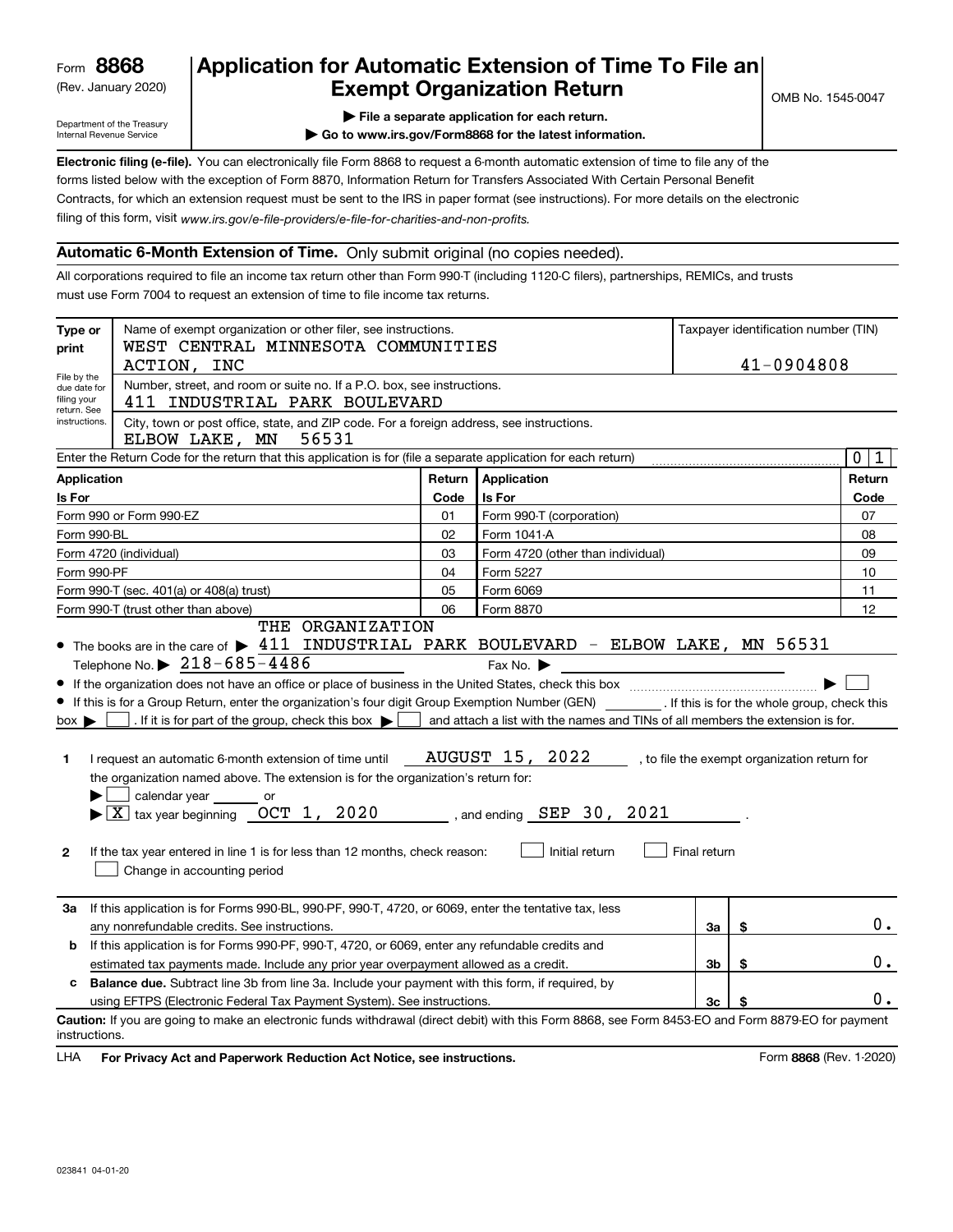|                                                      | Form 990           |                                                        | <b>Return of Organization Exempt From Income Tax</b> |                                                                                                                                                                                   |             |                              |                             |                 |                         |                                         |                                                     |                                                           |            |
|------------------------------------------------------|--------------------|--------------------------------------------------------|------------------------------------------------------|-----------------------------------------------------------------------------------------------------------------------------------------------------------------------------------|-------------|------------------------------|-----------------------------|-----------------|-------------------------|-----------------------------------------|-----------------------------------------------------|-----------------------------------------------------------|------------|
|                                                      |                    |                                                        |                                                      | Under section 501(c), 527, or 4947(a)(1) of the Internal Revenue Code (except private foundations)<br>Do not enter social security numbers on this form as it may be made public. |             |                              |                             |                 |                         |                                         |                                                     |                                                           |            |
|                                                      |                    | Department of the Treasury<br>Internal Revenue Service |                                                      | Go to www.irs.gov/Form990 for instructions and the latest information.                                                                                                            |             |                              |                             |                 |                         |                                         |                                                     | <b>Open to Public</b><br>Inspection                       |            |
|                                                      |                    |                                                        |                                                      | A For the 2020 calendar year, or tax year beginning                                                                                                                               | OCT 1,      |                              | 2020                        |                 | and ending SEP 30, 2021 |                                         |                                                     |                                                           |            |
| <b>B</b> Check if                                    |                    |                                                        | <b>C</b> Name of organization                        |                                                                                                                                                                                   |             |                              |                             |                 |                         |                                         | D Employer identification number                    |                                                           |            |
| applicable:                                          |                    |                                                        |                                                      | WEST CENTRAL MINNESOTA COMMUNITIES                                                                                                                                                |             |                              |                             |                 |                         |                                         |                                                     |                                                           |            |
|                                                      | Address<br>change  |                                                        | ACTION, INC                                          |                                                                                                                                                                                   |             |                              |                             |                 |                         |                                         |                                                     |                                                           |            |
|                                                      | Name<br>change     |                                                        | Doing business as                                    |                                                                                                                                                                                   |             |                              |                             |                 |                         |                                         | 41-0904808                                          |                                                           |            |
|                                                      | Initial<br>return  |                                                        |                                                      | Number and street (or P.O. box if mail is not delivered to street address)                                                                                                        |             |                              |                             |                 | Room/suite              |                                         | E Telephone number                                  |                                                           |            |
| Final                                                | return/            |                                                        |                                                      | 411 INDUSTRIAL PARK BOULEVARD                                                                                                                                                     |             |                              |                             |                 |                         |                                         | $218 - 685 - 4486$                                  |                                                           |            |
| ated                                                 | termin-            |                                                        |                                                      | City or town, state or province, country, and ZIP or foreign postal code                                                                                                          |             |                              |                             |                 |                         | G Gross receipts \$                     |                                                     | 10,818,248.                                               |            |
|                                                      | Amended<br>∣return |                                                        | ELBOW LAKE, MN                                       | 56531                                                                                                                                                                             |             |                              |                             |                 |                         |                                         | H(a) Is this a group return                         |                                                           |            |
| tion                                                 | Applica-           |                                                        |                                                      | F Name and address of principal officer: MISSY BECKER-COOK                                                                                                                        |             |                              |                             |                 |                         |                                         | for subordinates?                                   | $\sqrt{}$ Yes $\sqrt{}$ X $\sqrt{}$ No                    |            |
|                                                      | pending            |                                                        | SAME AS C ABOVE                                      |                                                                                                                                                                                   |             |                              |                             |                 |                         |                                         |                                                     | $H(b)$ Are all subordinates included? $\Box$ Yes          |            |
|                                                      |                    |                                                        | Tax-exempt status: $\boxed{\mathbf{X}}$ 501(c)(3)    | $501(c)$ (                                                                                                                                                                        |             | $\triangleleft$ (insert no.) |                             | $4947(a)(1)$ or | 527                     |                                         |                                                     | If "No," attach a list. See instructions                  |            |
|                                                      |                    |                                                        | J Website: WWW.WCMCA.ORG                             |                                                                                                                                                                                   |             |                              |                             |                 |                         |                                         | $H(c)$ Group exemption number $\blacktriangleright$ |                                                           |            |
|                                                      |                    |                                                        | K Form of organization: X Corporation                | Trust                                                                                                                                                                             | Association |                              | Other $\blacktriangleright$ |                 |                         |                                         |                                                     | L Year of formation: $1965$ M State of legal domicile: MN |            |
| Part I                                               |                    | <b>Summary</b>                                         |                                                      |                                                                                                                                                                                   |             |                              |                             |                 |                         |                                         |                                                     |                                                           |            |
|                                                      | 1.                 |                                                        |                                                      | Briefly describe the organization's mission or most significant activities: PARTNERING TO BUILD COMMUNITY                                                                         |             |                              |                             |                 |                         |                                         |                                                     |                                                           |            |
|                                                      |                    |                                                        |                                                      | AND EMPOWER PEOPLE TO OVERCOME POVERTY AND ACHIEVE THEIR FULL                                                                                                                     |             |                              |                             |                 |                         |                                         |                                                     |                                                           |            |
|                                                      |                    |                                                        |                                                      |                                                                                                                                                                                   |             |                              |                             |                 |                         |                                         |                                                     |                                                           |            |
|                                                      |                    |                                                        |                                                      |                                                                                                                                                                                   |             |                              |                             |                 |                         |                                         |                                                     |                                                           |            |
| $\mathbf{2}$                                         |                    |                                                        |                                                      | Check this box $\blacktriangleright$ $\Box$ if the organization discontinued its operations or disposed of more than 25% of its net assets.                                       |             |                              |                             |                 |                         |                                         |                                                     |                                                           |            |
| з                                                    |                    |                                                        |                                                      | Number of voting members of the governing body (Part VI, line 1a)                                                                                                                 |             |                              |                             |                 |                         |                                         | 3                                                   |                                                           |            |
| 4                                                    |                    |                                                        |                                                      |                                                                                                                                                                                   |             |                              |                             |                 |                         |                                         | 4                                                   |                                                           |            |
| 5                                                    |                    |                                                        |                                                      |                                                                                                                                                                                   |             |                              |                             |                 |                         |                                         | 5                                                   |                                                           |            |
|                                                      |                    |                                                        |                                                      |                                                                                                                                                                                   |             |                              |                             |                 |                         |                                         | 6                                                   |                                                           |            |
|                                                      |                    |                                                        |                                                      |                                                                                                                                                                                   |             |                              |                             |                 |                         |                                         | 7a                                                  |                                                           |            |
|                                                      |                    |                                                        |                                                      |                                                                                                                                                                                   |             |                              |                             |                 |                         |                                         | 7b                                                  |                                                           |            |
|                                                      |                    |                                                        |                                                      |                                                                                                                                                                                   |             |                              |                             |                 |                         | <b>Prior Year</b>                       |                                                     | <b>Current Year</b>                                       |            |
| 8                                                    |                    |                                                        | Contributions and grants (Part VIII, line 1h)        |                                                                                                                                                                                   |             |                              |                             |                 |                         | 8,819,981.                              |                                                     | $\overline{10}$ , 044, 029.                               |            |
| 9                                                    |                    |                                                        | Program service revenue (Part VIII, line 2g)         |                                                                                                                                                                                   |             |                              |                             |                 |                         | 739,582.                                |                                                     | 571,014.                                                  |            |
| 10                                                   |                    |                                                        |                                                      |                                                                                                                                                                                   |             |                              |                             |                 |                         |                                         | $-6,596.$                                           | 6,989.                                                    |            |
| 11                                                   |                    |                                                        |                                                      | Other revenue (Part VIII, column (A), lines 5, 6d, 8c, 9c, 10c, and 11e)                                                                                                          |             |                              |                             |                 |                         | $-31,500.$                              |                                                     | $\overline{55,315}$ .                                     |            |
| 12                                                   |                    |                                                        |                                                      | Total revenue - add lines 8 through 11 (must equal Part VIII, column (A), line 12)                                                                                                |             |                              |                             |                 |                         | 9,521,467.                              |                                                     | 10,677,347.                                               |            |
| 13                                                   |                    |                                                        |                                                      | Grants and similar amounts paid (Part IX, column (A), lines 1-3)                                                                                                                  |             |                              |                             |                 |                         | $\overline{1,376,674}$ .                |                                                     | $\overline{1,619,665}$ .                                  |            |
| 14                                                   |                    |                                                        |                                                      |                                                                                                                                                                                   |             |                              |                             |                 |                         |                                         | 0.                                                  |                                                           |            |
|                                                      |                    |                                                        |                                                      | 15 Salaries, other compensation, employee benefits (Part IX, column (A), lines 5-10)                                                                                              |             |                              |                             |                 |                         | 5,678,539.                              |                                                     | 6,096,689.                                                |            |
|                                                      |                    |                                                        |                                                      |                                                                                                                                                                                   |             |                              |                             |                 |                         |                                         | 0.                                                  |                                                           |            |
|                                                      |                    |                                                        |                                                      | <b>b</b> Total fundraising expenses (Part IX, column (D), line 25)                                                                                                                |             |                              |                             | 66, 258.        |                         |                                         |                                                     |                                                           |            |
| 17                                                   |                    |                                                        |                                                      |                                                                                                                                                                                   |             |                              |                             |                 |                         | 2, 271, 585.                            |                                                     | 2,635,731.                                                |            |
| 18                                                   |                    |                                                        |                                                      | Total expenses. Add lines 13-17 (must equal Part IX, column (A), line 25) [11, 11, 1201, 1301, 1301, 1301, 130                                                                    |             |                              |                             |                 |                         | 9,326,798.                              |                                                     | 10,352,085.                                               |            |
| 19                                                   |                    |                                                        |                                                      | Revenue less expenses. Subtract line 18 from line 12                                                                                                                              |             |                              |                             |                 |                         | 194,669.                                |                                                     | 325, 262.                                                 |            |
|                                                      |                    |                                                        |                                                      |                                                                                                                                                                                   |             |                              |                             |                 |                         | <b>Beginning of Current Year</b>        |                                                     | <b>End of Year</b>                                        |            |
| Activities & Governance<br>Revenue<br>Expenses<br>20 |                    |                                                        | Total assets (Part X, line 16)                       |                                                                                                                                                                                   |             |                              |                             |                 |                         | 6,303,758.                              |                                                     | 6,429,682.                                                | 156<br>511 |
| t Assets or<br>d Balances<br>21<br>22                |                    |                                                        | Total liabilities (Part X, line 26)                  |                                                                                                                                                                                   |             |                              |                             |                 |                         | 3,499,305.<br>$\overline{2,804}$ , 453. |                                                     | 3, 299, 967.<br>3, 129, 715.                              |            |

| Sign            | Signature of officer                                                            | Date                                       |
|-----------------|---------------------------------------------------------------------------------|--------------------------------------------|
| Here            | MISSY BECKER-COOK, CHIEF EXECUTIVE OFFICER<br>Type or print name and title      |                                            |
|                 | Date<br>Preparer's signature<br>Print/Type preparer's name                      | PTIN<br>Check                              |
| Paid            | MARIE A. PRIMUS, $CPA[02/23/22]$ self-employed<br>MARIE A. PRIMUS, CPA          | P01272184                                  |
| Preparer        | Firm's name BERGANKDV,<br>LTD.                                                  | $1$ Firm's EIN $\triangleright$ 41-1431613 |
| <b>Use Only</b> | Firm's address 220 PARK AVE S                                                   |                                            |
|                 | MN 56301<br>CLOUD,<br>ST.                                                       | Phone no. $320 - 251 - 7010$               |
|                 | May the IRS discuss this return with the preparer shown above? See instructions | X.<br>Yes<br>No                            |

| 032001 12-23-20 LHA For Paperwork Reduction Act Notice, see the separate instructions. | Form 990 (2020) |
|----------------------------------------------------------------------------------------|-----------------|
|                                                                                        |                 |

true, correct, and complete. Declaration of preparer (other than officer) is based on all information of which preparer has any knowledge.

SEE SCHEDULE O FOR ORGANIZATION MISSION STATEMENT CONTINUATION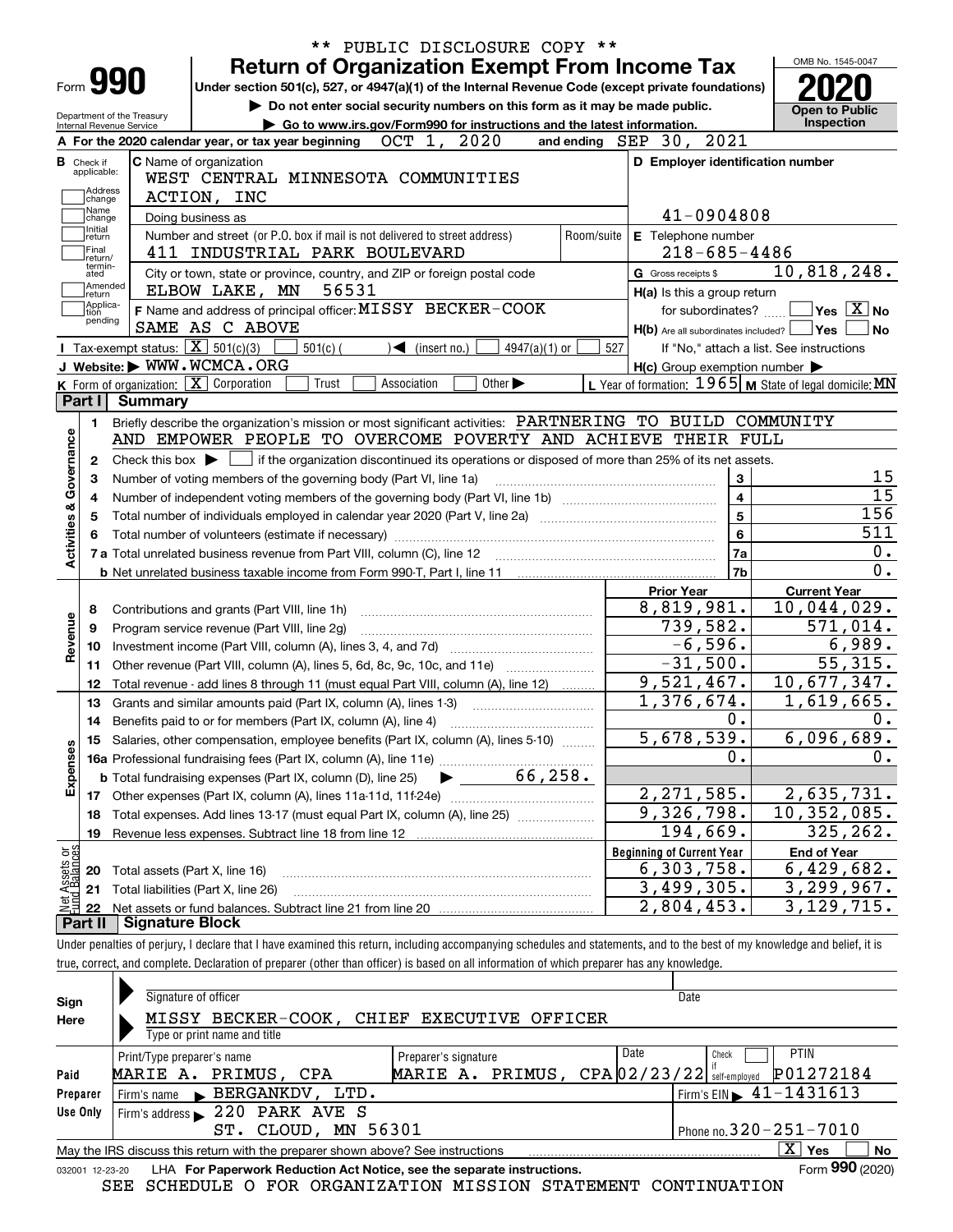|              | WEST CENTRAL MINNESOTA COMMUNITIES                                                                                                                                   |
|--------------|----------------------------------------------------------------------------------------------------------------------------------------------------------------------|
|              | 41-0904808<br>ACTION, INC<br>Page 2<br>Form 990 (2020)                                                                                                               |
|              | <b>Statement of Program Service Accomplishments</b><br>Part III                                                                                                      |
|              | $ \mathbf{X} $<br>Check if Schedule O contains a response or note to any line in this Part III                                                                       |
| 1            | Briefly describe the organization's mission:<br>PARTNERING TO BUILD COMMUNITY AND EMPOWER PEOPLE TO OVERCOME POVERTY                                                 |
|              | AND ACHIEVE THEIR FULL POTENTIAL.                                                                                                                                    |
|              |                                                                                                                                                                      |
|              |                                                                                                                                                                      |
| $\mathbf{2}$ | Did the organization undertake any significant program services during the year which were not listed on the                                                         |
|              | $\sqrt{}$ Yes $\sqrt{}$ X $\sqrt{}$ No<br>prior Form 990 or 990-EZ?                                                                                                  |
|              | If "Yes," describe these new services on Schedule O.                                                                                                                 |
| 3            | $\overline{\mathsf{Yes}}$ $\overline{\mathsf{X}}$ No<br>Did the organization cease conducting, or make significant changes in how it conducts, any program services? |
|              | If "Yes," describe these changes on Schedule O.                                                                                                                      |
| 4            | Describe the organization's program service accomplishments for each of its three largest program services, as measured by expenses.                                 |
|              | Section 501(c)(3) and 501(c)(4) organizations are required to report the amount of grants and allocations to others, the total expenses, and                         |
|              | revenue, if any, for each program service reported.                                                                                                                  |
| 4a           | $(1.5, 1.5)$ (Expenses \$ 4,748,520. including grants of \$ 7,698. ) (Revenue \$<br>(Code:                                                                           |
|              | HEAD START                                                                                                                                                           |
|              | OUR HEAD START PROGRAM IS A COMPREHENSIVE, CHILD DEVELOPMENT PROGRAM<br>DESIGN THAT SUPPORTS THE GROWTH OF YOUNG CHILDREN WITHIN THE FAMILY AND                      |
|              | THE GROWTH OF FAMILY WITHIN THE COMMUNITY. WE BELIEVE PARENTS ARE THE                                                                                                |
|              | PRIMARY NURTURERS, EDUCATORS, AND ADVOCATES FOR THEIR CHILDREN. THIS                                                                                                 |
|              | FAMILY CENTERED APPROACH WORKS TO PRODUCE HIGH QUALITY EARLY CHILDHOOD                                                                                               |
|              | SERVICES. WE DELIVER COMPREHENSIVE SERVICES INCLUDING HEALTH,                                                                                                        |
|              | NUTRITION, FAMILY SUPPORT SERVICE, PARENT ENGAGEMENT AND EARLY                                                                                                       |
|              | CHILDHOOD EDUCATION. PROGRAM SERVICES ARE PROVIDED THROUGH CENTER BASED                                                                                              |
|              | (CLASSROOM) FOR PRESCHOOL AGED CHILDREN AND HOME-BASED (HOME-VISIT) FOR                                                                                              |
|              | ENROLLED PREGNANT WOMEN OR CHILDREN AGES 0-3. WE IMPLEMENT                                                                                                           |
|              | EVIDENCE-BASED RESEARCH CURRICULUMS THAT ARE PROVEN TO MAKE A                                                                                                        |
| 4b           | 585, 709.<br>2,618,271. including grants of \$<br>$714$ , $352$ $\cdot$ ) (Revenue \$<br>(Expenses \$<br>(Code:                                                      |
|              | WEATHERIZATION, EAP, HOUSING SERVICES                                                                                                                                |
|              | OUR WEATHERIZATION ASSISTANCE PROGRAM IS FUNDED THROUGH THE US                                                                                                       |
|              | DEPARTMENT OF ENERGY, HEALTH & HUMAN SERVICES, AND THE CONSERVATION<br>IMPROVEMENT PROGRAMS, WHICH ARE FUNDED BY THE LOCAL UTILITY COMPANIES.                        |
|              | THESE PROGRAMS HELP HOUSEHOLDS WITH LOWER INCOMES CUT THEIR HEATING                                                                                                  |
|              | COSTS AND IMPROVE THE COMFORT LEVEL OF THEIR HOMES BY MAKING ENERGY                                                                                                  |
|              | SAVING HOME IMPROVEMENTS. SOME OF THESE IMPROVEMENTS INCLUDE                                                                                                         |
|              | INSULATION, AIR SEALING, VENTILATION, AND MECHANICAL REPAIRS AND/OR                                                                                                  |
|              | REPLACEMENTS. TO BE ELIGIBLE, HOUSEHOLDS MUST HAVE INCOMES THAT ARE AT                                                                                               |
|              | OR BELOW 200% OF POVERTY. THESE PROGRAMS HAVE A PRIORITY SYSTEM TO                                                                                                   |
|              | TARGET THE NEEDIEST. THE PRIORITY SYSTEM CONSISTS OF HOUSEHOLDS OF                                                                                                   |
|              | ELDERLY, HIGH CONSUMERS, DISABLED INDIVIDUALS, AND FAMILIES WITH                                                                                                     |
|              | 40,620.<br>4c $\left(\text{Code:}\_\_\_\_\$ \right) (Expenses \$ $\_\_\_\_\_\_2$ , 206, 432. including grants of \$ $\_\_\_\_\_\_897$ , 615. ) (Revenue \$           |
|              | FAMILY & COMMUNITY SERVICES (FCS), FAIM, OTHER                                                                                                                       |
|              | THE FAMILY AND COMMUNITY SERVICES DEPARTMENT OPERATES A VARIETY OF                                                                                                   |
|              | PROGRAMS TO SERVE THE LOW-INCOME, WHICH INCLUDES EMERGENCY SERVICES,<br>HOMELESSNESS, PARENTING TIME AND EXCHANGE CENTER, TRANSITIONAL HOUSING                       |
|              | AND PERMANENT SUPPORTIVE HOUSING. NUMBER OF PARTICIPANTS SERVED:                                                                                                     |
|              | EMERGENCY SERVICES: 144 PARTICIPANTS; HOMELESS ASSISTANCE: 82                                                                                                        |
|              | PARTICIPANTS; HOMELESS PREVENTION: 103 PARTICIPANTS; PERMANENT                                                                                                       |
|              | SUPPORTIVE HOUSING: 5 PARTICIPANTS; TRANSITIONAL HOUSING: 44                                                                                                         |
|              | PARTICIPANTS; HOUSE KEYS: 10 PARTICIPANTS; HOMEWORK STARTS AT HOME: 9                                                                                                |
|              | PARTICIPANTS; LONG TERM HOMELESS: 26 PARTICIPANTS; LAUNCH PAD: 29                                                                                                    |
|              | PARTICIPANTS; HOUSING SUPPORT: 11 PARTICIPANTS; HOMELESS TO HOUSED: 13                                                                                               |
|              | HOUSEHOLDS, 34 PARTICIPANTS; PARENTING TIME & EXCHANGES: 1067                                                                                                        |
|              | 4d Other program services (Describe on Schedule O.)                                                                                                                  |
|              | (Expenses \$<br>including grants of \$<br>) (Revenue \$                                                                                                              |
|              | 9,573,223.<br>4e Total program service expenses                                                                                                                      |

Form (2020) **990**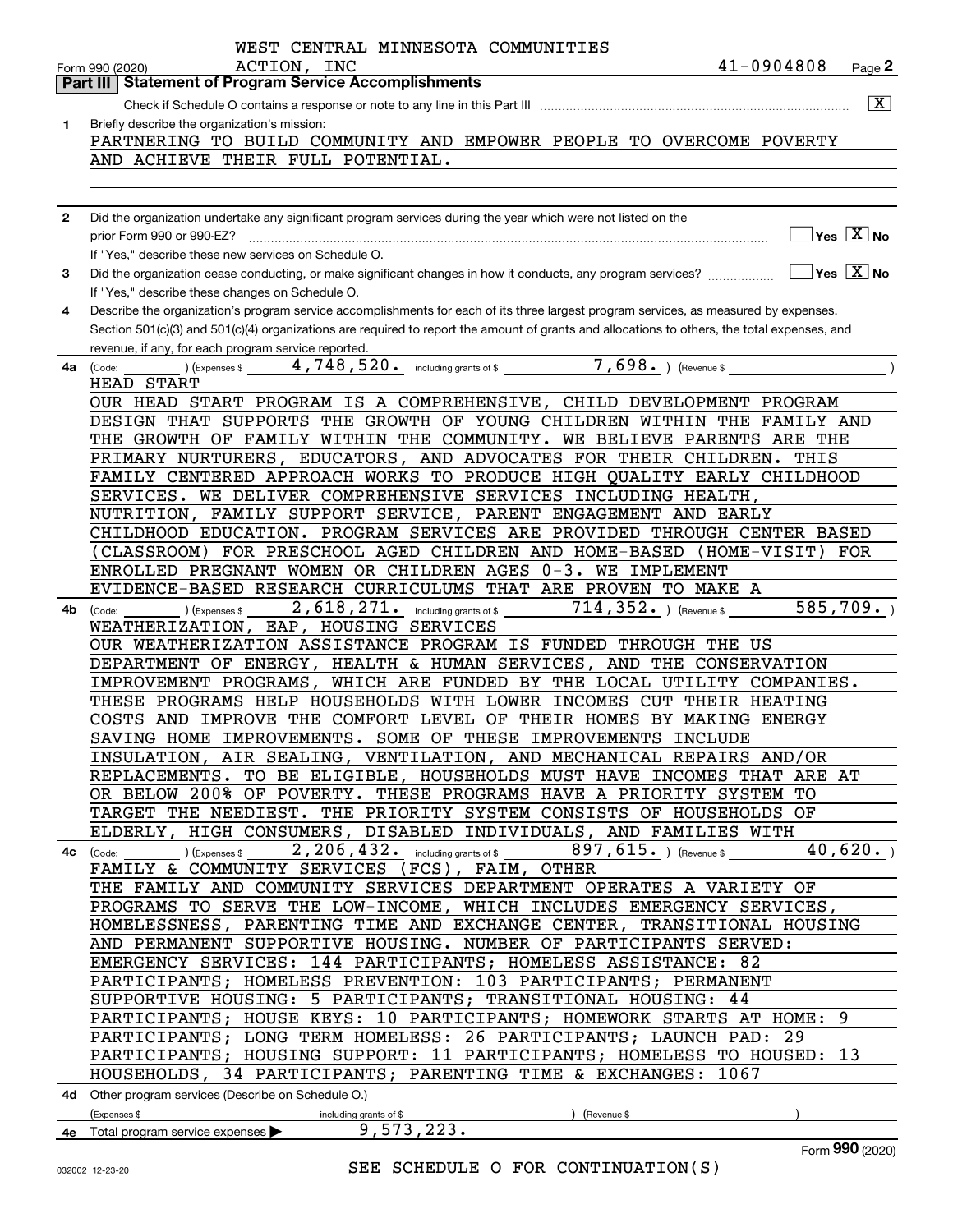|     |                                                                                                                                                                                                                                |                 | Yes                     | No                      |
|-----|--------------------------------------------------------------------------------------------------------------------------------------------------------------------------------------------------------------------------------|-----------------|-------------------------|-------------------------|
| 1   | Is the organization described in section 501(c)(3) or 4947(a)(1) (other than a private foundation)?                                                                                                                            |                 |                         |                         |
|     |                                                                                                                                                                                                                                | 1               | X                       |                         |
| 2   | Is the organization required to complete Schedule B, Schedule of Contributors? [11] Content of Content of Content of Contributors? [11] All of Contributors and Content of Content of the Organization required to complete th | $\mathbf{2}$    | $\overline{\mathbf{x}}$ |                         |
| 3   | Did the organization engage in direct or indirect political campaign activities on behalf of or in opposition to candidates for                                                                                                |                 |                         |                         |
|     |                                                                                                                                                                                                                                | 3               |                         | X.                      |
| 4   | Section 501(c)(3) organizations. Did the organization engage in lobbying activities, or have a section 501(h) election in effect                                                                                               |                 |                         |                         |
|     |                                                                                                                                                                                                                                | 4               |                         | X.                      |
| 5   | Is the organization a section 501(c)(4), 501(c)(5), or 501(c)(6) organization that receives membership dues, assessments, or                                                                                                   |                 |                         |                         |
|     |                                                                                                                                                                                                                                | 5               |                         | X.                      |
| 6   | Did the organization maintain any donor advised funds or any similar funds or accounts for which donors have the right to                                                                                                      |                 |                         |                         |
|     | provide advice on the distribution or investment of amounts in such funds or accounts? If "Yes," complete Schedule D, Part I                                                                                                   | 6               |                         | X.                      |
| 7   | Did the organization receive or hold a conservation easement, including easements to preserve open space,                                                                                                                      |                 |                         |                         |
|     |                                                                                                                                                                                                                                | $\overline{7}$  |                         | X.                      |
| 8   | Did the organization maintain collections of works of art, historical treasures, or other similar assets? If "Yes," complete                                                                                                   |                 |                         |                         |
|     |                                                                                                                                                                                                                                | 8               |                         | x                       |
| 9   | Did the organization report an amount in Part X, line 21, for escrow or custodial account liability, serve as a custodian for                                                                                                  |                 |                         |                         |
|     | amounts not listed in Part X; or provide credit counseling, debt management, credit repair, or debt negotiation services?                                                                                                      |                 |                         |                         |
|     |                                                                                                                                                                                                                                | 9               |                         | x                       |
| 10  | Did the organization, directly or through a related organization, hold assets in donor-restricted endowments                                                                                                                   |                 |                         |                         |
|     |                                                                                                                                                                                                                                | 10              |                         | x                       |
| 11  | If the organization's answer to any of the following questions is "Yes," then complete Schedule D, Parts VI, VII, VIII, IX, or X                                                                                               |                 |                         |                         |
|     | as applicable.                                                                                                                                                                                                                 |                 |                         |                         |
| a   | Did the organization report an amount for land, buildings, and equipment in Part X, line 10? If "Yes," complete Schedule D,                                                                                                    |                 |                         |                         |
|     |                                                                                                                                                                                                                                | 11a             | X                       |                         |
| b   | Did the organization report an amount for investments - other securities in Part X, line 12, that is 5% or more of its total                                                                                                   |                 |                         |                         |
|     |                                                                                                                                                                                                                                | 11b             |                         | X.                      |
| с   | Did the organization report an amount for investments - program related in Part X, line 13, that is 5% or more of its total                                                                                                    |                 |                         |                         |
|     |                                                                                                                                                                                                                                | 11c             |                         | X.                      |
|     | d Did the organization report an amount for other assets in Part X, line 15, that is 5% or more of its total assets reported in                                                                                                |                 |                         |                         |
|     |                                                                                                                                                                                                                                | 11d             |                         | x                       |
| е   | Did the organization report an amount for other liabilities in Part X, line 25? If "Yes," complete Schedule D, Part X                                                                                                          | <b>11e</b>      |                         | $\overline{\mathbf{x}}$ |
| f   | Did the organization's separate or consolidated financial statements for the tax year include a footnote that addresses                                                                                                        |                 |                         |                         |
|     | the organization's liability for uncertain tax positions under FIN 48 (ASC 740)? If "Yes," complete Schedule D, Part X                                                                                                         | 11f             |                         | x                       |
|     | 12a Did the organization obtain separate, independent audited financial statements for the tax year? If "Yes," complete                                                                                                        |                 |                         |                         |
|     |                                                                                                                                                                                                                                | 12a             | X                       |                         |
|     | <b>b</b> Was the organization included in consolidated, independent audited financial statements for the tax year?                                                                                                             |                 |                         |                         |
|     | If "Yes," and if the organization answered "No" to line 12a, then completing Schedule D, Parts XI and XII is optional                                                                                                          | 12 <sub>b</sub> |                         | $\overline{\mathbf{x}}$ |
| 13  |                                                                                                                                                                                                                                | 13              |                         | X                       |
| 14a | Did the organization maintain an office, employees, or agents outside of the United States?                                                                                                                                    | 14a             |                         | X                       |
| b   | Did the organization have aggregate revenues or expenses of more than \$10,000 from grantmaking, fundraising, business,                                                                                                        |                 |                         |                         |
|     | investment, and program service activities outside the United States, or aggregate foreign investments valued at \$100,000                                                                                                     |                 |                         |                         |
|     |                                                                                                                                                                                                                                | 14b             |                         | X.                      |
| 15  | Did the organization report on Part IX, column (A), line 3, more than \$5,000 of grants or other assistance to or for any                                                                                                      |                 |                         |                         |
|     |                                                                                                                                                                                                                                | 15              |                         | X.                      |
| 16  | Did the organization report on Part IX, column (A), line 3, more than \$5,000 of aggregate grants or other assistance to                                                                                                       |                 |                         |                         |
|     |                                                                                                                                                                                                                                | 16              |                         | X.                      |
| 17  | Did the organization report a total of more than \$15,000 of expenses for professional fundraising services on Part IX,                                                                                                        |                 |                         |                         |
|     |                                                                                                                                                                                                                                | 17              |                         | X.                      |
| 18  | Did the organization report more than \$15,000 total of fundraising event gross income and contributions on Part VIII, lines                                                                                                   |                 |                         |                         |
|     |                                                                                                                                                                                                                                | 18              |                         | X.                      |
| 19  | Did the organization report more than \$15,000 of gross income from gaming activities on Part VIII, line 9a? If "Yes."                                                                                                         |                 |                         |                         |
|     |                                                                                                                                                                                                                                | 19              |                         | X                       |
| 20a |                                                                                                                                                                                                                                | 20a             |                         | $\overline{\mathbf{X}}$ |
| b   | If "Yes" to line 20a, did the organization attach a copy of its audited financial statements to this return?                                                                                                                   | 20 <sub>b</sub> |                         |                         |
| 21  | Did the organization report more than \$5,000 of grants or other assistance to any domestic organization or                                                                                                                    |                 |                         |                         |
|     |                                                                                                                                                                                                                                | 21              |                         | X.                      |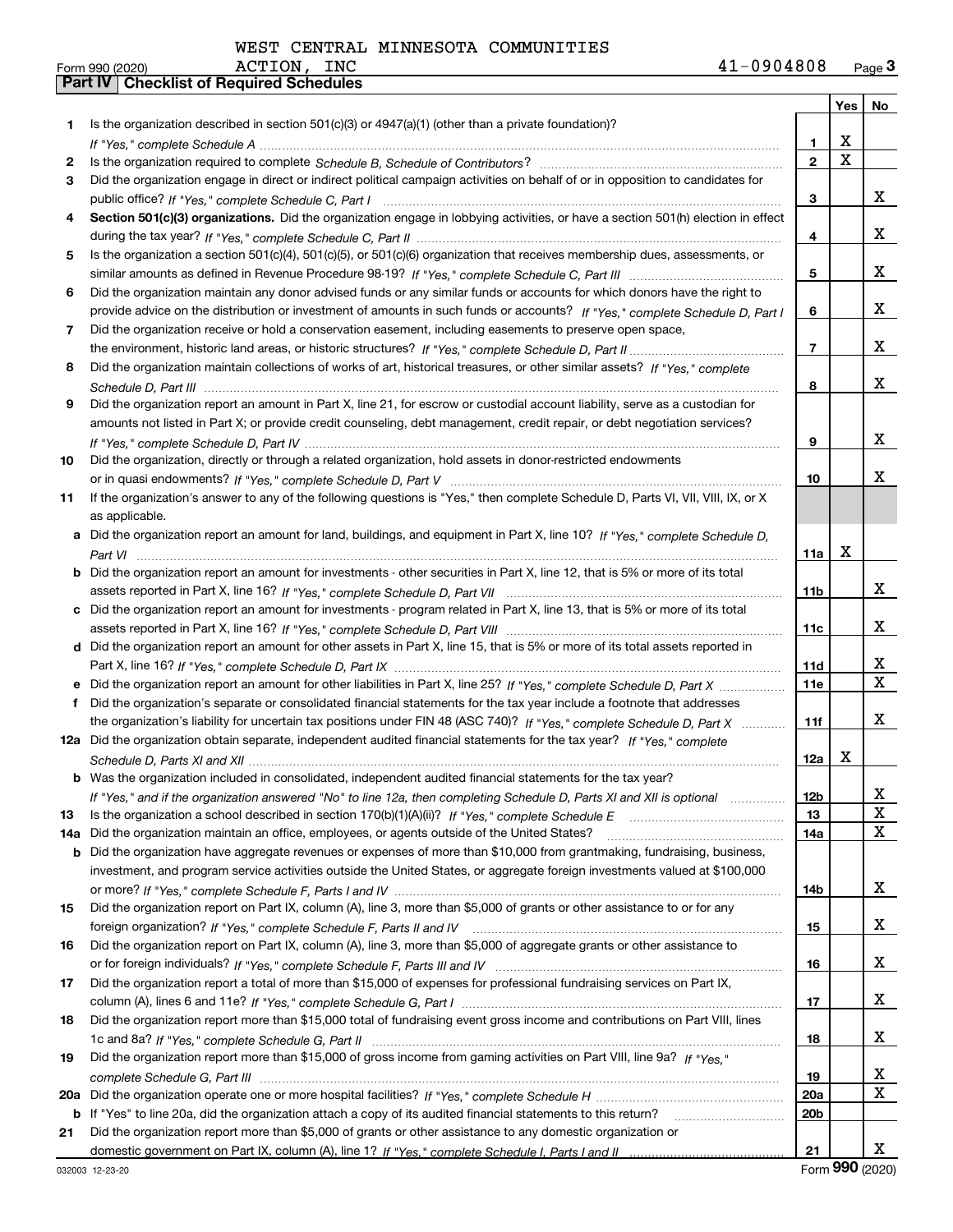*(continued)*

|    |                                                                                                                              |                 | Yes | No          |
|----|------------------------------------------------------------------------------------------------------------------------------|-----------------|-----|-------------|
| 22 | Did the organization report more than \$5,000 of grants or other assistance to or for domestic individuals on                |                 |     |             |
|    |                                                                                                                              | 22              | x   |             |
| 23 | Did the organization answer "Yes" to Part VII, Section A, line 3, 4, or 5 about compensation of the organization's current   |                 |     |             |
|    | and former officers, directors, trustees, key employees, and highest compensated employees? If "Yes," complete               |                 |     |             |
|    |                                                                                                                              | 23              |     | x           |
|    | 24a Did the organization have a tax-exempt bond issue with an outstanding principal amount of more than \$100,000 as of the  |                 |     |             |
|    | last day of the year, that was issued after December 31, 2002? If "Yes," answer lines 24b through 24d and complete           |                 |     |             |
|    |                                                                                                                              | 24a             |     | x           |
| b  | Did the organization invest any proceeds of tax-exempt bonds beyond a temporary period exception?                            | 24b             |     |             |
|    | c Did the organization maintain an escrow account other than a refunding escrow at any time during the year to defease       |                 |     |             |
|    |                                                                                                                              | 24c             |     |             |
|    |                                                                                                                              | 24d             |     |             |
|    | 25a Section 501(c)(3), 501(c)(4), and 501(c)(29) organizations. Did the organization engage in an excess benefit             |                 |     |             |
|    |                                                                                                                              | 25a             |     | x           |
|    | b Is the organization aware that it engaged in an excess benefit transaction with a disqualified person in a prior year, and |                 |     |             |
|    | that the transaction has not been reported on any of the organization's prior Forms 990 or 990-EZ? If "Yes," complete        |                 |     |             |
|    | Schedule L. Part I                                                                                                           | 25b             |     | x           |
| 26 | Did the organization report any amount on Part X, line 5 or 22, for receivables from or payables to any current              |                 |     |             |
|    | or former officer, director, trustee, key employee, creator or founder, substantial contributor, or 35%                      |                 |     |             |
|    | controlled entity or family member of any of these persons? If "Yes," complete Schedule L, Part II                           | 26              |     | x           |
| 27 | Did the organization provide a grant or other assistance to any current or former officer, director, trustee, key employee,  |                 |     |             |
|    | creator or founder, substantial contributor or employee thereof, a grant selection committee member, or to a 35% controlled  |                 |     |             |
|    | entity (including an employee thereof) or family member of any of these persons? If "Yes," complete Schedule L, Part III     | 27              |     | x           |
| 28 | Was the organization a party to a business transaction with one of the following parties (see Schedule L, Part IV            |                 |     |             |
|    | instructions, for applicable filing thresholds, conditions, and exceptions):                                                 |                 |     |             |
| а  | A current or former officer, director, trustee, key employee, creator or founder, or substantial contributor? If             |                 |     |             |
|    |                                                                                                                              | 28a             |     | x           |
|    |                                                                                                                              | 28 <sub>b</sub> |     | X           |
|    | c A 35% controlled entity of one or more individuals and/or organizations described in lines 28a or 28b? If                  |                 |     |             |
|    |                                                                                                                              | 28c             |     | x           |
| 29 |                                                                                                                              | 29              |     | $\mathbf x$ |
| 30 | Did the organization receive contributions of art, historical treasures, or other similar assets, or qualified conservation  |                 |     |             |
|    |                                                                                                                              | 30              |     | x           |
| 31 | Did the organization liquidate, terminate, or dissolve and cease operations? If "Yes," complete Schedule N, Part I           | 31              |     | X           |
| 32 | Did the organization sell, exchange, dispose of, or transfer more than 25% of its net assets? If "Yes," complete             |                 |     |             |
|    |                                                                                                                              | 32              |     | x           |
| 33 | Did the organization own 100% of an entity disregarded as separate from the organization under Regulations                   |                 |     |             |
|    |                                                                                                                              | 33              | Χ   |             |
| 34 | Was the organization related to any tax-exempt or taxable entity? If "Yes," complete Schedule R, Part II, III, or IV, and    |                 |     |             |
|    | Part V, line 1                                                                                                               | 34              |     | x           |
|    | 35a Did the organization have a controlled entity within the meaning of section 512(b)(13)?                                  | 35a             |     | X.          |
|    | b If "Yes" to line 35a, did the organization receive any payment from or engage in any transaction with a controlled entity  |                 |     |             |
|    |                                                                                                                              | 35b             |     |             |
| 36 | Section 501(c)(3) organizations. Did the organization make any transfers to an exempt non-charitable related organization?   |                 |     |             |
|    |                                                                                                                              | 36              |     | X.          |
| 37 | Did the organization conduct more than 5% of its activities through an entity that is not a related organization             |                 |     |             |
|    | and that is treated as a partnership for federal income tax purposes? If "Yes." complete Schedule R, Part VI                 | 37              |     | x           |
| 38 | Did the organization complete Schedule O and provide explanations in Schedule O for Part VI, lines 11b and 19?               |                 |     |             |
|    | Note: All Form 990 filers are required to complete Schedule O                                                                | 38              | х   |             |
|    | <b>Statements Regarding Other IRS Filings and Tax Compliance</b><br><b>Part V</b>                                            |                 |     |             |
|    | Check if Schedule O contains a response or note to any line in this Part V                                                   |                 |     |             |
|    |                                                                                                                              |                 | Yes | No          |
|    | 134<br>1a Enter the number reported in Box 3 of Form 1096. Enter -0- if not applicable<br>1a                                 |                 |     |             |
| b  | 0<br>Enter the number of Forms W-2G included in line 1a. Enter -0- if not applicable<br>1b                                   |                 |     |             |
| c  | Did the organization comply with backup withholding rules for reportable payments to vendors and reportable gaming           |                 |     |             |
|    | (gambling) winnings to prize winners?                                                                                        | 1c              | х   |             |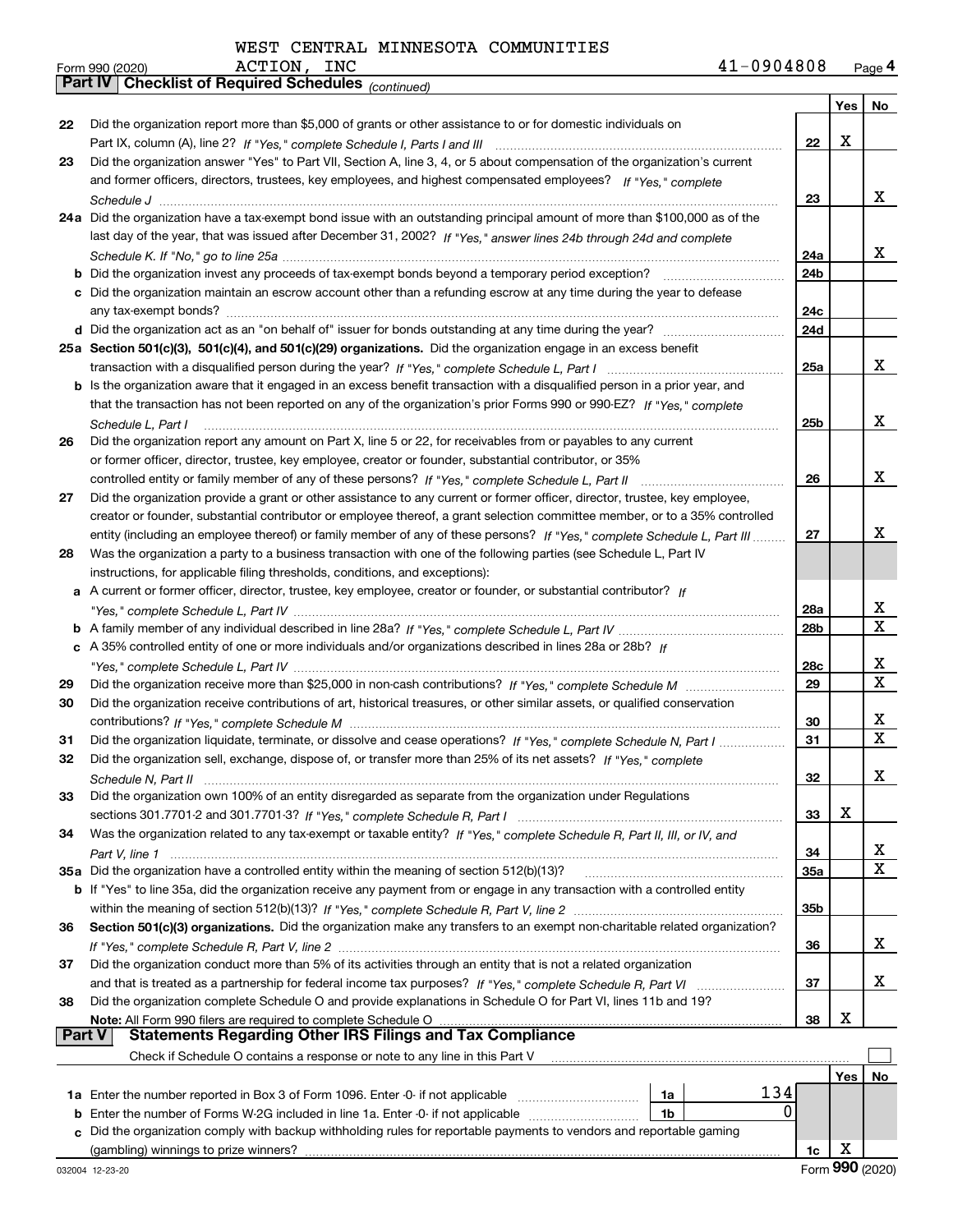|  | WEST CENTRAL MINNESOTA COMMUNITIES |
|--|------------------------------------|
|  |                                    |

|               | ACTION, INC<br>Form 990 (2020)                                                                                                                                                                                                                                         |                 | 41-0904808 |                |     | $_{\text{Page}}$ 5 |
|---------------|------------------------------------------------------------------------------------------------------------------------------------------------------------------------------------------------------------------------------------------------------------------------|-----------------|------------|----------------|-----|--------------------|
| <b>Part V</b> | Statements Regarding Other IRS Filings and Tax Compliance (continued)                                                                                                                                                                                                  |                 |            |                |     |                    |
|               |                                                                                                                                                                                                                                                                        |                 |            |                | Yes | No                 |
|               | 2a Enter the number of employees reported on Form W-3, Transmittal of Wage and Tax Statements,                                                                                                                                                                         |                 |            |                |     |                    |
|               | filed for the calendar year ending with or within the year covered by this return <i>manumumumum</i>                                                                                                                                                                   | 2a              | 156        |                |     |                    |
|               |                                                                                                                                                                                                                                                                        |                 |            | 2 <sub>b</sub> | х   |                    |
|               |                                                                                                                                                                                                                                                                        |                 |            |                |     |                    |
| За            | Did the organization have unrelated business gross income of \$1,000 or more during the year?                                                                                                                                                                          |                 |            | 3a             |     | х                  |
|               |                                                                                                                                                                                                                                                                        |                 |            | 3b             |     |                    |
|               | 4a At any time during the calendar year, did the organization have an interest in, or a signature or other authority over, a                                                                                                                                           |                 |            |                |     |                    |
|               |                                                                                                                                                                                                                                                                        |                 |            | 4a             |     | x                  |
|               | <b>b</b> If "Yes," enter the name of the foreign country $\blacktriangleright$                                                                                                                                                                                         |                 |            |                |     |                    |
|               | See instructions for filing requirements for FinCEN Form 114, Report of Foreign Bank and Financial Accounts (FBAR).                                                                                                                                                    |                 |            |                |     |                    |
| 5a            | Was the organization a party to a prohibited tax shelter transaction at any time during the tax year?                                                                                                                                                                  |                 |            | 5a             |     | х                  |
| b             |                                                                                                                                                                                                                                                                        |                 |            | 5 <sub>b</sub> |     | X                  |
| c             |                                                                                                                                                                                                                                                                        |                 |            | 5c             |     |                    |
|               | 6a Does the organization have annual gross receipts that are normally greater than \$100,000, and did the organization solicit                                                                                                                                         |                 |            |                |     |                    |
|               | any contributions that were not tax deductible as charitable contributions?                                                                                                                                                                                            |                 |            | 6a             |     | x                  |
|               | b If "Yes," did the organization include with every solicitation an express statement that such contributions or gifts                                                                                                                                                 |                 |            |                |     |                    |
|               | were not tax deductible?                                                                                                                                                                                                                                               |                 |            | 6b             |     |                    |
| 7             | Organizations that may receive deductible contributions under section 170(c).                                                                                                                                                                                          |                 |            |                |     |                    |
| a             | Did the organization receive a payment in excess of \$75 made partly as a contribution and partly for goods and services provided to the payor?                                                                                                                        |                 |            | 7a             |     | x                  |
| b             | If "Yes," did the organization notify the donor of the value of the goods or services provided?                                                                                                                                                                        |                 |            | 7b             |     |                    |
|               | Did the organization sell, exchange, or otherwise dispose of tangible personal property for which it was required                                                                                                                                                      |                 |            |                |     | x                  |
|               |                                                                                                                                                                                                                                                                        |                 |            | 7c             |     |                    |
| d             |                                                                                                                                                                                                                                                                        | 7d              |            |                |     | х                  |
| е             | Did the organization receive any funds, directly or indirectly, to pay premiums on a personal benefit contract?                                                                                                                                                        |                 |            | 7e<br>7f       |     | X                  |
| f             | Did the organization, during the year, pay premiums, directly or indirectly, on a personal benefit contract?                                                                                                                                                           |                 |            |                |     |                    |
| g<br>h.       | If the organization received a contribution of qualified intellectual property, did the organization file Form 8899 as required?<br>If the organization received a contribution of cars, boats, airplanes, or other vehicles, did the organization file a Form 1098-C? |                 |            | 7g<br>7h       |     |                    |
| 8             | Sponsoring organizations maintaining donor advised funds. Did a donor advised fund maintained by the                                                                                                                                                                   |                 |            |                |     |                    |
|               | sponsoring organization have excess business holdings at any time during the year?                                                                                                                                                                                     |                 |            | 8              |     |                    |
| 9             | Sponsoring organizations maintaining donor advised funds.                                                                                                                                                                                                              |                 |            |                |     |                    |
| a             | Did the sponsoring organization make any taxable distributions under section 4966?                                                                                                                                                                                     |                 |            | 9а             |     |                    |
| b             | Did the sponsoring organization make a distribution to a donor, donor advisor, or related person?                                                                                                                                                                      |                 |            | 9b             |     |                    |
| 10            | Section 501(c)(7) organizations. Enter:                                                                                                                                                                                                                                |                 |            |                |     |                    |
|               | a Initiation fees and capital contributions included on Part VIII, line 12 [11] [12] [11] [12] [11] [12] [11] [12] [11] [12] [11] [12] [11] [12] [11] [12] [11] [12] [11] [12] [11] [12] [11] [12] [11] [12] [11] [12] [11] [1                                         | 10a             |            |                |     |                    |
|               | Gross receipts, included on Form 990, Part VIII, line 12, for public use of club facilities                                                                                                                                                                            | 10b             |            |                |     |                    |
| 11            | Section 501(c)(12) organizations. Enter:                                                                                                                                                                                                                               |                 |            |                |     |                    |
| a             | Gross income from members or shareholders                                                                                                                                                                                                                              | 11a             |            |                |     |                    |
|               | b Gross income from other sources (Do not net amounts due or paid to other sources against                                                                                                                                                                             |                 |            |                |     |                    |
|               |                                                                                                                                                                                                                                                                        | 11 <sub>b</sub> |            |                |     |                    |
|               | 12a Section 4947(a)(1) non-exempt charitable trusts. Is the organization filing Form 990 in lieu of Form 1041?                                                                                                                                                         |                 |            | <b>12a</b>     |     |                    |
|               | <b>b</b> If "Yes," enter the amount of tax-exempt interest received or accrued during the year <b>contained</b>                                                                                                                                                        | 12b             |            |                |     |                    |
| 13            | Section 501(c)(29) qualified nonprofit health insurance issuers.                                                                                                                                                                                                       |                 |            |                |     |                    |
|               | <b>a</b> Is the organization licensed to issue qualified health plans in more than one state?                                                                                                                                                                          |                 |            | <b>13a</b>     |     |                    |
|               | Note: See the instructions for additional information the organization must report on Schedule O.                                                                                                                                                                      |                 |            |                |     |                    |
|               | <b>b</b> Enter the amount of reserves the organization is required to maintain by the states in which the                                                                                                                                                              |                 |            |                |     |                    |
|               |                                                                                                                                                                                                                                                                        | 13 <sub>b</sub> |            |                |     |                    |
|               |                                                                                                                                                                                                                                                                        | 13 <sub>c</sub> |            |                |     |                    |
| 14a           | Did the organization receive any payments for indoor tanning services during the tax year?                                                                                                                                                                             |                 |            | 14a            |     | x                  |
|               |                                                                                                                                                                                                                                                                        |                 |            | 14b            |     |                    |
| 15            | Is the organization subject to the section 4960 tax on payment(s) of more than \$1,000,000 in remuneration or                                                                                                                                                          |                 |            |                |     |                    |
|               |                                                                                                                                                                                                                                                                        |                 |            | 15             |     | х                  |
|               | If "Yes," see instructions and file Form 4720, Schedule N.                                                                                                                                                                                                             |                 |            |                |     |                    |
| 16            | Is the organization an educational institution subject to the section 4968 excise tax on net investment income?                                                                                                                                                        |                 |            | 16             |     | х                  |
|               | If "Yes," complete Form 4720, Schedule O.                                                                                                                                                                                                                              |                 |            |                |     |                    |

Form (2020) **990**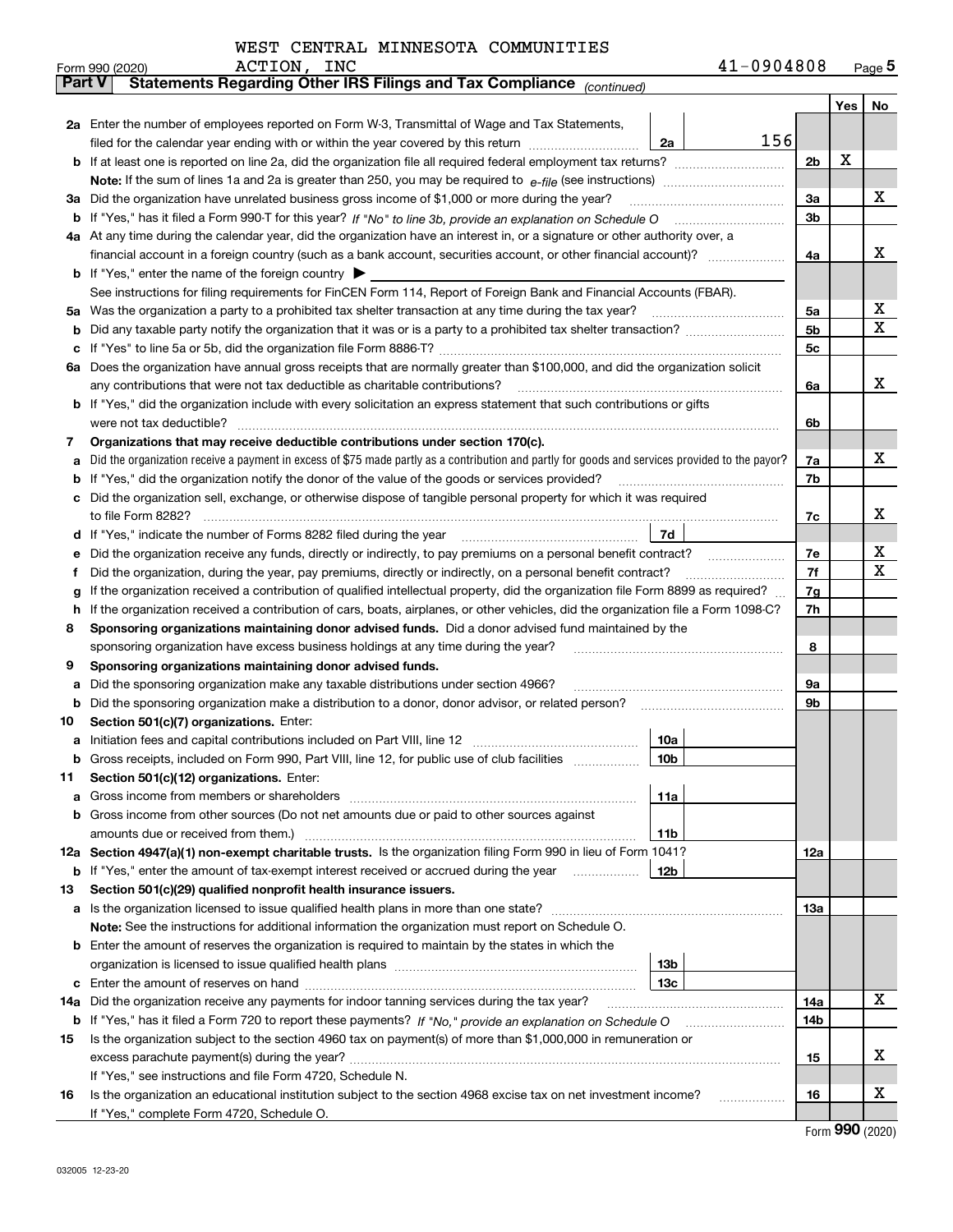*For each "Yes" response to lines 2 through 7b below, and for a "No" response to line 8a, 8b, or 10b below, describe the circumstances, processes, or changes on Schedule O. See instructions.* Form 990 (2020) **ACTION, INC**<br>**Part VI Governance, Management, and Disclosure** For each "Yes" response to lines 2 through 7b below, and for a "No" response Check if Schedule O contains a response or note to any line in this Part VI

|     | Check if Schedule O contains a response or note to any line in this Part VI                                                                                           |                               |                 |     | x           |
|-----|-----------------------------------------------------------------------------------------------------------------------------------------------------------------------|-------------------------------|-----------------|-----|-------------|
|     | <b>Section A. Governing Body and Management</b>                                                                                                                       |                               |                 |     |             |
|     |                                                                                                                                                                       |                               |                 | Yes | No          |
|     | 1a Enter the number of voting members of the governing body at the end of the tax year                                                                                | 15<br>1a                      |                 |     |             |
|     | If there are material differences in voting rights among members of the governing body, or if the governing                                                           |                               |                 |     |             |
|     | body delegated broad authority to an executive committee or similar committee, explain on Schedule O.                                                                 |                               |                 |     |             |
| b   | Enter the number of voting members included on line 1a, above, who are independent                                                                                    | 15<br>1b                      |                 |     |             |
| 2   | Did any officer, director, trustee, or key employee have a family relationship or a business relationship with any other                                              |                               |                 |     |             |
|     | officer, director, trustee, or key employee?                                                                                                                          |                               | $\mathbf{2}$    |     | X           |
| 3   | Did the organization delegate control over management duties customarily performed by or under the direct supervision                                                 |                               |                 |     |             |
|     | of officers, directors, trustees, or key employees to a management company or other person?                                                                           |                               | 3               |     | х           |
| 4   | Did the organization make any significant changes to its governing documents since the prior Form 990 was filed?                                                      |                               | $\overline{4}$  |     | $\mathbf X$ |
| 5   |                                                                                                                                                                       |                               | 5               |     | $\mathbf X$ |
| 6   | Did the organization have members or stockholders?                                                                                                                    |                               | 6               |     | $\mathbf X$ |
| 7a  | Did the organization have members, stockholders, or other persons who had the power to elect or appoint one or                                                        |                               |                 |     |             |
|     | more members of the governing body?                                                                                                                                   |                               | 7a              | х   |             |
|     | <b>b</b> Are any governance decisions of the organization reserved to (or subject to approval by) members, stockholders, or                                           |                               |                 |     |             |
|     | persons other than the governing body?                                                                                                                                |                               | 7b              |     | x           |
| 8   | Did the organization contemporaneously document the meetings held or written actions undertaken during the year by the following:                                     |                               |                 |     |             |
| a   | The governing body?                                                                                                                                                   |                               | 8a              | х   |             |
| b   |                                                                                                                                                                       |                               | 8b              | X   |             |
| 9   | Is there any officer, director, trustee, or key employee listed in Part VII, Section A, who cannot be reached at the                                                  |                               |                 |     |             |
|     |                                                                                                                                                                       |                               | 9               |     | x           |
|     | <b>Section B. Policies</b> (This Section B requests information about policies not required by the Internal Revenue Code.)                                            |                               |                 |     |             |
|     |                                                                                                                                                                       |                               |                 | Yes | No          |
|     |                                                                                                                                                                       |                               | 10a             |     | х           |
|     | <b>b</b> If "Yes," did the organization have written policies and procedures governing the activities of such chapters, affiliates,                                   |                               |                 |     |             |
|     | and branches to ensure their operations are consistent with the organization's exempt purposes?                                                                       |                               | 10 <sub>b</sub> |     |             |
|     | 11a Has the organization provided a complete copy of this Form 990 to all members of its governing body before filing the form?                                       |                               | 11a             | X   |             |
| b   | Describe in Schedule O the process, if any, used by the organization to review this Form 990.                                                                         |                               |                 |     |             |
| 12a |                                                                                                                                                                       |                               | 12a             | X   |             |
| b   |                                                                                                                                                                       |                               | 12 <sub>b</sub> | X   |             |
| с   | Did the organization regularly and consistently monitor and enforce compliance with the policy? If "Yes." describe                                                    |                               |                 |     |             |
|     | in Schedule O how this was done www.communication.com/www.communications.com/www.communications.com/                                                                  |                               | 12c             | х   |             |
| 13  | Did the organization have a written whistleblower policy?                                                                                                             |                               | 13              | X   |             |
| 14  | Did the organization have a written document retention and destruction policy?                                                                                        |                               | 14              | X   |             |
| 15  | Did the process for determining compensation of the following persons include a review and approval by independent                                                    |                               |                 |     |             |
|     | persons, comparability data, and contemporaneous substantiation of the deliberation and decision?                                                                     |                               |                 |     |             |
| a   | The organization's CEO, Executive Director, or top management official manufactured content of the organization's CEO, Executive Director, or top management official |                               | 15a             | х   |             |
|     |                                                                                                                                                                       |                               | 15b             | X   |             |
|     | If "Yes" to line 15a or 15b, describe the process in Schedule O (see instructions).                                                                                   |                               |                 |     |             |
|     | 16a Did the organization invest in, contribute assets to, or participate in a joint venture or similar arrangement with a                                             |                               |                 |     |             |
|     | taxable entity during the year?                                                                                                                                       |                               | 16a             |     | х           |
|     | b If "Yes," did the organization follow a written policy or procedure requiring the organization to evaluate its participation                                        |                               |                 |     |             |
|     | in joint venture arrangements under applicable federal tax law, and take steps to safeguard the organization's                                                        |                               |                 |     |             |
|     | exempt status with respect to such arrangements?                                                                                                                      |                               | 16b             |     |             |
|     | <b>Section C. Disclosure</b>                                                                                                                                          |                               |                 |     |             |
| 17  | List the states with which a copy of this Form 990 is required to be filed $\blacktriangleright MN$                                                                   |                               |                 |     |             |
| 18  | Section 6104 requires an organization to make its Forms 1023 (1024 or 1024-A, if applicable), 990, and 990-T (Section 501(c)(3)s only) available                      |                               |                 |     |             |
|     | for public inspection. Indicate how you made these available. Check all that apply.                                                                                   |                               |                 |     |             |
|     | $X$ Upon request<br>Another's website<br>Own website                                                                                                                  | Other (explain on Schedule O) |                 |     |             |
| 19  | Describe on Schedule O whether (and if so, how) the organization made its governing documents, conflict of interest policy, and financial                             |                               |                 |     |             |
|     | statements available to the public during the tax year.                                                                                                               |                               |                 |     |             |
| 20  | State the name, address, and telephone number of the person who possesses the organization's books and records                                                        |                               |                 |     |             |
|     | THE ORGANIZATION - 218-685-4486                                                                                                                                       |                               |                 |     |             |
|     | 56531<br>411 INDUSTRIAL PARK BOULEVARD, ELBOW LAKE, MN                                                                                                                |                               |                 |     |             |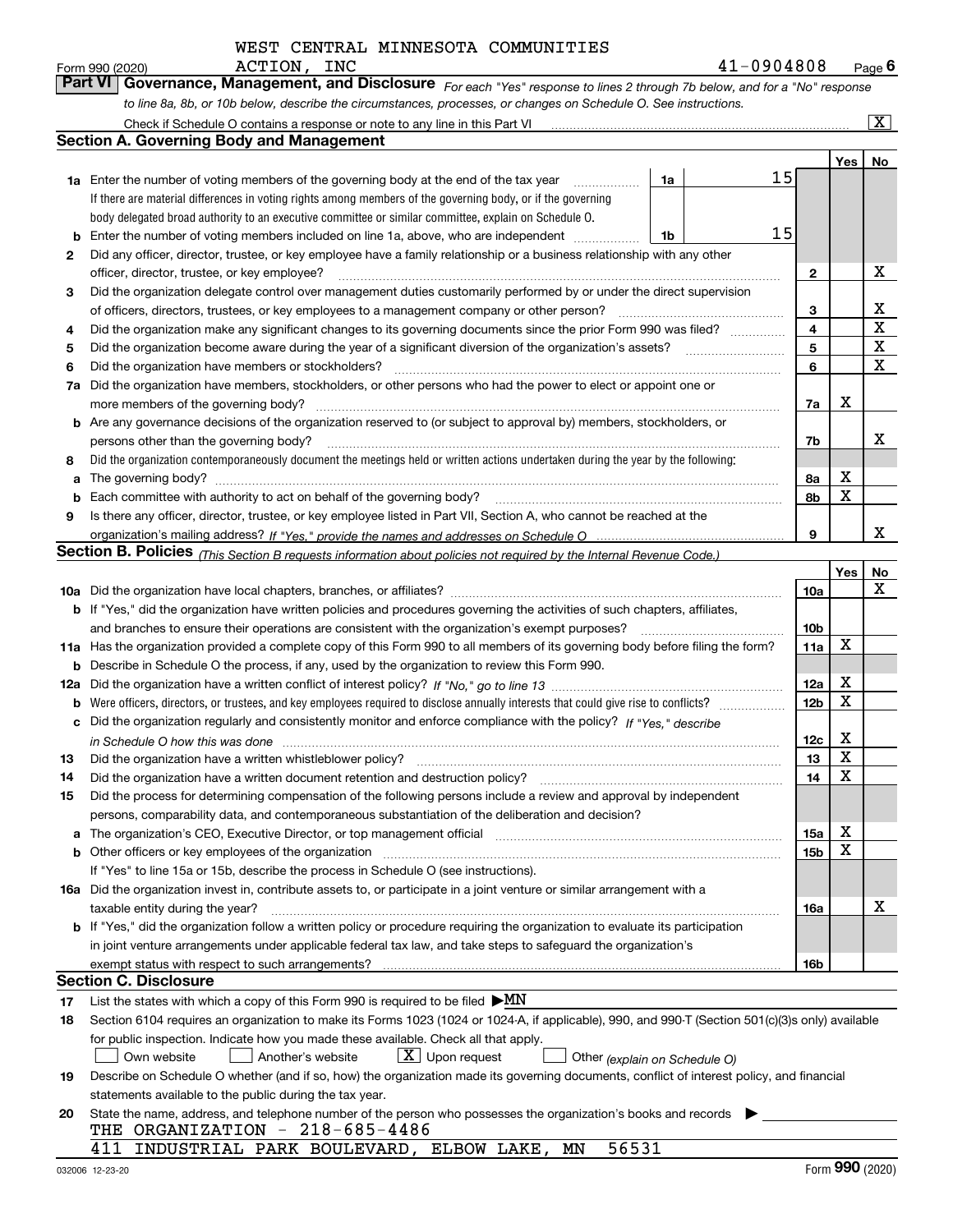| WEST CENTRAL MINNESOTA COMMUNITIES |  |
|------------------------------------|--|
|                                    |  |

 $\mathcal{L}^{\text{max}}$ 

| Form 990 (2020) |                                                                                            | ACTION, INC |  |  | 41-0904808 | Page 7 |
|-----------------|--------------------------------------------------------------------------------------------|-------------|--|--|------------|--------|
|                 | Part VII Compensation of Officers, Directors, Trustees, Key Employees, Highest Compensated |             |  |  |            |        |
|                 | <b>Employees, and Independent Contractors</b>                                              |             |  |  |            |        |

### Check if Schedule O contains a response or note to any line in this Part VII

**Section A. Officers, Directors, Trustees, Key Employees, and Highest Compensated Employees**

**1a**  Complete this table for all persons required to be listed. Report compensation for the calendar year ending with or within the organization's tax year. **•** List all of the organization's current officers, directors, trustees (whether individuals or organizations), regardless of amount of compensation.

Enter -0- in columns (D), (E), and (F) if no compensation was paid.

 $\bullet$  List all of the organization's  $\,$ current key employees, if any. See instructions for definition of "key employee."

**•** List the organization's five current highest compensated employees (other than an officer, director, trustee, or key employee) who received reportable compensation (Box 5 of Form W-2 and/or Box 7 of Form 1099-MISC) of more than \$100,000 from the organization and any related organizations.

**•** List all of the organization's former officers, key employees, and highest compensated employees who received more than \$100,000 of reportable compensation from the organization and any related organizations.

**former directors or trustees**  ¥ List all of the organization's that received, in the capacity as a former director or trustee of the organization, more than \$10,000 of reportable compensation from the organization and any related organizations.

See instructions for the order in which to list the persons above.

Check this box if neither the organization nor any related organization compensated any current officer, director, or trustee.  $\mathcal{L}^{\text{max}}$ 

| (A)                            | (B)               |                               |                                                                  | (C)                     |              |                                   |        | (D)                  | (E)                          | (F)                |
|--------------------------------|-------------------|-------------------------------|------------------------------------------------------------------|-------------------------|--------------|-----------------------------------|--------|----------------------|------------------------------|--------------------|
| Name and title                 | Average           |                               | (do not check more than one                                      | Position                |              |                                   |        | Reportable           | Reportable                   | Estimated          |
|                                | hours per<br>week |                               | box, unless person is both an<br>officer and a director/trustee) |                         |              |                                   |        | compensation<br>from | compensation<br>from related | amount of<br>other |
|                                | (list any         |                               |                                                                  |                         |              |                                   |        | the                  | organizations                | compensation       |
|                                | hours for         |                               |                                                                  |                         |              |                                   |        | organization         | (W-2/1099-MISC)              | from the           |
|                                | related           |                               |                                                                  |                         |              |                                   |        | (W-2/1099-MISC)      |                              | organization       |
|                                | organizations     |                               |                                                                  |                         |              |                                   |        |                      |                              | and related        |
|                                | below             | ndividual trustee or director | nstitutional trustee                                             | Officer                 | Key employee | Highest compensated<br>  employee | Former |                      |                              | organizations      |
| MICHELLE BECKER-COOK<br>(1)    | line)<br>40.00    |                               |                                                                  |                         |              |                                   |        |                      |                              |                    |
| CHIEF EXECUTIVE OFFICER        |                   |                               |                                                                  | $\overline{\textbf{X}}$ |              |                                   |        | 110,548.             | 0.                           | 18,700.            |
| HEATHER CARLSON<br>(2)         | 40.00             |                               |                                                                  |                         |              |                                   |        |                      |                              |                    |
| FISCAL SERVICES DIRECTOR       |                   |                               |                                                                  | X                       |              |                                   |        | 64,783.              | 0.                           | 15,514.            |
| DONNY WOHLERS<br>(3)           | 2.00              |                               |                                                                  |                         |              |                                   |        |                      |                              |                    |
| <b>CHAIR</b>                   |                   | $\mathbf x$                   |                                                                  | $\overline{\textbf{X}}$ |              |                                   |        | $\mathbf 0$ .        | $\mathbf 0$ .                | $0_{.}$            |
| <b>TERESA GUSTAFSON</b><br>(4) | 1.00              |                               |                                                                  |                         |              |                                   |        |                      |                              |                    |
| VICE CHAIR                     |                   | $\mathbf x$                   |                                                                  | $\overline{\text{X}}$   |              |                                   |        | 0.                   | 0.                           | $0_{.}$            |
| DAVID SALBERG<br>(5)           | 2.00              |                               |                                                                  |                         |              |                                   |        |                      |                              |                    |
| <b>TREASURER</b>               |                   | $\mathbf x$                   |                                                                  | X                       |              |                                   |        | 0.                   | 0.                           | $0_{.}$            |
| (6)<br>AL GLAESEMAN            | 3.00              |                               |                                                                  |                         |              |                                   |        |                      |                              |                    |
| <b>SECRETARY</b>               |                   | $\mathbf x$                   |                                                                  | $\overline{\text{X}}$   |              |                                   |        | 0.                   | 0.                           | $\mathbf 0$ .      |
| JANEL MENDOZA<br>(7)           | 1.00              |                               |                                                                  |                         |              |                                   |        |                      |                              |                    |
| <b>MEMBER</b>                  |                   | $\mathbf X$                   |                                                                  |                         |              |                                   |        | 0.                   | 0.                           | $0_{.}$            |
| (8)<br>MARLENE CIHLAR          | 1.00              |                               |                                                                  |                         |              |                                   |        |                      |                              |                    |
| <b>MEMBER</b>                  |                   | $\overline{\textbf{X}}$       |                                                                  |                         |              |                                   |        | 0.                   | $\mathbf 0$ .                | $\mathbf 0$ .      |
| MICHELLE RINKE<br>(9)          | 1.00              |                               |                                                                  |                         |              |                                   |        |                      |                              |                    |
| <b>MEMBER</b>                  |                   | $\overline{\textbf{X}}$       |                                                                  |                         |              |                                   |        | 0.                   | $\mathbf 0$ .                | $0_{.}$            |
| (10) KEITH ENGLUND             | 1.00              |                               |                                                                  |                         |              |                                   |        |                      |                              |                    |
| <b>MEMBER</b>                  |                   | $\overline{\textbf{X}}$       |                                                                  |                         |              |                                   |        | 0.                   | $\mathbf 0$ .                | $0_{.}$            |
| (11) CODY ROGAHN               | 1.00              |                               |                                                                  |                         |              |                                   |        |                      |                              |                    |
| <b>MEMBER</b>                  |                   | $\rm X$                       |                                                                  |                         |              |                                   |        | 0.                   | $\mathbf 0$ .                | $0_{.}$            |
| (12) STELLA TROSZCZYNSKI       | 1.00              |                               |                                                                  |                         |              |                                   |        |                      |                              |                    |
| <b>MEMBER</b>                  |                   | $\mathbf x$                   |                                                                  |                         |              |                                   |        | 0.                   | $\mathbf 0$ .                | $0_{.}$            |
| (13) ROBIN MCNAMAR             | 1.00              |                               |                                                                  |                         |              |                                   |        |                      |                              |                    |
| <b>MEMBER</b>                  |                   | $\mathbf X$                   |                                                                  |                         |              |                                   |        | 0.                   | $\mathbf 0$ .                | $0_{.}$            |
| (14) BOB STAPLES               | 1.00              |                               |                                                                  |                         |              |                                   |        |                      |                              |                    |
| <b>MEMBER</b>                  |                   | X                             |                                                                  |                         |              |                                   |        | 0.                   | 0.                           | $0_{.}$            |
| (15) JESSICA BOYER             | 1.00              |                               |                                                                  |                         |              |                                   |        |                      |                              |                    |
| <b>MEMBER</b>                  |                   | X                             |                                                                  |                         |              |                                   |        | 0.                   | 0.                           | $\mathbf 0$ .      |
| (16) KEN JOHNSON               | 1.00              |                               |                                                                  |                         |              |                                   |        |                      |                              |                    |
| <b>MEMBER</b>                  |                   | X                             |                                                                  |                         |              |                                   |        | 0.                   | 0.                           | $\mathbf 0$ .      |
| (17) HANNAH MICHAELSON         | 1.00              |                               |                                                                  |                         |              |                                   |        |                      |                              |                    |
| <b>MEMBER</b>                  |                   | $\rm X$                       |                                                                  |                         |              |                                   |        | 0.                   | 0.                           | $\mathbf 0$ .      |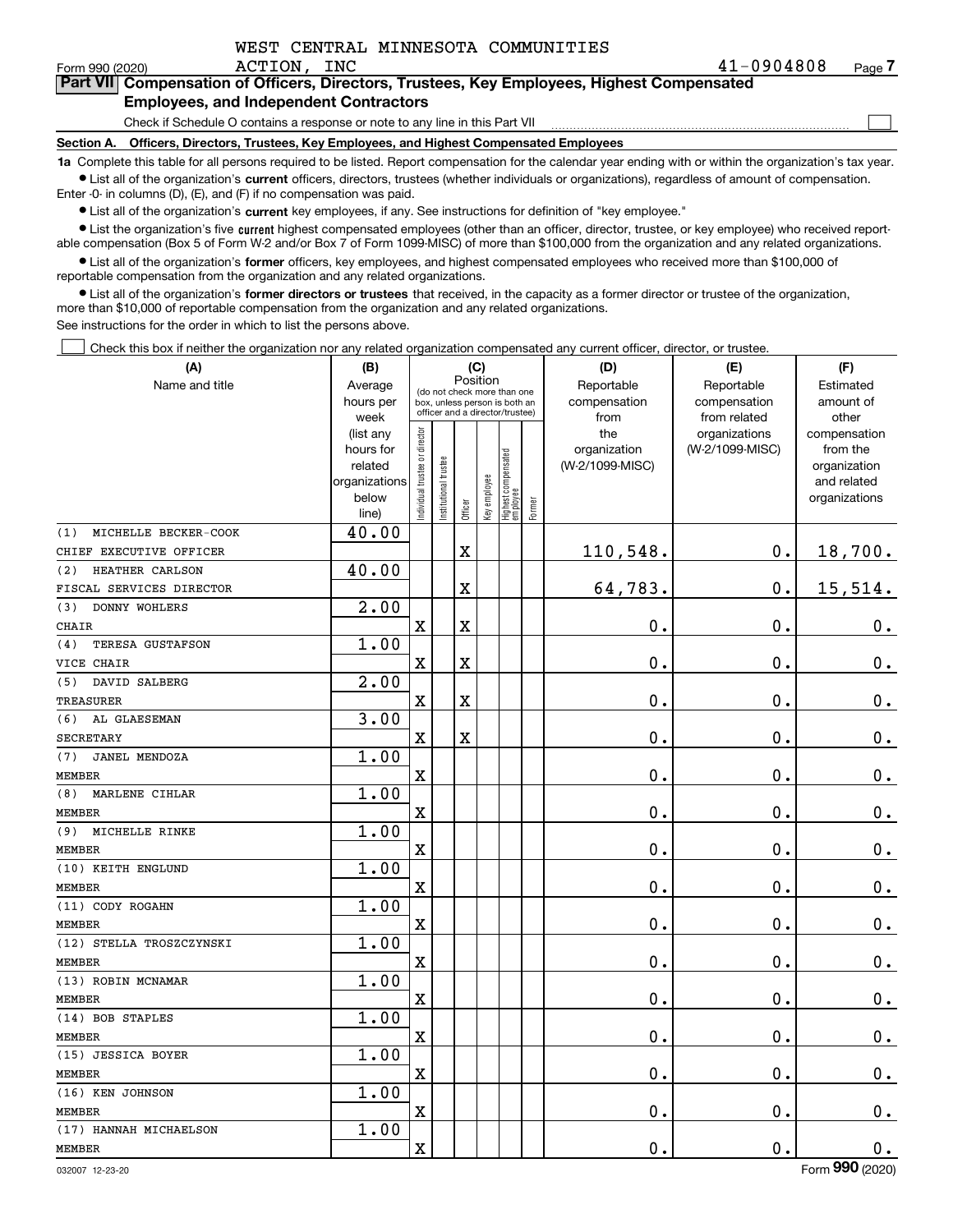|  | WEST CENTRAL MINNESOTA COMMUNITIES |
|--|------------------------------------|
|  |                                    |

ACTION, INC

Form 990 (2020) Page **8** 41-0904808

|              | Part VII Section A. Officers, Directors, Trustees, Key Employees, and Highest Compensated Employees (continued)                      |                        |                                |                                 |         |              |                                 |        |                         |                 |                              |     |                             |           |
|--------------|--------------------------------------------------------------------------------------------------------------------------------------|------------------------|--------------------------------|---------------------------------|---------|--------------|---------------------------------|--------|-------------------------|-----------------|------------------------------|-----|-----------------------------|-----------|
|              | (A)                                                                                                                                  | (B)                    |                                |                                 | (C)     |              |                                 |        | (D)                     | (E)             |                              | (F) |                             |           |
|              | Name and title                                                                                                                       | Average                |                                | (do not check more than one     |         | Position     |                                 |        | Reportable              | Reportable      |                              |     | Estimated                   |           |
|              |                                                                                                                                      | hours per              |                                | box, unless person is both an   |         |              |                                 |        | compensation            | compensation    |                              |     | amount of                   |           |
|              |                                                                                                                                      | week                   |                                | officer and a director/trustee) |         |              |                                 |        | from                    | from related    |                              |     | other                       |           |
|              |                                                                                                                                      | (list any<br>hours for |                                |                                 |         |              |                                 |        | the                     | organizations   |                              |     | compensation                |           |
|              |                                                                                                                                      | related                |                                |                                 |         |              |                                 |        | organization            | (W-2/1099-MISC) |                              |     | from the                    |           |
|              |                                                                                                                                      | organizations          |                                |                                 |         |              |                                 |        | (W-2/1099-MISC)         |                 |                              |     | organization<br>and related |           |
|              |                                                                                                                                      | below                  |                                | nstitutional trustee            |         |              |                                 |        |                         |                 |                              |     | organizations               |           |
|              |                                                                                                                                      | line)                  | Individual trustee or director |                                 | Officer | key employee | Highest compensated<br>employee | Former |                         |                 |                              |     |                             |           |
|              | (18) KEITH SWANSON                                                                                                                   | $\overline{2.00}$      |                                |                                 |         |              |                                 |        |                         |                 |                              |     |                             |           |
|              | CHAIR (PARTIAL YEAR)                                                                                                                 |                        | X                              |                                 |         |              |                                 |        | 0.                      |                 | 0.                           |     |                             | 0.        |
|              | (19) TAMMY BOUSHEK                                                                                                                   | 1.00                   |                                |                                 |         |              |                                 |        |                         |                 |                              |     |                             |           |
|              | VICE CHAIR (PARTIAL YEAR)                                                                                                            |                        | X                              |                                 |         |              |                                 |        | 0.                      |                 | 0.                           |     |                             | 0.        |
|              | (20) MICHAEL PATTEE                                                                                                                  | 1.00                   |                                |                                 |         |              |                                 |        |                         |                 |                              |     |                             |           |
|              | MEMBER (PARTIAL YEAR)                                                                                                                |                        | X                              |                                 |         |              |                                 |        | 0.                      |                 | 0.                           |     |                             | 0.        |
|              |                                                                                                                                      |                        |                                |                                 |         |              |                                 |        |                         |                 |                              |     |                             |           |
|              |                                                                                                                                      |                        |                                |                                 |         |              |                                 |        |                         |                 |                              |     |                             |           |
|              |                                                                                                                                      |                        |                                |                                 |         |              |                                 |        |                         |                 |                              |     |                             |           |
|              |                                                                                                                                      |                        |                                |                                 |         |              |                                 |        |                         |                 |                              |     |                             |           |
|              |                                                                                                                                      |                        |                                |                                 |         |              |                                 |        |                         |                 |                              |     |                             |           |
|              |                                                                                                                                      |                        |                                |                                 |         |              |                                 |        |                         |                 |                              |     |                             |           |
|              |                                                                                                                                      |                        |                                |                                 |         |              |                                 |        |                         |                 |                              |     |                             |           |
|              |                                                                                                                                      |                        |                                |                                 |         |              |                                 |        |                         |                 |                              |     |                             |           |
|              |                                                                                                                                      |                        |                                |                                 |         |              |                                 |        |                         |                 |                              |     |                             |           |
|              |                                                                                                                                      |                        |                                |                                 |         |              |                                 |        |                         |                 |                              |     |                             |           |
|              |                                                                                                                                      |                        |                                |                                 |         |              |                                 |        |                         |                 |                              |     |                             |           |
|              | 1b Subtotal                                                                                                                          |                        |                                |                                 |         |              |                                 |        | 175,331.                |                 | 0.                           |     | 34, 214.                    |           |
|              | c Total from continuation sheets to Part VII, Section A [111] [11] Containmental Containment                                         |                        |                                |                                 |         |              |                                 |        | $\mathbf 0$ .           |                 | 0.                           |     |                             | 0.        |
|              |                                                                                                                                      |                        |                                |                                 |         |              |                                 |        | 175,331.                |                 | $\overline{0}$ .<br>34, 214. |     |                             |           |
| $\mathbf{2}$ | Total number of individuals (including but not limited to those listed above) who received more than \$100,000 of reportable         |                        |                                |                                 |         |              |                                 |        |                         |                 |                              |     |                             |           |
|              | compensation from the organization $\blacktriangleright$                                                                             |                        |                                |                                 |         |              |                                 |        |                         |                 |                              |     |                             | 1         |
|              |                                                                                                                                      |                        |                                |                                 |         |              |                                 |        |                         |                 |                              |     | Yes                         | <b>No</b> |
| 3            | Did the organization list any former officer, director, trustee, key employee, or highest compensated employee on                    |                        |                                |                                 |         |              |                                 |        |                         |                 |                              |     |                             |           |
|              | line 1a? If "Yes," complete Schedule J for such individual                                                                           |                        |                                |                                 |         |              |                                 |        |                         |                 |                              | 3   |                             | x         |
| 4            | For any individual listed on line 1a, is the sum of reportable compensation and other compensation from the organization             |                        |                                |                                 |         |              |                                 |        |                         |                 |                              |     |                             |           |
|              |                                                                                                                                      |                        |                                |                                 |         |              |                                 |        |                         |                 |                              | 4   |                             | X         |
| 5            | Did any person listed on line 1a receive or accrue compensation from any unrelated organization or individual for services           |                        |                                |                                 |         |              |                                 |        |                         |                 |                              |     |                             |           |
|              |                                                                                                                                      |                        |                                |                                 |         |              |                                 |        |                         |                 |                              | 5   |                             | x         |
|              | <b>Section B. Independent Contractors</b>                                                                                            |                        |                                |                                 |         |              |                                 |        |                         |                 |                              |     |                             |           |
| 1            | Complete this table for your five highest compensated independent contractors that received more than \$100,000 of compensation from |                        |                                |                                 |         |              |                                 |        |                         |                 |                              |     |                             |           |
|              | the organization. Report compensation for the calendar year ending with or within the organization's tax year.                       |                        |                                |                                 |         |              |                                 |        |                         |                 |                              |     |                             |           |
|              | (A)                                                                                                                                  |                        |                                |                                 |         |              |                                 |        | (B)                     |                 |                              | (C) | Compensation                |           |
|              | Name and business address                                                                                                            |                        |                                | <b>NONE</b>                     |         |              |                                 |        | Description of services |                 |                              |     |                             |           |
|              |                                                                                                                                      |                        |                                |                                 |         |              |                                 |        |                         |                 |                              |     |                             |           |
|              |                                                                                                                                      |                        |                                |                                 |         |              |                                 |        |                         |                 |                              |     |                             |           |
|              |                                                                                                                                      |                        |                                |                                 |         |              |                                 |        |                         |                 |                              |     |                             |           |
|              |                                                                                                                                      |                        |                                |                                 |         |              |                                 |        |                         |                 |                              |     |                             |           |
|              |                                                                                                                                      |                        |                                |                                 |         |              |                                 |        |                         |                 |                              |     |                             |           |
|              |                                                                                                                                      |                        |                                |                                 |         |              |                                 |        |                         |                 |                              |     |                             |           |
|              |                                                                                                                                      |                        |                                |                                 |         |              |                                 |        |                         |                 |                              |     |                             |           |
|              |                                                                                                                                      |                        |                                |                                 |         |              |                                 |        |                         |                 |                              |     |                             |           |
| 2            | Total number of independent contractors (including but not limited to those listed above) who received more than                     |                        |                                |                                 |         |              |                                 |        |                         |                 |                              |     |                             |           |
|              | \$100,000 of compensation from the organization                                                                                      |                        |                                |                                 |         | 0            |                                 |        |                         |                 |                              |     |                             |           |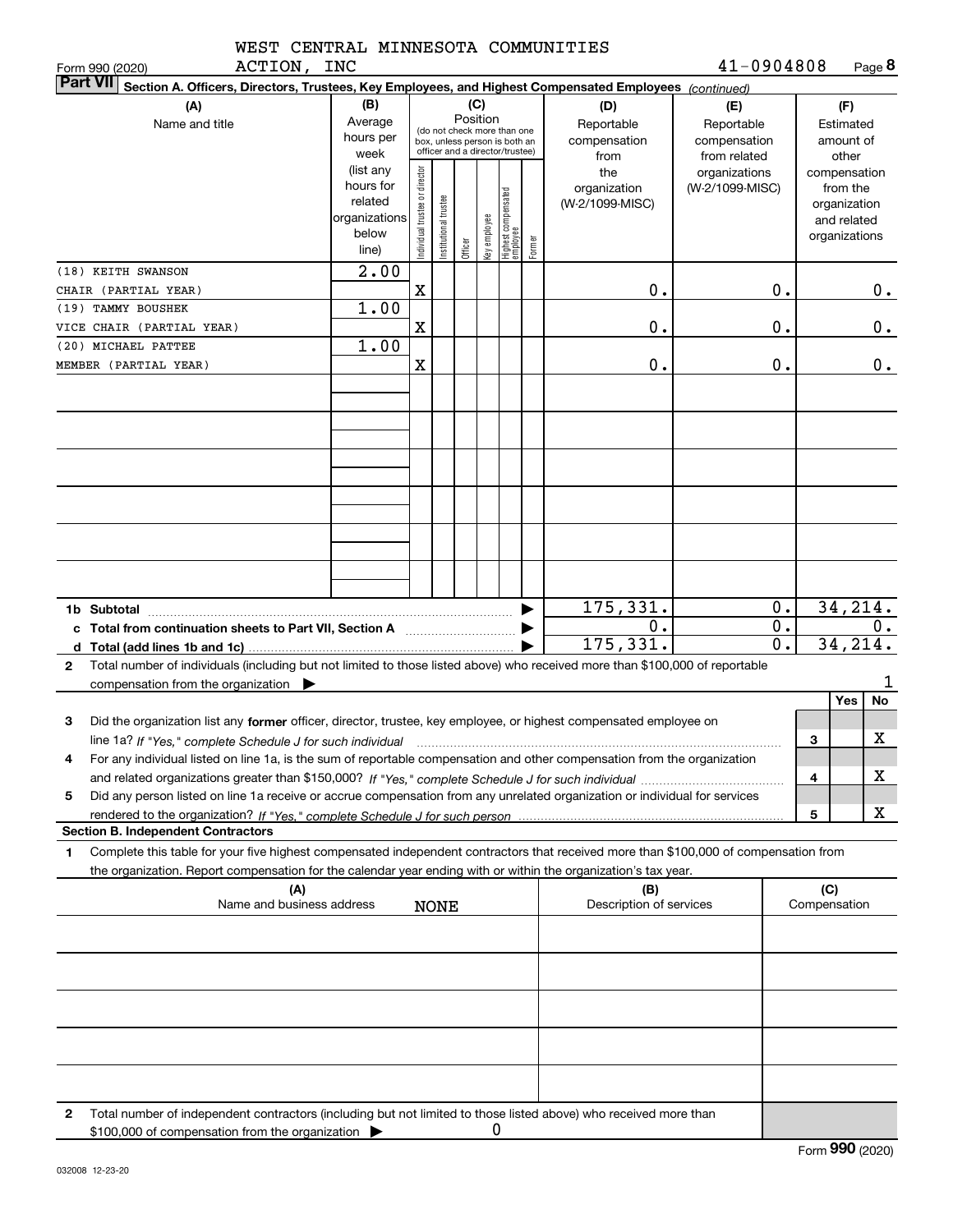ACTION, INC

|                                                           | <b>Part VIII</b> |                                                    | <b>Statement of Revenue</b>                                                   |    |                    |                      |                      |                                              |                                                 |                                                                 |
|-----------------------------------------------------------|------------------|----------------------------------------------------|-------------------------------------------------------------------------------|----|--------------------|----------------------|----------------------|----------------------------------------------|-------------------------------------------------|-----------------------------------------------------------------|
|                                                           |                  |                                                    | Check if Schedule O contains a response or note to any line in this Part VIII |    |                    |                      |                      |                                              |                                                 |                                                                 |
|                                                           |                  |                                                    |                                                                               |    |                    |                      | (A)<br>Total revenue | (B)<br>Related or exempt<br>function revenue | $\overline{C}$<br>Unrelated<br>business revenue | (D)<br>Revenue excluded<br>from tax under<br>sections 512 - 514 |
|                                                           |                  |                                                    | 1 a Federated campaigns                                                       | .  | 1a                 |                      |                      |                                              |                                                 |                                                                 |
|                                                           |                  |                                                    | <b>b</b> Membership dues                                                      |    | 1b                 |                      |                      |                                              |                                                 |                                                                 |
|                                                           |                  |                                                    | c Fundraising events                                                          |    | 1c                 |                      |                      |                                              |                                                 |                                                                 |
|                                                           |                  |                                                    | d Related organizations                                                       |    | 1 <sub>d</sub>     |                      |                      |                                              |                                                 |                                                                 |
|                                                           |                  |                                                    | e Government grants (contributions)                                           |    | 1e                 | 9,732,922.           |                      |                                              |                                                 |                                                                 |
|                                                           |                  |                                                    | f All other contributions, gifts, grants, and                                 |    |                    |                      |                      |                                              |                                                 |                                                                 |
|                                                           |                  |                                                    | similar amounts not included above                                            |    | 1f                 | 311,107.             |                      |                                              |                                                 |                                                                 |
| Contributions, Gifts, Grants<br>and Other Similar Amounts |                  |                                                    | g Noncash contributions included in lines 1a-1f                               |    | $1g$ $\frac{1}{3}$ | 153.                 |                      |                                              |                                                 |                                                                 |
|                                                           |                  |                                                    |                                                                               |    |                    | ▶                    | 10,044,029.          |                                              |                                                 |                                                                 |
|                                                           |                  |                                                    |                                                                               |    |                    | <b>Business Code</b> |                      |                                              |                                                 |                                                                 |
|                                                           | 2 a              |                                                    | INSPECTION FEES                                                               |    |                    | 624200               | 373,707.             | 373,707.                                     |                                                 |                                                                 |
| Program Service<br>Revenue                                |                  | b                                                  | AFFORDABLE HOUSING                                                            |    |                    | 624200               | 180,332.             | 180,332.                                     |                                                 |                                                                 |
|                                                           |                  | C                                                  | VISITATION                                                                    |    |                    | 624200               | 16,975.              | 16,975.                                      |                                                 |                                                                 |
|                                                           |                  | d                                                  |                                                                               |    |                    |                      |                      |                                              |                                                 |                                                                 |
|                                                           |                  | е                                                  |                                                                               |    |                    |                      |                      |                                              |                                                 |                                                                 |
|                                                           |                  |                                                    | f All other program service revenue                                           |    |                    | ▶                    | 571,014.             |                                              |                                                 |                                                                 |
|                                                           | 3                | a                                                  | Investment income (including dividends, interest, and                         |    |                    |                      |                      |                                              |                                                 |                                                                 |
|                                                           |                  |                                                    |                                                                               |    |                    | ▶                    | 463.                 |                                              |                                                 | 463.                                                            |
|                                                           | 4                |                                                    |                                                                               |    |                    |                      |                      |                                              |                                                 |                                                                 |
|                                                           | 5                | Income from investment of tax-exempt bond proceeds |                                                                               |    |                    |                      |                      |                                              |                                                 |                                                                 |
|                                                           |                  |                                                    |                                                                               |    | (i) Real           | (ii) Personal        |                      |                                              |                                                 |                                                                 |
|                                                           |                  |                                                    | 6 a Gross rents<br>.                                                          | 6a | 20,222.            |                      |                      |                                              |                                                 |                                                                 |
|                                                           |                  |                                                    | <b>b</b> Less: rental expenses                                                | 6b | 5,527.             |                      |                      |                                              |                                                 |                                                                 |
|                                                           |                  |                                                    | c Rental income or (loss)                                                     | 6c | 14,695.            |                      |                      |                                              |                                                 |                                                                 |
|                                                           |                  |                                                    | d Net rental income or (loss)                                                 |    |                    | ▶                    | 14,695.              | 14,695.                                      |                                                 |                                                                 |
|                                                           |                  |                                                    | 7 a Gross amount from sales of                                                |    | (i) Securities     | (ii) Other           |                      |                                              |                                                 |                                                                 |
|                                                           |                  |                                                    | assets other than inventory                                                   | 7a |                    | 141,900.             |                      |                                              |                                                 |                                                                 |
|                                                           |                  |                                                    | <b>b</b> Less: cost or other basis                                            |    |                    |                      |                      |                                              |                                                 |                                                                 |
|                                                           |                  |                                                    | and sales expenses                                                            | 7b |                    | 135,374.             |                      |                                              |                                                 |                                                                 |
| Revenue                                                   |                  |                                                    | c Gain or (loss)                                                              | 7c |                    | 6,526.               | 6,526.               |                                              |                                                 |                                                                 |
| 늦                                                         |                  |                                                    |                                                                               |    |                    | ▶                    |                      |                                              |                                                 | 6,526.                                                          |
| <b>Other</b>                                              |                  |                                                    | 8 a Gross income from fundraising events (not<br>including \$                 |    | оf                 |                      |                      |                                              |                                                 |                                                                 |
|                                                           |                  |                                                    | contributions reported on line 1c). See                                       |    |                    |                      |                      |                                              |                                                 |                                                                 |
|                                                           |                  |                                                    |                                                                               |    | 8a                 |                      |                      |                                              |                                                 |                                                                 |
|                                                           |                  |                                                    |                                                                               |    | 8b                 |                      |                      |                                              |                                                 |                                                                 |
|                                                           |                  |                                                    | c Net income or (loss) from fundraising events                                |    |                    |                      |                      |                                              |                                                 |                                                                 |
|                                                           |                  |                                                    | 9 a Gross income from gaming activities. See                                  |    |                    |                      |                      |                                              |                                                 |                                                                 |
|                                                           |                  |                                                    |                                                                               |    | 9a                 |                      |                      |                                              |                                                 |                                                                 |
|                                                           |                  |                                                    | <b>b</b> Less: direct expenses                                                |    | 9 <sub>b</sub>     |                      |                      |                                              |                                                 |                                                                 |
|                                                           |                  |                                                    | c Net income or (loss) from gaming activities                                 |    |                    |                      |                      |                                              |                                                 |                                                                 |
|                                                           |                  |                                                    | 10 a Gross sales of inventory, less returns                                   |    |                    |                      |                      |                                              |                                                 |                                                                 |
|                                                           |                  |                                                    |                                                                               |    | 10a                |                      |                      |                                              |                                                 |                                                                 |
|                                                           |                  |                                                    | <b>b</b> Less: cost of goods sold                                             |    | 10bl               |                      |                      |                                              |                                                 |                                                                 |
|                                                           |                  |                                                    | c Net income or (loss) from sales of inventory                                |    |                    |                      |                      |                                              |                                                 |                                                                 |
|                                                           |                  |                                                    |                                                                               |    |                    | <b>Business Code</b> |                      |                                              |                                                 |                                                                 |
|                                                           |                  |                                                    | 11 a REIMBURSEMENTS<br><b>b</b> MILEAGE                                       |    |                    | 900099<br>900099     | 35,636.<br>4,984.    | 35,636.                                      |                                                 |                                                                 |
|                                                           |                  |                                                    |                                                                               |    |                    |                      |                      | 4,984.                                       |                                                 |                                                                 |
| Miscellaneous<br>Revenue                                  |                  | с                                                  |                                                                               |    |                    |                      |                      |                                              |                                                 |                                                                 |
|                                                           |                  |                                                    |                                                                               |    |                    | ▶                    | 40,620.              |                                              |                                                 |                                                                 |
|                                                           | 12               |                                                    |                                                                               |    |                    |                      | 10,677,347.          | 626,329.                                     | 0.                                              | 6,989.                                                          |
|                                                           |                  |                                                    |                                                                               |    |                    |                      |                      |                                              |                                                 |                                                                 |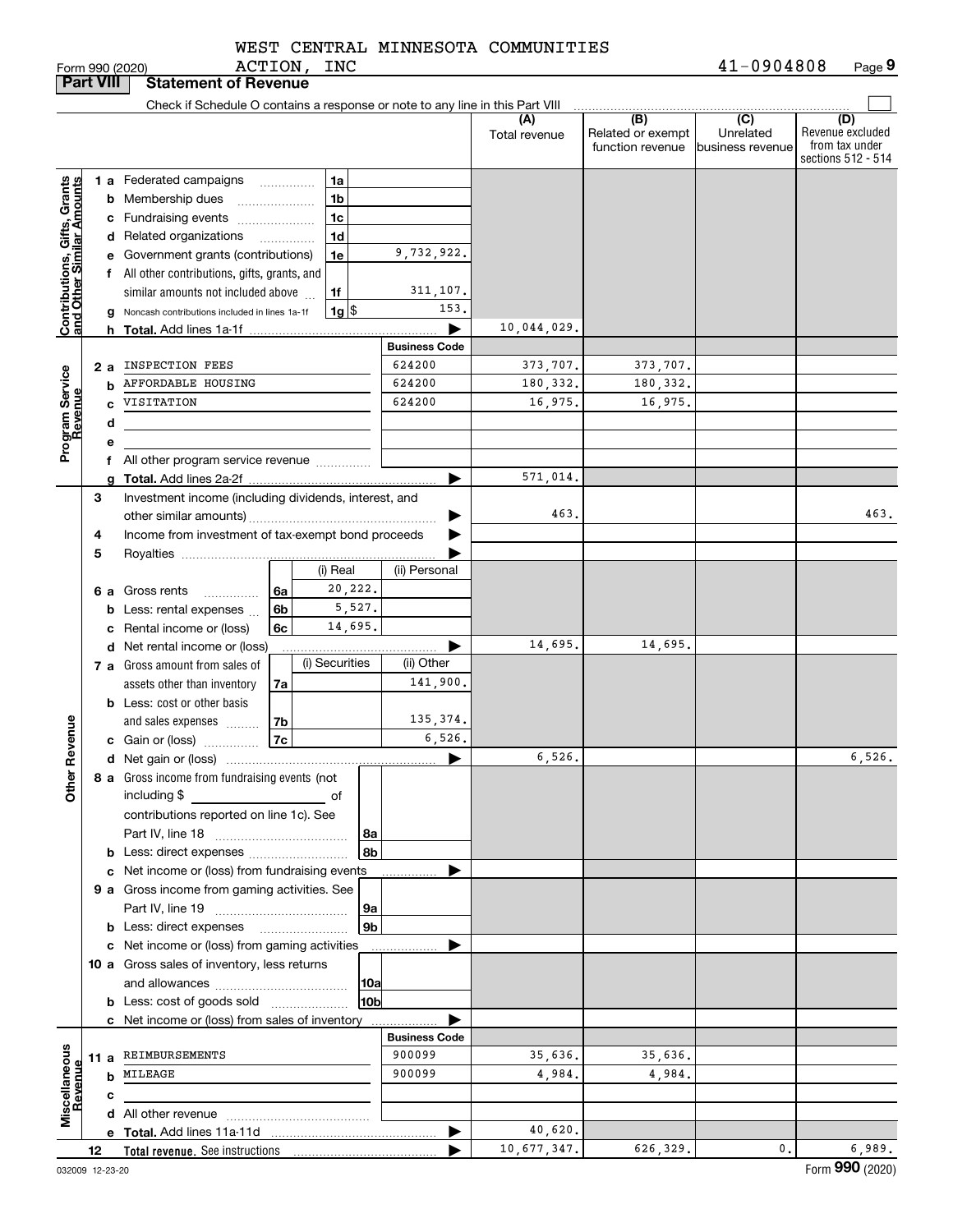### $\texttt{ACTION}$ ,  $\texttt{INC}$  and  $\texttt{A1-0904808}$ WEST CENTRAL MINNESOTA COMMUNITIES

|              | Form 990 (2020)<br>ACTION,<br>TMC<br><b>Part IX   Statement of Functional Expenses</b>                                                                                                                     |                        |                                    | $41 - 0904808$                            | Page 10                        |
|--------------|------------------------------------------------------------------------------------------------------------------------------------------------------------------------------------------------------------|------------------------|------------------------------------|-------------------------------------------|--------------------------------|
|              | Section 501(c)(3) and 501(c)(4) organizations must complete all columns. All other organizations must complete column (A).                                                                                 |                        |                                    |                                           |                                |
|              | Check if Schedule O contains a response or note to any line in this Part IX                                                                                                                                |                        |                                    |                                           |                                |
|              | Do not include amounts reported on lines 6b,<br>7b, 8b, 9b, and 10b of Part VIII.                                                                                                                          | (A)<br>Total expenses  | (B)<br>Program service<br>expenses | (C)<br>Management and<br>general expenses | (D)<br>Fundraising<br>expenses |
| 1.           | Grants and other assistance to domestic organizations                                                                                                                                                      |                        |                                    |                                           |                                |
|              | and domestic governments. See Part IV, line 21                                                                                                                                                             |                        |                                    |                                           |                                |
| $\mathbf{2}$ | Grants and other assistance to domestic                                                                                                                                                                    |                        |                                    |                                           |                                |
|              | individuals. See Part IV, line 22                                                                                                                                                                          | 1,619,665.             | $1,619,665$ .                      |                                           |                                |
| 3            | Grants and other assistance to foreign                                                                                                                                                                     |                        |                                    |                                           |                                |
|              | organizations, foreign governments, and foreign                                                                                                                                                            |                        |                                    |                                           |                                |
|              | individuals. See Part IV, lines 15 and 16                                                                                                                                                                  |                        |                                    |                                           |                                |
| 4            | Benefits paid to or for members                                                                                                                                                                            |                        |                                    |                                           |                                |
| 5            | Compensation of current officers, directors,                                                                                                                                                               |                        |                                    |                                           |                                |
|              |                                                                                                                                                                                                            | 239,208.               | 120,550.                           | 110,026.                                  | 8,632.                         |
| 6            | Compensation not included above to disqualified                                                                                                                                                            |                        |                                    |                                           |                                |
|              | persons (as defined under section 4958(f)(1)) and                                                                                                                                                          |                        |                                    |                                           |                                |
|              | persons described in section $4958(c)(3)(B)$<br>a a bhailtean                                                                                                                                              | 4,704,736.             | 4,377,555.                         | 279, 784.                                 | 47,397.                        |
| 7<br>8       | Pension plan accruals and contributions (include                                                                                                                                                           |                        |                                    |                                           |                                |
|              | section 401(k) and 403(b) employer contributions)                                                                                                                                                          | 157,322.               | 147,371.                           | 7,880.                                    |                                |
| 9            |                                                                                                                                                                                                            | 525,938.               | 495,868.                           | 26,909.                                   | $\frac{2,071}{3,161}$          |
| 10           |                                                                                                                                                                                                            | 469,485.               | 428,969.                           | 35,519.                                   | 4,997.                         |
| 11           | Fees for services (nonemployees):                                                                                                                                                                          |                        |                                    |                                           |                                |
|              |                                                                                                                                                                                                            |                        |                                    |                                           |                                |
| b            |                                                                                                                                                                                                            | 4,774.                 | 4,706.                             | 68.                                       |                                |
| c            |                                                                                                                                                                                                            | $\overline{29,450}$ .  |                                    | 29,450.                                   |                                |
|              |                                                                                                                                                                                                            |                        |                                    |                                           |                                |
| е            | Professional fundraising services. See Part IV, line 17                                                                                                                                                    |                        |                                    |                                           |                                |
| f            | Investment management fees                                                                                                                                                                                 |                        |                                    |                                           |                                |
|              | g Other. (If line 11g amount exceeds 10% of line 25,                                                                                                                                                       |                        |                                    |                                           |                                |
|              | column (A) amount, list line 11g expenses on Sch O.)                                                                                                                                                       | 294,876.               | 287,366.                           | 7,510.                                    |                                |
| 12           |                                                                                                                                                                                                            | 33,504.                | 32,895.                            | 609.                                      |                                |
| 13           |                                                                                                                                                                                                            | 127,832.               | 111,183.                           | 16,649.                                   |                                |
| 14           |                                                                                                                                                                                                            |                        |                                    |                                           |                                |
| 15           |                                                                                                                                                                                                            | $\overline{225,503}$ . | 207,426.                           | 18,077.                                   |                                |
| 16<br>17     | Occupancy<br>Travel                                                                                                                                                                                        | 90,636.                | 87,712.                            | 2,924.                                    |                                |
| 18           | Payments of travel or entertainment expenses                                                                                                                                                               |                        |                                    |                                           |                                |
|              | for any federal, state, or local public officials                                                                                                                                                          |                        |                                    |                                           |                                |
| 19           | Conferences, conventions, and meetings                                                                                                                                                                     |                        |                                    |                                           |                                |
| 20           | Interest                                                                                                                                                                                                   | 4,143.                 | 2,738.                             | 1,405.                                    |                                |
| 21           |                                                                                                                                                                                                            |                        |                                    |                                           |                                |
| 22           | Depreciation, depletion, and amortization                                                                                                                                                                  | 237,146.               | 170,339.                           | 66,807.                                   |                                |
| 23           | Insurance                                                                                                                                                                                                  | 91,589.                | 49,149.                            | 42,440.                                   |                                |
| 24           | Other expenses. Itemize expenses not covered<br>above (List miscellaneous expenses on line 24e. If<br>line 24e amount exceeds 10% of line 25, column (A)<br>amount, list line 24e expenses on Schedule 0.) |                        |                                    |                                           |                                |
| a            | <b>SUPPLIES</b>                                                                                                                                                                                            | 626,360.               | 614,932.                           | 11,428.                                   |                                |
|              | HOUSING REHAB                                                                                                                                                                                              | 461,627.               | 461, 627.                          |                                           |                                |
|              | MISCELLANEOUS                                                                                                                                                                                              | 141,483.               | 125,979.                           | 15,504.                                   |                                |
|              | HEAD START                                                                                                                                                                                                 | 114,432.               | 114,432.                           |                                           |                                |
|              | e All other expenses                                                                                                                                                                                       | 152,376.               | 112,761.                           | 39,615.                                   |                                |
| 25           | Total functional expenses. Add lines 1 through 24e                                                                                                                                                         | 10,352,085.            | 9,573,223.                         | 712,604.                                  | 66, 258.                       |
| 26           | Joint costs. Complete this line only if the organization<br>reported in column (B) joint costs from a combined                                                                                             |                        |                                    |                                           |                                |

Check here  $\blacktriangleright$ 

Check here  $\bullet$  if following SOP 98-2 (ASC 958-720)

educational campaign and fundraising solicitation.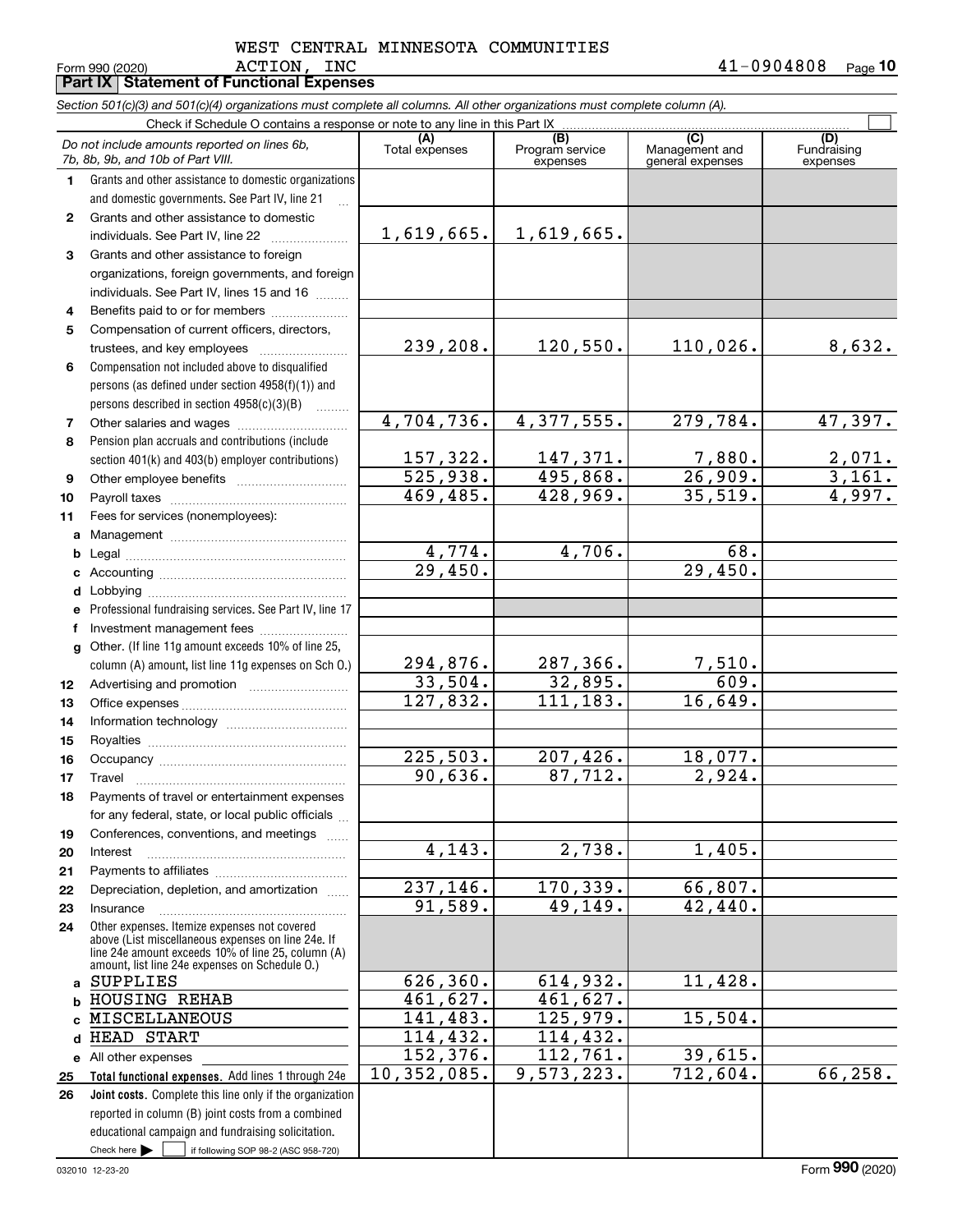| Form 990 (2020 |  |
|----------------|--|
|                |  |

# ACTION, INC WEST CENTRAL MINNESOTA COMMUNITIES

| Part X<br>Check if Schedule O contains a response or note to any line in this Part X [11] manufacture in this Part X [11] manufacture in this Part X [11] manufacture in this Part X [11] manufacture in this Part X [11] manufacture in<br>(A)<br>(B)<br>Beginning of year<br>End of year<br>702,925.<br>$\overline{1,891},886.$<br>$\mathbf{1}$<br>1<br>1,315,343.<br>$\mathbf{2}$<br>2<br>924,782.<br>3<br>з<br>5,891.<br>$\overline{4}$<br>4<br>Loans and other receivables from any current or former officer, director,<br>5<br>trustee, key employee, creator or founder, substantial contributor, or 35%<br>5<br>controlled entity or family member of any of these persons<br>Loans and other receivables from other disqualified persons (as defined<br>6<br>under section $4958(f)(1)$ , and persons described in section $4958(c)(3)(B)$<br>6<br>$\ldots$<br>$\overline{7}$<br>7<br>Assets<br>8<br>8<br>140,860.<br>126,711.<br>$\boldsymbol{9}$<br>Prepaid expenses and deferred charges<br>9<br>10a Land, buildings, and equipment: cost or other<br>basis. Complete Part VI of Schedule D $\frac{10a}{\cdots}$ 10a   5, 163, 938.<br>2,448,705.<br>2,928,648.<br>2,715,233.<br><u>  10b</u>  <br>10 <sub>c</sub><br><b>b</b> Less: accumulated depreciation<br>11<br>11<br>12<br>12<br>Investments - program-related. See Part IV, line 11<br>13<br>13<br>Intangible assets with the continuum control of the control of the control of the control of the control of the control of the control of the control of the control of the control of the control of the control of the contr<br>14<br>14<br>$\overline{285,309}$ .<br>278, 243.<br>15<br>15<br>6, 303, 758.<br>6,429,682.<br>16<br>16<br>1,261,884.<br>1,321,423.<br>17<br>17<br>18<br>18<br>693,421.<br>715,590.<br>19<br>Deferred revenue manual contracts and contracts are contracted and contract and contract are contracted and contract are contracted and contract are contracted and contract are contracted and contract are contracted and co<br>19<br>20<br>20<br>$\overline{750}$ .<br>21<br>21<br>Escrow or custodial account liability. Complete Part IV of Schedule D<br>1.1.1.1.1.1.1.1.1<br>Loans and other payables to any current or former officer, director,<br>22<br>Liabilities<br>trustee, key employee, creator or founder, substantial contributor, or 35%<br>controlled entity or family member of any of these persons<br>22<br>673,741.<br>794,176.<br>23<br>Secured mortgages and notes payable to unrelated third parties<br>23<br>24<br>24<br>25<br>Other liabilities (including federal income tax, payables to related third<br>parties, and other liabilities not included on lines 17-24). Complete Part X<br><u>869,509.</u><br>$\frac{468,028}{3,299,967}$<br>25<br>of Schedule D<br>3,499,305.<br>26<br>Total liabilities. Add lines 17 through 25<br>26<br>Organizations that follow FASB ASC 958, check here $\blacktriangleright \boxed{X}$<br>Net Assets or Fund Balances<br>and complete lines 27, 28, 32, and 33.<br>$\frac{2,386,259.}{418,194.}$<br>$\frac{2,298,520}{831,195}$<br>27<br>Net assets without donor restrictions<br>27<br>28<br>28<br>Organizations that do not follow FASB ASC 958, check here $\blacktriangleright$<br>and complete lines 29 through 33.<br>29<br>29<br>Paid-in or capital surplus, or land, building, or equipment fund<br>30<br>30<br>Retained earnings, endowment, accumulated income, or other funds<br>31<br>31<br>.<br>2,804,453.<br>32<br>32<br>6, 303, 758.<br>6,429,682.<br>33<br>33 | Form 990 (2020) | ACTION,<br>INC       |  |  |  | $41 - 0904808$<br><u>Page</u> 11 |
|-----------------------------------------------------------------------------------------------------------------------------------------------------------------------------------------------------------------------------------------------------------------------------------------------------------------------------------------------------------------------------------------------------------------------------------------------------------------------------------------------------------------------------------------------------------------------------------------------------------------------------------------------------------------------------------------------------------------------------------------------------------------------------------------------------------------------------------------------------------------------------------------------------------------------------------------------------------------------------------------------------------------------------------------------------------------------------------------------------------------------------------------------------------------------------------------------------------------------------------------------------------------------------------------------------------------------------------------------------------------------------------------------------------------------------------------------------------------------------------------------------------------------------------------------------------------------------------------------------------------------------------------------------------------------------------------------------------------------------------------------------------------------------------------------------------------------------------------------------------------------------------------------------------------------------------------------------------------------------------------------------------------------------------------------------------------------------------------------------------------------------------------------------------------------------------------------------------------------------------------------------------------------------------------------------------------------------------------------------------------------------------------------------------------------------------------------------------------------------------------------------------------------------------------------------------------------------------------------------------------------------------------------------------------------------------------------------------------------------------------------------------------------------------------------------------------------------------------------------------------------------------------------------------------------------------------------------------------------------------------------------------------------------------------------------------------------------------------------------------------------------------------------------------------------------------------------------------------------------------------------------------------------------------------------------------------------------------------------------------------------------------------------------------------------------------------------------------------------------------------------------------------------------------------------------------|-----------------|----------------------|--|--|--|----------------------------------|
|                                                                                                                                                                                                                                                                                                                                                                                                                                                                                                                                                                                                                                                                                                                                                                                                                                                                                                                                                                                                                                                                                                                                                                                                                                                                                                                                                                                                                                                                                                                                                                                                                                                                                                                                                                                                                                                                                                                                                                                                                                                                                                                                                                                                                                                                                                                                                                                                                                                                                                                                                                                                                                                                                                                                                                                                                                                                                                                                                                                                                                                                                                                                                                                                                                                                                                                                                                                                                                                                                                                                                           |                 | <b>Balance Sheet</b> |  |  |  |                                  |
|                                                                                                                                                                                                                                                                                                                                                                                                                                                                                                                                                                                                                                                                                                                                                                                                                                                                                                                                                                                                                                                                                                                                                                                                                                                                                                                                                                                                                                                                                                                                                                                                                                                                                                                                                                                                                                                                                                                                                                                                                                                                                                                                                                                                                                                                                                                                                                                                                                                                                                                                                                                                                                                                                                                                                                                                                                                                                                                                                                                                                                                                                                                                                                                                                                                                                                                                                                                                                                                                                                                                                           |                 |                      |  |  |  |                                  |
|                                                                                                                                                                                                                                                                                                                                                                                                                                                                                                                                                                                                                                                                                                                                                                                                                                                                                                                                                                                                                                                                                                                                                                                                                                                                                                                                                                                                                                                                                                                                                                                                                                                                                                                                                                                                                                                                                                                                                                                                                                                                                                                                                                                                                                                                                                                                                                                                                                                                                                                                                                                                                                                                                                                                                                                                                                                                                                                                                                                                                                                                                                                                                                                                                                                                                                                                                                                                                                                                                                                                                           |                 |                      |  |  |  |                                  |
|                                                                                                                                                                                                                                                                                                                                                                                                                                                                                                                                                                                                                                                                                                                                                                                                                                                                                                                                                                                                                                                                                                                                                                                                                                                                                                                                                                                                                                                                                                                                                                                                                                                                                                                                                                                                                                                                                                                                                                                                                                                                                                                                                                                                                                                                                                                                                                                                                                                                                                                                                                                                                                                                                                                                                                                                                                                                                                                                                                                                                                                                                                                                                                                                                                                                                                                                                                                                                                                                                                                                                           |                 |                      |  |  |  |                                  |
|                                                                                                                                                                                                                                                                                                                                                                                                                                                                                                                                                                                                                                                                                                                                                                                                                                                                                                                                                                                                                                                                                                                                                                                                                                                                                                                                                                                                                                                                                                                                                                                                                                                                                                                                                                                                                                                                                                                                                                                                                                                                                                                                                                                                                                                                                                                                                                                                                                                                                                                                                                                                                                                                                                                                                                                                                                                                                                                                                                                                                                                                                                                                                                                                                                                                                                                                                                                                                                                                                                                                                           |                 |                      |  |  |  | 481,106.                         |
|                                                                                                                                                                                                                                                                                                                                                                                                                                                                                                                                                                                                                                                                                                                                                                                                                                                                                                                                                                                                                                                                                                                                                                                                                                                                                                                                                                                                                                                                                                                                                                                                                                                                                                                                                                                                                                                                                                                                                                                                                                                                                                                                                                                                                                                                                                                                                                                                                                                                                                                                                                                                                                                                                                                                                                                                                                                                                                                                                                                                                                                                                                                                                                                                                                                                                                                                                                                                                                                                                                                                                           |                 |                      |  |  |  | 912,771.                         |
|                                                                                                                                                                                                                                                                                                                                                                                                                                                                                                                                                                                                                                                                                                                                                                                                                                                                                                                                                                                                                                                                                                                                                                                                                                                                                                                                                                                                                                                                                                                                                                                                                                                                                                                                                                                                                                                                                                                                                                                                                                                                                                                                                                                                                                                                                                                                                                                                                                                                                                                                                                                                                                                                                                                                                                                                                                                                                                                                                                                                                                                                                                                                                                                                                                                                                                                                                                                                                                                                                                                                                           |                 |                      |  |  |  | 23,732.                          |
|                                                                                                                                                                                                                                                                                                                                                                                                                                                                                                                                                                                                                                                                                                                                                                                                                                                                                                                                                                                                                                                                                                                                                                                                                                                                                                                                                                                                                                                                                                                                                                                                                                                                                                                                                                                                                                                                                                                                                                                                                                                                                                                                                                                                                                                                                                                                                                                                                                                                                                                                                                                                                                                                                                                                                                                                                                                                                                                                                                                                                                                                                                                                                                                                                                                                                                                                                                                                                                                                                                                                                           |                 |                      |  |  |  |                                  |
|                                                                                                                                                                                                                                                                                                                                                                                                                                                                                                                                                                                                                                                                                                                                                                                                                                                                                                                                                                                                                                                                                                                                                                                                                                                                                                                                                                                                                                                                                                                                                                                                                                                                                                                                                                                                                                                                                                                                                                                                                                                                                                                                                                                                                                                                                                                                                                                                                                                                                                                                                                                                                                                                                                                                                                                                                                                                                                                                                                                                                                                                                                                                                                                                                                                                                                                                                                                                                                                                                                                                                           |                 |                      |  |  |  |                                  |
|                                                                                                                                                                                                                                                                                                                                                                                                                                                                                                                                                                                                                                                                                                                                                                                                                                                                                                                                                                                                                                                                                                                                                                                                                                                                                                                                                                                                                                                                                                                                                                                                                                                                                                                                                                                                                                                                                                                                                                                                                                                                                                                                                                                                                                                                                                                                                                                                                                                                                                                                                                                                                                                                                                                                                                                                                                                                                                                                                                                                                                                                                                                                                                                                                                                                                                                                                                                                                                                                                                                                                           |                 |                      |  |  |  |                                  |
|                                                                                                                                                                                                                                                                                                                                                                                                                                                                                                                                                                                                                                                                                                                                                                                                                                                                                                                                                                                                                                                                                                                                                                                                                                                                                                                                                                                                                                                                                                                                                                                                                                                                                                                                                                                                                                                                                                                                                                                                                                                                                                                                                                                                                                                                                                                                                                                                                                                                                                                                                                                                                                                                                                                                                                                                                                                                                                                                                                                                                                                                                                                                                                                                                                                                                                                                                                                                                                                                                                                                                           |                 |                      |  |  |  |                                  |
|                                                                                                                                                                                                                                                                                                                                                                                                                                                                                                                                                                                                                                                                                                                                                                                                                                                                                                                                                                                                                                                                                                                                                                                                                                                                                                                                                                                                                                                                                                                                                                                                                                                                                                                                                                                                                                                                                                                                                                                                                                                                                                                                                                                                                                                                                                                                                                                                                                                                                                                                                                                                                                                                                                                                                                                                                                                                                                                                                                                                                                                                                                                                                                                                                                                                                                                                                                                                                                                                                                                                                           |                 |                      |  |  |  |                                  |
|                                                                                                                                                                                                                                                                                                                                                                                                                                                                                                                                                                                                                                                                                                                                                                                                                                                                                                                                                                                                                                                                                                                                                                                                                                                                                                                                                                                                                                                                                                                                                                                                                                                                                                                                                                                                                                                                                                                                                                                                                                                                                                                                                                                                                                                                                                                                                                                                                                                                                                                                                                                                                                                                                                                                                                                                                                                                                                                                                                                                                                                                                                                                                                                                                                                                                                                                                                                                                                                                                                                                                           |                 |                      |  |  |  |                                  |
|                                                                                                                                                                                                                                                                                                                                                                                                                                                                                                                                                                                                                                                                                                                                                                                                                                                                                                                                                                                                                                                                                                                                                                                                                                                                                                                                                                                                                                                                                                                                                                                                                                                                                                                                                                                                                                                                                                                                                                                                                                                                                                                                                                                                                                                                                                                                                                                                                                                                                                                                                                                                                                                                                                                                                                                                                                                                                                                                                                                                                                                                                                                                                                                                                                                                                                                                                                                                                                                                                                                                                           |                 |                      |  |  |  |                                  |
|                                                                                                                                                                                                                                                                                                                                                                                                                                                                                                                                                                                                                                                                                                                                                                                                                                                                                                                                                                                                                                                                                                                                                                                                                                                                                                                                                                                                                                                                                                                                                                                                                                                                                                                                                                                                                                                                                                                                                                                                                                                                                                                                                                                                                                                                                                                                                                                                                                                                                                                                                                                                                                                                                                                                                                                                                                                                                                                                                                                                                                                                                                                                                                                                                                                                                                                                                                                                                                                                                                                                                           |                 |                      |  |  |  |                                  |
|                                                                                                                                                                                                                                                                                                                                                                                                                                                                                                                                                                                                                                                                                                                                                                                                                                                                                                                                                                                                                                                                                                                                                                                                                                                                                                                                                                                                                                                                                                                                                                                                                                                                                                                                                                                                                                                                                                                                                                                                                                                                                                                                                                                                                                                                                                                                                                                                                                                                                                                                                                                                                                                                                                                                                                                                                                                                                                                                                                                                                                                                                                                                                                                                                                                                                                                                                                                                                                                                                                                                                           |                 |                      |  |  |  |                                  |
|                                                                                                                                                                                                                                                                                                                                                                                                                                                                                                                                                                                                                                                                                                                                                                                                                                                                                                                                                                                                                                                                                                                                                                                                                                                                                                                                                                                                                                                                                                                                                                                                                                                                                                                                                                                                                                                                                                                                                                                                                                                                                                                                                                                                                                                                                                                                                                                                                                                                                                                                                                                                                                                                                                                                                                                                                                                                                                                                                                                                                                                                                                                                                                                                                                                                                                                                                                                                                                                                                                                                                           |                 |                      |  |  |  |                                  |
|                                                                                                                                                                                                                                                                                                                                                                                                                                                                                                                                                                                                                                                                                                                                                                                                                                                                                                                                                                                                                                                                                                                                                                                                                                                                                                                                                                                                                                                                                                                                                                                                                                                                                                                                                                                                                                                                                                                                                                                                                                                                                                                                                                                                                                                                                                                                                                                                                                                                                                                                                                                                                                                                                                                                                                                                                                                                                                                                                                                                                                                                                                                                                                                                                                                                                                                                                                                                                                                                                                                                                           |                 |                      |  |  |  |                                  |
|                                                                                                                                                                                                                                                                                                                                                                                                                                                                                                                                                                                                                                                                                                                                                                                                                                                                                                                                                                                                                                                                                                                                                                                                                                                                                                                                                                                                                                                                                                                                                                                                                                                                                                                                                                                                                                                                                                                                                                                                                                                                                                                                                                                                                                                                                                                                                                                                                                                                                                                                                                                                                                                                                                                                                                                                                                                                                                                                                                                                                                                                                                                                                                                                                                                                                                                                                                                                                                                                                                                                                           |                 |                      |  |  |  |                                  |
|                                                                                                                                                                                                                                                                                                                                                                                                                                                                                                                                                                                                                                                                                                                                                                                                                                                                                                                                                                                                                                                                                                                                                                                                                                                                                                                                                                                                                                                                                                                                                                                                                                                                                                                                                                                                                                                                                                                                                                                                                                                                                                                                                                                                                                                                                                                                                                                                                                                                                                                                                                                                                                                                                                                                                                                                                                                                                                                                                                                                                                                                                                                                                                                                                                                                                                                                                                                                                                                                                                                                                           |                 |                      |  |  |  |                                  |
|                                                                                                                                                                                                                                                                                                                                                                                                                                                                                                                                                                                                                                                                                                                                                                                                                                                                                                                                                                                                                                                                                                                                                                                                                                                                                                                                                                                                                                                                                                                                                                                                                                                                                                                                                                                                                                                                                                                                                                                                                                                                                                                                                                                                                                                                                                                                                                                                                                                                                                                                                                                                                                                                                                                                                                                                                                                                                                                                                                                                                                                                                                                                                                                                                                                                                                                                                                                                                                                                                                                                                           |                 |                      |  |  |  |                                  |
|                                                                                                                                                                                                                                                                                                                                                                                                                                                                                                                                                                                                                                                                                                                                                                                                                                                                                                                                                                                                                                                                                                                                                                                                                                                                                                                                                                                                                                                                                                                                                                                                                                                                                                                                                                                                                                                                                                                                                                                                                                                                                                                                                                                                                                                                                                                                                                                                                                                                                                                                                                                                                                                                                                                                                                                                                                                                                                                                                                                                                                                                                                                                                                                                                                                                                                                                                                                                                                                                                                                                                           |                 |                      |  |  |  |                                  |
|                                                                                                                                                                                                                                                                                                                                                                                                                                                                                                                                                                                                                                                                                                                                                                                                                                                                                                                                                                                                                                                                                                                                                                                                                                                                                                                                                                                                                                                                                                                                                                                                                                                                                                                                                                                                                                                                                                                                                                                                                                                                                                                                                                                                                                                                                                                                                                                                                                                                                                                                                                                                                                                                                                                                                                                                                                                                                                                                                                                                                                                                                                                                                                                                                                                                                                                                                                                                                                                                                                                                                           |                 |                      |  |  |  |                                  |
|                                                                                                                                                                                                                                                                                                                                                                                                                                                                                                                                                                                                                                                                                                                                                                                                                                                                                                                                                                                                                                                                                                                                                                                                                                                                                                                                                                                                                                                                                                                                                                                                                                                                                                                                                                                                                                                                                                                                                                                                                                                                                                                                                                                                                                                                                                                                                                                                                                                                                                                                                                                                                                                                                                                                                                                                                                                                                                                                                                                                                                                                                                                                                                                                                                                                                                                                                                                                                                                                                                                                                           |                 |                      |  |  |  |                                  |
|                                                                                                                                                                                                                                                                                                                                                                                                                                                                                                                                                                                                                                                                                                                                                                                                                                                                                                                                                                                                                                                                                                                                                                                                                                                                                                                                                                                                                                                                                                                                                                                                                                                                                                                                                                                                                                                                                                                                                                                                                                                                                                                                                                                                                                                                                                                                                                                                                                                                                                                                                                                                                                                                                                                                                                                                                                                                                                                                                                                                                                                                                                                                                                                                                                                                                                                                                                                                                                                                                                                                                           |                 |                      |  |  |  |                                  |
|                                                                                                                                                                                                                                                                                                                                                                                                                                                                                                                                                                                                                                                                                                                                                                                                                                                                                                                                                                                                                                                                                                                                                                                                                                                                                                                                                                                                                                                                                                                                                                                                                                                                                                                                                                                                                                                                                                                                                                                                                                                                                                                                                                                                                                                                                                                                                                                                                                                                                                                                                                                                                                                                                                                                                                                                                                                                                                                                                                                                                                                                                                                                                                                                                                                                                                                                                                                                                                                                                                                                                           |                 |                      |  |  |  |                                  |
|                                                                                                                                                                                                                                                                                                                                                                                                                                                                                                                                                                                                                                                                                                                                                                                                                                                                                                                                                                                                                                                                                                                                                                                                                                                                                                                                                                                                                                                                                                                                                                                                                                                                                                                                                                                                                                                                                                                                                                                                                                                                                                                                                                                                                                                                                                                                                                                                                                                                                                                                                                                                                                                                                                                                                                                                                                                                                                                                                                                                                                                                                                                                                                                                                                                                                                                                                                                                                                                                                                                                                           |                 |                      |  |  |  |                                  |
|                                                                                                                                                                                                                                                                                                                                                                                                                                                                                                                                                                                                                                                                                                                                                                                                                                                                                                                                                                                                                                                                                                                                                                                                                                                                                                                                                                                                                                                                                                                                                                                                                                                                                                                                                                                                                                                                                                                                                                                                                                                                                                                                                                                                                                                                                                                                                                                                                                                                                                                                                                                                                                                                                                                                                                                                                                                                                                                                                                                                                                                                                                                                                                                                                                                                                                                                                                                                                                                                                                                                                           |                 |                      |  |  |  |                                  |
|                                                                                                                                                                                                                                                                                                                                                                                                                                                                                                                                                                                                                                                                                                                                                                                                                                                                                                                                                                                                                                                                                                                                                                                                                                                                                                                                                                                                                                                                                                                                                                                                                                                                                                                                                                                                                                                                                                                                                                                                                                                                                                                                                                                                                                                                                                                                                                                                                                                                                                                                                                                                                                                                                                                                                                                                                                                                                                                                                                                                                                                                                                                                                                                                                                                                                                                                                                                                                                                                                                                                                           |                 |                      |  |  |  | 750.                             |
|                                                                                                                                                                                                                                                                                                                                                                                                                                                                                                                                                                                                                                                                                                                                                                                                                                                                                                                                                                                                                                                                                                                                                                                                                                                                                                                                                                                                                                                                                                                                                                                                                                                                                                                                                                                                                                                                                                                                                                                                                                                                                                                                                                                                                                                                                                                                                                                                                                                                                                                                                                                                                                                                                                                                                                                                                                                                                                                                                                                                                                                                                                                                                                                                                                                                                                                                                                                                                                                                                                                                                           |                 |                      |  |  |  |                                  |
|                                                                                                                                                                                                                                                                                                                                                                                                                                                                                                                                                                                                                                                                                                                                                                                                                                                                                                                                                                                                                                                                                                                                                                                                                                                                                                                                                                                                                                                                                                                                                                                                                                                                                                                                                                                                                                                                                                                                                                                                                                                                                                                                                                                                                                                                                                                                                                                                                                                                                                                                                                                                                                                                                                                                                                                                                                                                                                                                                                                                                                                                                                                                                                                                                                                                                                                                                                                                                                                                                                                                                           |                 |                      |  |  |  |                                  |
|                                                                                                                                                                                                                                                                                                                                                                                                                                                                                                                                                                                                                                                                                                                                                                                                                                                                                                                                                                                                                                                                                                                                                                                                                                                                                                                                                                                                                                                                                                                                                                                                                                                                                                                                                                                                                                                                                                                                                                                                                                                                                                                                                                                                                                                                                                                                                                                                                                                                                                                                                                                                                                                                                                                                                                                                                                                                                                                                                                                                                                                                                                                                                                                                                                                                                                                                                                                                                                                                                                                                                           |                 |                      |  |  |  |                                  |
|                                                                                                                                                                                                                                                                                                                                                                                                                                                                                                                                                                                                                                                                                                                                                                                                                                                                                                                                                                                                                                                                                                                                                                                                                                                                                                                                                                                                                                                                                                                                                                                                                                                                                                                                                                                                                                                                                                                                                                                                                                                                                                                                                                                                                                                                                                                                                                                                                                                                                                                                                                                                                                                                                                                                                                                                                                                                                                                                                                                                                                                                                                                                                                                                                                                                                                                                                                                                                                                                                                                                                           |                 |                      |  |  |  |                                  |
|                                                                                                                                                                                                                                                                                                                                                                                                                                                                                                                                                                                                                                                                                                                                                                                                                                                                                                                                                                                                                                                                                                                                                                                                                                                                                                                                                                                                                                                                                                                                                                                                                                                                                                                                                                                                                                                                                                                                                                                                                                                                                                                                                                                                                                                                                                                                                                                                                                                                                                                                                                                                                                                                                                                                                                                                                                                                                                                                                                                                                                                                                                                                                                                                                                                                                                                                                                                                                                                                                                                                                           |                 |                      |  |  |  |                                  |
|                                                                                                                                                                                                                                                                                                                                                                                                                                                                                                                                                                                                                                                                                                                                                                                                                                                                                                                                                                                                                                                                                                                                                                                                                                                                                                                                                                                                                                                                                                                                                                                                                                                                                                                                                                                                                                                                                                                                                                                                                                                                                                                                                                                                                                                                                                                                                                                                                                                                                                                                                                                                                                                                                                                                                                                                                                                                                                                                                                                                                                                                                                                                                                                                                                                                                                                                                                                                                                                                                                                                                           |                 |                      |  |  |  |                                  |
|                                                                                                                                                                                                                                                                                                                                                                                                                                                                                                                                                                                                                                                                                                                                                                                                                                                                                                                                                                                                                                                                                                                                                                                                                                                                                                                                                                                                                                                                                                                                                                                                                                                                                                                                                                                                                                                                                                                                                                                                                                                                                                                                                                                                                                                                                                                                                                                                                                                                                                                                                                                                                                                                                                                                                                                                                                                                                                                                                                                                                                                                                                                                                                                                                                                                                                                                                                                                                                                                                                                                                           |                 |                      |  |  |  |                                  |
|                                                                                                                                                                                                                                                                                                                                                                                                                                                                                                                                                                                                                                                                                                                                                                                                                                                                                                                                                                                                                                                                                                                                                                                                                                                                                                                                                                                                                                                                                                                                                                                                                                                                                                                                                                                                                                                                                                                                                                                                                                                                                                                                                                                                                                                                                                                                                                                                                                                                                                                                                                                                                                                                                                                                                                                                                                                                                                                                                                                                                                                                                                                                                                                                                                                                                                                                                                                                                                                                                                                                                           |                 |                      |  |  |  |                                  |
|                                                                                                                                                                                                                                                                                                                                                                                                                                                                                                                                                                                                                                                                                                                                                                                                                                                                                                                                                                                                                                                                                                                                                                                                                                                                                                                                                                                                                                                                                                                                                                                                                                                                                                                                                                                                                                                                                                                                                                                                                                                                                                                                                                                                                                                                                                                                                                                                                                                                                                                                                                                                                                                                                                                                                                                                                                                                                                                                                                                                                                                                                                                                                                                                                                                                                                                                                                                                                                                                                                                                                           |                 |                      |  |  |  |                                  |
|                                                                                                                                                                                                                                                                                                                                                                                                                                                                                                                                                                                                                                                                                                                                                                                                                                                                                                                                                                                                                                                                                                                                                                                                                                                                                                                                                                                                                                                                                                                                                                                                                                                                                                                                                                                                                                                                                                                                                                                                                                                                                                                                                                                                                                                                                                                                                                                                                                                                                                                                                                                                                                                                                                                                                                                                                                                                                                                                                                                                                                                                                                                                                                                                                                                                                                                                                                                                                                                                                                                                                           |                 |                      |  |  |  |                                  |
|                                                                                                                                                                                                                                                                                                                                                                                                                                                                                                                                                                                                                                                                                                                                                                                                                                                                                                                                                                                                                                                                                                                                                                                                                                                                                                                                                                                                                                                                                                                                                                                                                                                                                                                                                                                                                                                                                                                                                                                                                                                                                                                                                                                                                                                                                                                                                                                                                                                                                                                                                                                                                                                                                                                                                                                                                                                                                                                                                                                                                                                                                                                                                                                                                                                                                                                                                                                                                                                                                                                                                           |                 |                      |  |  |  |                                  |
|                                                                                                                                                                                                                                                                                                                                                                                                                                                                                                                                                                                                                                                                                                                                                                                                                                                                                                                                                                                                                                                                                                                                                                                                                                                                                                                                                                                                                                                                                                                                                                                                                                                                                                                                                                                                                                                                                                                                                                                                                                                                                                                                                                                                                                                                                                                                                                                                                                                                                                                                                                                                                                                                                                                                                                                                                                                                                                                                                                                                                                                                                                                                                                                                                                                                                                                                                                                                                                                                                                                                                           |                 |                      |  |  |  |                                  |
|                                                                                                                                                                                                                                                                                                                                                                                                                                                                                                                                                                                                                                                                                                                                                                                                                                                                                                                                                                                                                                                                                                                                                                                                                                                                                                                                                                                                                                                                                                                                                                                                                                                                                                                                                                                                                                                                                                                                                                                                                                                                                                                                                                                                                                                                                                                                                                                                                                                                                                                                                                                                                                                                                                                                                                                                                                                                                                                                                                                                                                                                                                                                                                                                                                                                                                                                                                                                                                                                                                                                                           |                 |                      |  |  |  |                                  |
|                                                                                                                                                                                                                                                                                                                                                                                                                                                                                                                                                                                                                                                                                                                                                                                                                                                                                                                                                                                                                                                                                                                                                                                                                                                                                                                                                                                                                                                                                                                                                                                                                                                                                                                                                                                                                                                                                                                                                                                                                                                                                                                                                                                                                                                                                                                                                                                                                                                                                                                                                                                                                                                                                                                                                                                                                                                                                                                                                                                                                                                                                                                                                                                                                                                                                                                                                                                                                                                                                                                                                           |                 |                      |  |  |  |                                  |
|                                                                                                                                                                                                                                                                                                                                                                                                                                                                                                                                                                                                                                                                                                                                                                                                                                                                                                                                                                                                                                                                                                                                                                                                                                                                                                                                                                                                                                                                                                                                                                                                                                                                                                                                                                                                                                                                                                                                                                                                                                                                                                                                                                                                                                                                                                                                                                                                                                                                                                                                                                                                                                                                                                                                                                                                                                                                                                                                                                                                                                                                                                                                                                                                                                                                                                                                                                                                                                                                                                                                                           |                 |                      |  |  |  |                                  |
|                                                                                                                                                                                                                                                                                                                                                                                                                                                                                                                                                                                                                                                                                                                                                                                                                                                                                                                                                                                                                                                                                                                                                                                                                                                                                                                                                                                                                                                                                                                                                                                                                                                                                                                                                                                                                                                                                                                                                                                                                                                                                                                                                                                                                                                                                                                                                                                                                                                                                                                                                                                                                                                                                                                                                                                                                                                                                                                                                                                                                                                                                                                                                                                                                                                                                                                                                                                                                                                                                                                                                           |                 |                      |  |  |  |                                  |
|                                                                                                                                                                                                                                                                                                                                                                                                                                                                                                                                                                                                                                                                                                                                                                                                                                                                                                                                                                                                                                                                                                                                                                                                                                                                                                                                                                                                                                                                                                                                                                                                                                                                                                                                                                                                                                                                                                                                                                                                                                                                                                                                                                                                                                                                                                                                                                                                                                                                                                                                                                                                                                                                                                                                                                                                                                                                                                                                                                                                                                                                                                                                                                                                                                                                                                                                                                                                                                                                                                                                                           |                 |                      |  |  |  |                                  |
|                                                                                                                                                                                                                                                                                                                                                                                                                                                                                                                                                                                                                                                                                                                                                                                                                                                                                                                                                                                                                                                                                                                                                                                                                                                                                                                                                                                                                                                                                                                                                                                                                                                                                                                                                                                                                                                                                                                                                                                                                                                                                                                                                                                                                                                                                                                                                                                                                                                                                                                                                                                                                                                                                                                                                                                                                                                                                                                                                                                                                                                                                                                                                                                                                                                                                                                                                                                                                                                                                                                                                           |                 |                      |  |  |  |                                  |
|                                                                                                                                                                                                                                                                                                                                                                                                                                                                                                                                                                                                                                                                                                                                                                                                                                                                                                                                                                                                                                                                                                                                                                                                                                                                                                                                                                                                                                                                                                                                                                                                                                                                                                                                                                                                                                                                                                                                                                                                                                                                                                                                                                                                                                                                                                                                                                                                                                                                                                                                                                                                                                                                                                                                                                                                                                                                                                                                                                                                                                                                                                                                                                                                                                                                                                                                                                                                                                                                                                                                                           |                 |                      |  |  |  | 3, 129, 715.                     |
|                                                                                                                                                                                                                                                                                                                                                                                                                                                                                                                                                                                                                                                                                                                                                                                                                                                                                                                                                                                                                                                                                                                                                                                                                                                                                                                                                                                                                                                                                                                                                                                                                                                                                                                                                                                                                                                                                                                                                                                                                                                                                                                                                                                                                                                                                                                                                                                                                                                                                                                                                                                                                                                                                                                                                                                                                                                                                                                                                                                                                                                                                                                                                                                                                                                                                                                                                                                                                                                                                                                                                           |                 |                      |  |  |  |                                  |

Form (2020) **990**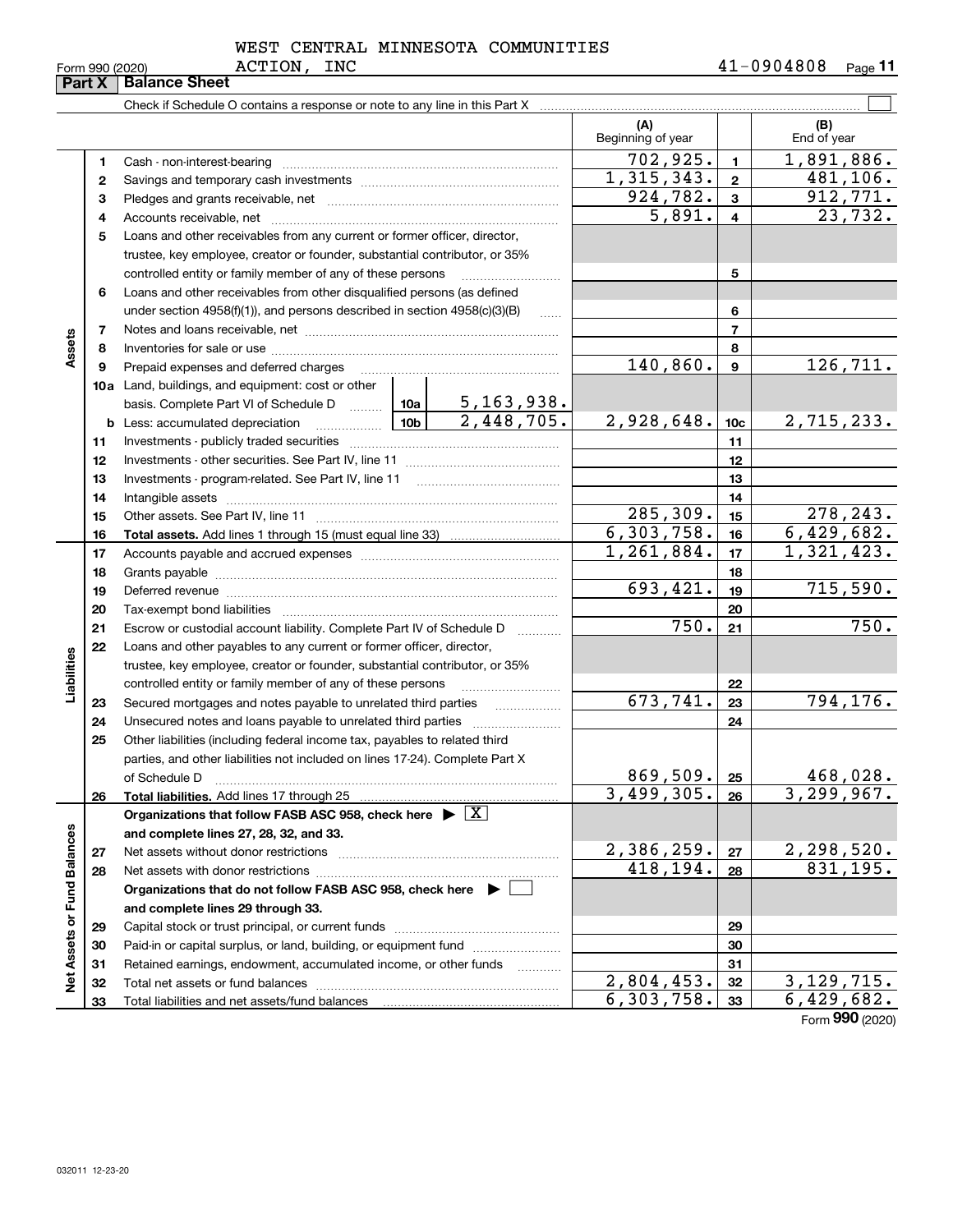|            |  | WEST CENTRAL MINNESOTA COMMUNITIES |
|------------|--|------------------------------------|
| ACTION INC |  |                                    |

|    | ACTION, INC<br>Form 990 (2020)                                                                                                  |                | 41-0904808 |                |            | Page 12                 |
|----|---------------------------------------------------------------------------------------------------------------------------------|----------------|------------|----------------|------------|-------------------------|
|    | <b>Reconciliation of Net Assets</b><br>Part XI I                                                                                |                |            |                |            |                         |
|    |                                                                                                                                 |                |            |                |            |                         |
|    |                                                                                                                                 |                |            |                |            |                         |
| 1  |                                                                                                                                 | $\mathbf{1}$   |            | 10,677,347.    |            |                         |
| 2  | Total expenses (must equal Part IX, column (A), line 25)                                                                        | $\overline{2}$ |            | 10, 352, 085.  |            |                         |
| з  | Revenue less expenses. Subtract line 2 from line 1                                                                              | $\mathbf{3}$   |            | 325, 262.      |            |                         |
| 4  |                                                                                                                                 | $\overline{4}$ |            | 2,804,453.     |            |                         |
| 5  | Net unrealized gains (losses) on investments                                                                                    | 5              |            |                |            |                         |
| 6  |                                                                                                                                 | 6              |            |                |            |                         |
| 7  | Investment expenses                                                                                                             | $\overline{7}$ |            |                |            |                         |
| 8  | Prior period adjustments                                                                                                        | 8              |            |                |            |                         |
| 9  | Other changes in net assets or fund balances (explain on Schedule O)                                                            | 9              |            |                |            | 0.                      |
| 10 | Net assets or fund balances at end of year. Combine lines 3 through 9 (must equal Part X, line 32,                              |                |            |                |            |                         |
|    | column (B))                                                                                                                     | 10             |            | 3, 129, 715.   |            |                         |
|    | Part XII Financial Statements and Reporting                                                                                     |                |            |                |            |                         |
|    |                                                                                                                                 |                |            |                |            | $\overline{\mathtt{x}}$ |
|    |                                                                                                                                 |                |            |                | <b>Yes</b> | <b>No</b>               |
| 1  | $\boxed{\mathbf{X}}$ Accrual<br>Accounting method used to prepare the Form 990: <u>I</u> Cash<br>Other                          |                |            |                |            |                         |
|    | If the organization changed its method of accounting from a prior year or checked "Other," explain in Schedule O.               |                |            |                |            |                         |
| 2a | Were the organization's financial statements compiled or reviewed by an independent accountant?                                 |                |            | 2a             |            | x                       |
|    | If "Yes," check a box below to indicate whether the financial statements for the year were compiled or reviewed on a            |                |            |                |            |                         |
|    | separate basis, consolidated basis, or both:                                                                                    |                |            |                |            |                         |
|    | Separate basis<br>Both consolidated and separate basis<br>Consolidated basis                                                    |                |            |                |            |                         |
|    | <b>b</b> Were the organization's financial statements audited by an independent accountant?                                     |                |            | 2 <sub>b</sub> | Х          |                         |
|    | If "Yes," check a box below to indicate whether the financial statements for the year were audited on a separate basis,         |                |            |                |            |                         |
|    | consolidated basis, or both:                                                                                                    |                |            |                |            |                         |
|    | $\boxed{\mathbf{X}}$ Consolidated basis<br>Separate basis<br>Both consolidated and separate basis                               |                |            |                |            |                         |
|    | c If "Yes" to line 2a or 2b, does the organization have a committee that assumes responsibility for oversight of the audit,     |                |            |                |            |                         |
|    |                                                                                                                                 |                |            | 2c             | х          |                         |
|    | If the organization changed either its oversight process or selection process during the tax year, explain on Schedule O.       |                |            |                |            |                         |
|    | 3a As a result of a federal award, was the organization required to undergo an audit or audits as set forth in the Single Audit |                |            |                |            |                         |
|    |                                                                                                                                 |                |            | За             | Х          |                         |
|    | b If "Yes," did the organization undergo the required audit or audits? If the organization did not undergo the required audit   |                |            |                |            |                         |
|    | or audits, explain why on Schedule O and describe any steps taken to undergo such audits                                        |                |            | 3b             | х          |                         |

Form (2020) **990**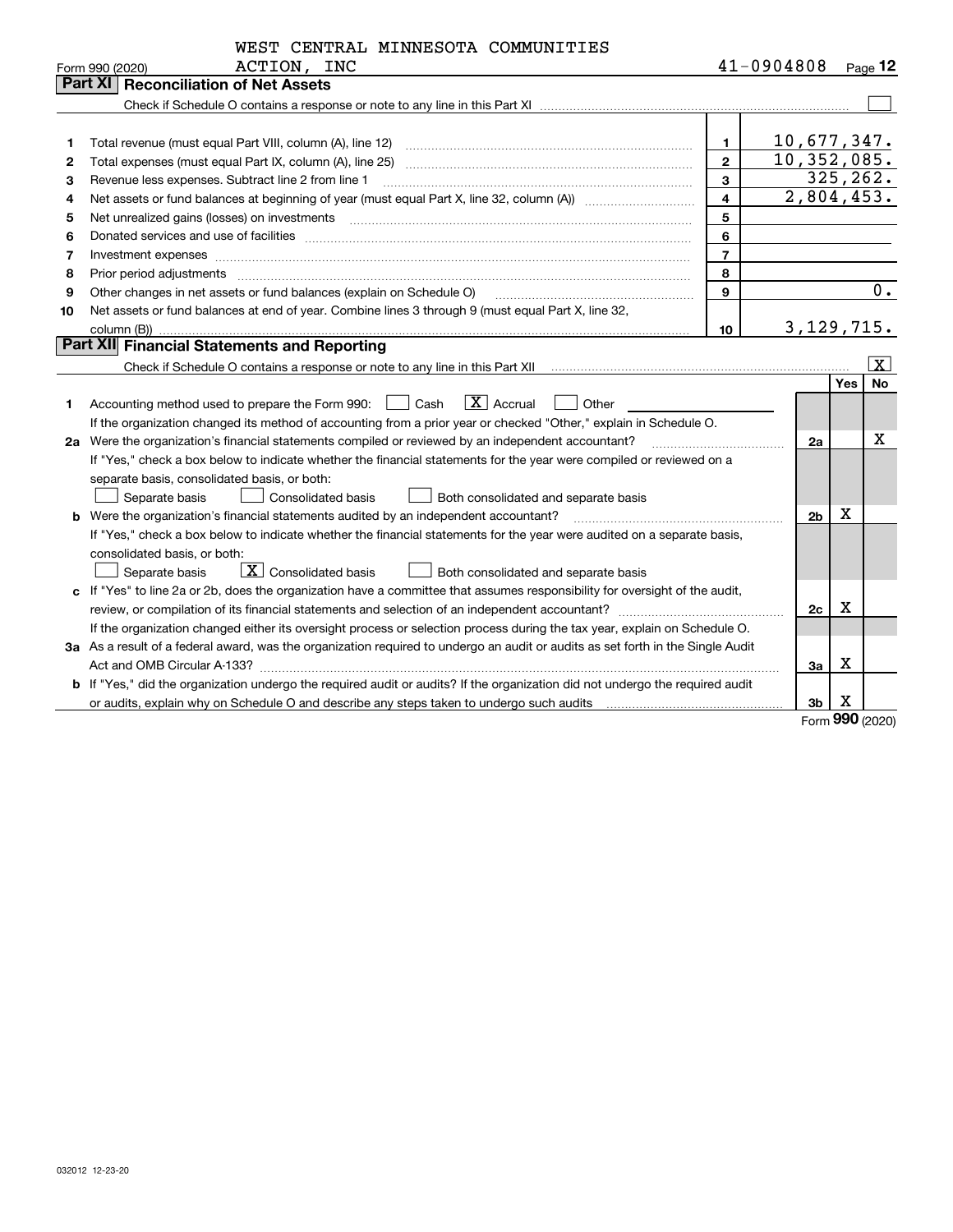| <b>SCHEDULE A</b> |              |                                                        |                                               |                                                                                                                                                                                                                                               |                                                                |    |                            | OMB No. 1545-0047                                                                                                                            |
|-------------------|--------------|--------------------------------------------------------|-----------------------------------------------|-----------------------------------------------------------------------------------------------------------------------------------------------------------------------------------------------------------------------------------------------|----------------------------------------------------------------|----|----------------------------|----------------------------------------------------------------------------------------------------------------------------------------------|
|                   |              | (Form 990 or 990-EZ)                                   |                                               | <b>Public Charity Status and Public Support</b><br>Complete if the organization is a section 501(c)(3) organization or a section                                                                                                              |                                                                |    |                            |                                                                                                                                              |
|                   |              |                                                        |                                               | 4947(a)(1) nonexempt charitable trust.                                                                                                                                                                                                        |                                                                |    |                            |                                                                                                                                              |
|                   |              | Department of the Treasury<br>Internal Revenue Service |                                               | Attach to Form 990 or Form 990-EZ.                                                                                                                                                                                                            |                                                                |    |                            | Open to Public<br>Inspection                                                                                                                 |
|                   |              | Name of the organization                               |                                               | Go to www.irs.gov/Form990 for instructions and the latest information.<br>WEST CENTRAL MINNESOTA COMMUNITIES                                                                                                                                  |                                                                |    |                            | <b>Employer identification number</b>                                                                                                        |
|                   |              |                                                        | ACTION, INC                                   |                                                                                                                                                                                                                                               |                                                                |    |                            | 41-0904808                                                                                                                                   |
| Part I            |              |                                                        |                                               | Reason for Public Charity Status. (All organizations must complete this part.) See instructions.                                                                                                                                              |                                                                |    |                            |                                                                                                                                              |
|                   |              |                                                        |                                               | The organization is not a private foundation because it is: (For lines 1 through 12, check only one box.)                                                                                                                                     |                                                                |    |                            |                                                                                                                                              |
| 1                 |              |                                                        |                                               | A church, convention of churches, or association of churches described in section 170(b)(1)(A)(i).                                                                                                                                            |                                                                |    |                            |                                                                                                                                              |
| 2                 |              |                                                        |                                               | A school described in section 170(b)(1)(A)(ii). (Attach Schedule E (Form 990 or 990-EZ).)                                                                                                                                                     |                                                                |    |                            |                                                                                                                                              |
| 3                 |              |                                                        |                                               | A hospital or a cooperative hospital service organization described in section 170(b)(1)(A)(iii).                                                                                                                                             |                                                                |    |                            |                                                                                                                                              |
| 4                 |              |                                                        |                                               |                                                                                                                                                                                                                                               |                                                                |    |                            | A medical research organization operated in conjunction with a hospital described in section 170(b)(1)(A)(iii). Enter the hospital's name,   |
|                   |              | city, and state:                                       |                                               |                                                                                                                                                                                                                                               |                                                                |    |                            |                                                                                                                                              |
| 5                 |              |                                                        |                                               | An organization operated for the benefit of a college or university owned or operated by a governmental unit described in                                                                                                                     |                                                                |    |                            |                                                                                                                                              |
|                   |              |                                                        | section 170(b)(1)(A)(iv). (Complete Part II.) |                                                                                                                                                                                                                                               |                                                                |    |                            |                                                                                                                                              |
| 6<br>7            | $\mathbf{X}$ |                                                        |                                               | A federal, state, or local government or governmental unit described in section 170(b)(1)(A)(v).<br>An organization that normally receives a substantial part of its support from a governmental unit or from the general public described in |                                                                |    |                            |                                                                                                                                              |
|                   |              |                                                        | section 170(b)(1)(A)(vi). (Complete Part II.) |                                                                                                                                                                                                                                               |                                                                |    |                            |                                                                                                                                              |
| 8                 |              |                                                        |                                               | A community trust described in section 170(b)(1)(A)(vi). (Complete Part II.)                                                                                                                                                                  |                                                                |    |                            |                                                                                                                                              |
| 9                 |              |                                                        |                                               | An agricultural research organization described in section 170(b)(1)(A)(ix) operated in conjunction with a land-grant college                                                                                                                 |                                                                |    |                            |                                                                                                                                              |
|                   |              |                                                        |                                               | or university or a non-land-grant college of agriculture (see instructions). Enter the name, city, and state of the college or                                                                                                                |                                                                |    |                            |                                                                                                                                              |
|                   |              | university:                                            |                                               |                                                                                                                                                                                                                                               |                                                                |    |                            |                                                                                                                                              |
| 10                |              |                                                        |                                               |                                                                                                                                                                                                                                               |                                                                |    |                            | An organization that normally receives (1) more than 33 1/3% of its support from contributions, membership fees, and gross receipts from     |
|                   |              |                                                        |                                               |                                                                                                                                                                                                                                               |                                                                |    |                            | activities related to its exempt functions, subject to certain exceptions; and (2) no more than 33 1/3% of its support from gross investment |
|                   |              |                                                        |                                               |                                                                                                                                                                                                                                               |                                                                |    |                            | income and unrelated business taxable income (less section 511 tax) from businesses acquired by the organization after June 30, 1975.        |
|                   |              |                                                        | See section 509(a)(2). (Complete Part III.)   |                                                                                                                                                                                                                                               |                                                                |    |                            |                                                                                                                                              |
| 11                |              |                                                        |                                               | An organization organized and operated exclusively to test for public safety. See section 509(a)(4).                                                                                                                                          |                                                                |    |                            |                                                                                                                                              |
| 12                |              |                                                        |                                               | An organization organized and operated exclusively for the benefit of, to perform the functions of, or to carry out the purposes of one or                                                                                                    |                                                                |    |                            |                                                                                                                                              |
|                   |              |                                                        |                                               | more publicly supported organizations described in section 509(a)(1) or section 509(a)(2). See section 509(a)(3). Check the box in                                                                                                            |                                                                |    |                            |                                                                                                                                              |
| a                 |              |                                                        |                                               | lines 12a through 12d that describes the type of supporting organization and complete lines 12e, 12f, and 12g.<br>Type I. A supporting organization operated, supervised, or controlled by its supported organization(s), typically by giving |                                                                |    |                            |                                                                                                                                              |
|                   |              |                                                        |                                               | the supported organization(s) the power to regularly appoint or elect a majority of the directors or trustees of the supporting                                                                                                               |                                                                |    |                            |                                                                                                                                              |
|                   |              |                                                        |                                               | organization. You must complete Part IV, Sections A and B.                                                                                                                                                                                    |                                                                |    |                            |                                                                                                                                              |
| b                 |              |                                                        |                                               | Type II. A supporting organization supervised or controlled in connection with its supported organization(s), by having                                                                                                                       |                                                                |    |                            |                                                                                                                                              |
|                   |              |                                                        |                                               | control or management of the supporting organization vested in the same persons that control or manage the supported                                                                                                                          |                                                                |    |                            |                                                                                                                                              |
|                   |              |                                                        |                                               | organization(s). You must complete Part IV, Sections A and C.                                                                                                                                                                                 |                                                                |    |                            |                                                                                                                                              |
| с                 |              |                                                        |                                               | Type III functionally integrated. A supporting organization operated in connection with, and functionally integrated with,                                                                                                                    |                                                                |    |                            |                                                                                                                                              |
|                   |              |                                                        |                                               | its supported organization(s) (see instructions). You must complete Part IV, Sections A, D, and E.                                                                                                                                            |                                                                |    |                            |                                                                                                                                              |
| d                 |              |                                                        |                                               | Type III non-functionally integrated. A supporting organization operated in connection with its supported organization(s)                                                                                                                     |                                                                |    |                            |                                                                                                                                              |
|                   |              |                                                        |                                               | that is not functionally integrated. The organization generally must satisfy a distribution requirement and an attentiveness                                                                                                                  |                                                                |    |                            |                                                                                                                                              |
|                   |              |                                                        |                                               | requirement (see instructions). You must complete Part IV, Sections A and D, and Part V.<br>Check this box if the organization received a written determination from the IRS that it is a Type I, Type II, Type III                           |                                                                |    |                            |                                                                                                                                              |
| е                 |              |                                                        |                                               | functionally integrated, or Type III non-functionally integrated supporting organization.                                                                                                                                                     |                                                                |    |                            |                                                                                                                                              |
|                   |              | Enter the number of supported organizations            |                                               |                                                                                                                                                                                                                                               |                                                                |    |                            |                                                                                                                                              |
|                   |              |                                                        |                                               | Provide the following information about the supported organization(s).                                                                                                                                                                        |                                                                |    |                            |                                                                                                                                              |
|                   |              | (i) Name of supported                                  | (ii) EIN                                      | (iii) Type of organization                                                                                                                                                                                                                    | (iv) Is the organization listed<br>in your governing document? |    | (v) Amount of monetary     | (vi) Amount of other                                                                                                                         |
|                   |              | organization                                           |                                               | (described on lines 1-10<br>above (see instructions))                                                                                                                                                                                         | Yes                                                            | No | support (see instructions) | support (see instructions)                                                                                                                   |
|                   |              |                                                        |                                               |                                                                                                                                                                                                                                               |                                                                |    |                            |                                                                                                                                              |
|                   |              |                                                        |                                               |                                                                                                                                                                                                                                               |                                                                |    |                            |                                                                                                                                              |
|                   |              |                                                        |                                               |                                                                                                                                                                                                                                               |                                                                |    |                            |                                                                                                                                              |
|                   |              |                                                        |                                               |                                                                                                                                                                                                                                               |                                                                |    |                            |                                                                                                                                              |
|                   |              |                                                        |                                               |                                                                                                                                                                                                                                               |                                                                |    |                            |                                                                                                                                              |
|                   |              |                                                        |                                               |                                                                                                                                                                                                                                               |                                                                |    |                            |                                                                                                                                              |
|                   |              |                                                        |                                               |                                                                                                                                                                                                                                               |                                                                |    |                            |                                                                                                                                              |
|                   |              |                                                        |                                               |                                                                                                                                                                                                                                               |                                                                |    |                            |                                                                                                                                              |
|                   |              |                                                        |                                               |                                                                                                                                                                                                                                               |                                                                |    |                            |                                                                                                                                              |
| Total             |              |                                                        |                                               |                                                                                                                                                                                                                                               |                                                                |    |                            |                                                                                                                                              |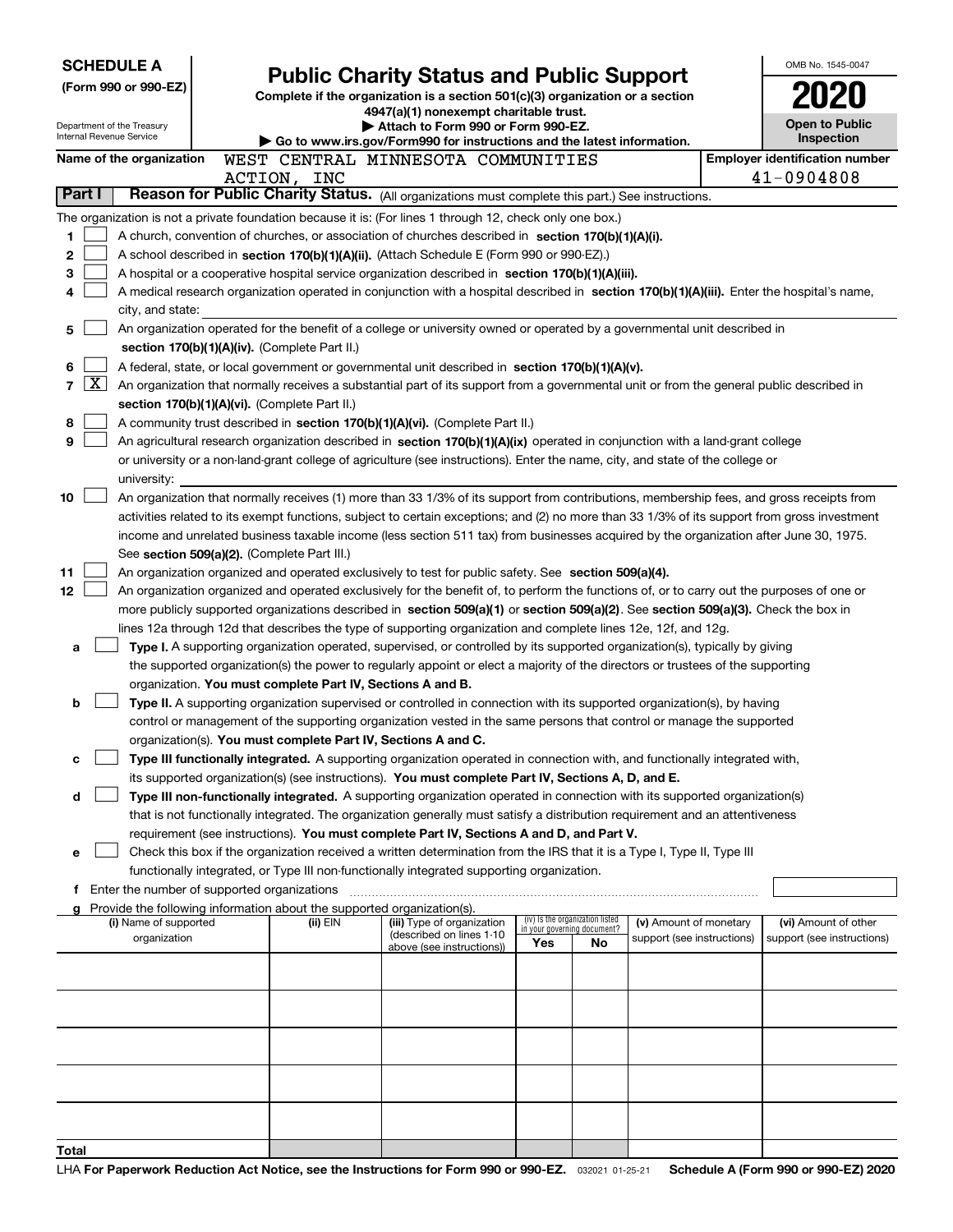# Schedule A (Form 990 or 990-EZ) 2020 Page ACTION, INC 41-0904808

**2**

(Complete only if you checked the box on line 5, 7, or 8 of Part I or if the organization failed to qualify under Part III. If the organization fails to qualify under the tests listed below, please complete Part III.) **Part II Support Schedule for Organizations Described in Sections 170(b)(1)(A)(iv) and 170(b)(1)(A)(vi)**

|    | <b>Section A. Public Support</b>                                                                                                               |          |          |            |            |                            |                                          |
|----|------------------------------------------------------------------------------------------------------------------------------------------------|----------|----------|------------|------------|----------------------------|------------------------------------------|
|    | Calendar year (or fiscal year beginning in)                                                                                                    | (a) 2016 | (b) 2017 | $(c)$ 2018 | $(d)$ 2019 | (e) 2020                   | (f) Total                                |
|    | 1 Gifts, grants, contributions, and                                                                                                            |          |          |            |            |                            |                                          |
|    | membership fees received. (Do not                                                                                                              |          |          |            |            |                            |                                          |
|    | include any "unusual grants.")                                                                                                                 | 8122649. | 8547123. | 8889774.   |            | 8819981.10044029.44423556. |                                          |
|    | 2 Tax revenues levied for the organ-                                                                                                           |          |          |            |            |                            |                                          |
|    | ization's benefit and either paid to                                                                                                           |          |          |            |            |                            |                                          |
|    | or expended on its behalf                                                                                                                      |          |          |            |            |                            |                                          |
|    | 3 The value of services or facilities                                                                                                          |          |          |            |            |                            |                                          |
|    | furnished by a governmental unit to                                                                                                            |          |          |            |            |                            |                                          |
|    | the organization without charge                                                                                                                |          |          |            |            |                            |                                          |
|    | 4 Total. Add lines 1 through 3                                                                                                                 | 8122649. | 8547123. | 8889774.   |            | 8819981.10044029.44423556. |                                          |
| 5. | The portion of total contributions                                                                                                             |          |          |            |            |                            |                                          |
|    | by each person (other than a                                                                                                                   |          |          |            |            |                            |                                          |
|    | governmental unit or publicly                                                                                                                  |          |          |            |            |                            |                                          |
|    | supported organization) included                                                                                                               |          |          |            |            |                            |                                          |
|    | on line 1 that exceeds 2% of the                                                                                                               |          |          |            |            |                            |                                          |
|    | amount shown on line 11,                                                                                                                       |          |          |            |            |                            |                                          |
|    | column (f)                                                                                                                                     |          |          |            |            |                            |                                          |
|    | 6 Public support. Subtract line 5 from line 4.                                                                                                 |          |          |            |            |                            | 44423556.                                |
|    | <b>Section B. Total Support</b>                                                                                                                |          |          |            |            |                            |                                          |
|    | Calendar year (or fiscal year beginning in)                                                                                                    | (a) 2016 | (b) 2017 | $(c)$ 2018 | $(d)$ 2019 | (e) 2020                   | (f) Total                                |
|    | <b>7</b> Amounts from line 4                                                                                                                   | 8122649. | 8547123. | 8889774.   |            | 8819981.10044029.44423556. |                                          |
|    | 8 Gross income from interest,                                                                                                                  |          |          |            |            |                            |                                          |
|    | dividends, payments received on                                                                                                                |          |          |            |            |                            |                                          |
|    | securities loans, rents, royalties,                                                                                                            |          |          |            |            |                            |                                          |
|    | and income from similar sources                                                                                                                | 3,278.   | 16,459.  | 10,432.    | 4,176.     | 20,685.                    | 55,030.                                  |
|    | 9 Net income from unrelated business                                                                                                           |          |          |            |            |                            |                                          |
|    |                                                                                                                                                |          |          |            |            |                            |                                          |
|    | activities, whether or not the                                                                                                                 |          |          |            |            |                            |                                          |
|    | business is regularly carried on                                                                                                               |          |          |            |            |                            |                                          |
|    | 10 Other income. Do not include gain                                                                                                           |          |          |            |            |                            |                                          |
|    | or loss from the sale of capital                                                                                                               |          |          |            |            |                            |                                          |
|    | assets (Explain in Part VI.) <b>Constant</b>                                                                                                   |          |          |            |            |                            | 44478586.                                |
|    | <b>11 Total support.</b> Add lines 7 through 10                                                                                                |          |          |            |            | 12                         | $\overline{3,278,991}$ .                 |
|    | 12 Gross receipts from related activities, etc. (see instructions)                                                                             |          |          |            |            |                            |                                          |
|    | 13 First 5 years. If the Form 990 is for the organization's first, second, third, fourth, or fifth tax year as a section 501(c)(3)             |          |          |            |            |                            |                                          |
|    | organization, check this box and stop here<br><b>Section C. Computation of Public Support Percentage</b>                                       |          |          |            |            |                            |                                          |
|    |                                                                                                                                                |          |          |            |            | 14                         | 99.88                                    |
|    | 14 Public support percentage for 2020 (line 6, column (f), divided by line 11, column (f) <i>mummumumum</i>                                    |          |          |            |            | 15                         | %<br>99.88                               |
|    |                                                                                                                                                |          |          |            |            |                            | %                                        |
|    | 16a 33 1/3% support test - 2020. If the organization did not check the box on line 13, and line 14 is 33 1/3% or more, check this box and      |          |          |            |            |                            | $\blacktriangleright$ $\boxed{\text{X}}$ |
|    | stop here. The organization qualifies as a publicly supported organization                                                                     |          |          |            |            |                            |                                          |
|    | b 33 1/3% support test - 2019. If the organization did not check a box on line 13 or 16a, and line 15 is 33 1/3% or more, check this box       |          |          |            |            |                            |                                          |
|    | and stop here. The organization qualifies as a publicly supported organization                                                                 |          |          |            |            |                            |                                          |
|    | 17a 10% -facts-and-circumstances test - 2020. If the organization did not check a box on line 13, 16a, or 16b, and line 14 is 10% or more,     |          |          |            |            |                            |                                          |
|    | and if the organization meets the facts-and-circumstances test, check this box and stop here. Explain in Part VI how the organization          |          |          |            |            |                            |                                          |
|    | meets the facts-and-circumstances test. The organization qualifies as a publicly supported organization                                        |          |          |            |            |                            |                                          |
|    | <b>b 10% -facts-and-circumstances test - 2019.</b> If the organization did not check a box on line 13, 16a, 16b, or 17a, and line 15 is 10% or |          |          |            |            |                            |                                          |
|    | more, and if the organization meets the facts-and-circumstances test, check this box and stop here. Explain in Part VI how the                 |          |          |            |            |                            |                                          |
|    | organization meets the facts-and-circumstances test. The organization qualifies as a publicly supported organization                           |          |          |            |            |                            |                                          |
|    | 18 Private foundation. If the organization did not check a box on line 13, 16a, 16b, 17a, or 17b, check this box and see instructions          |          |          |            |            |                            |                                          |

**Schedule A (Form 990 or 990-EZ) 2020**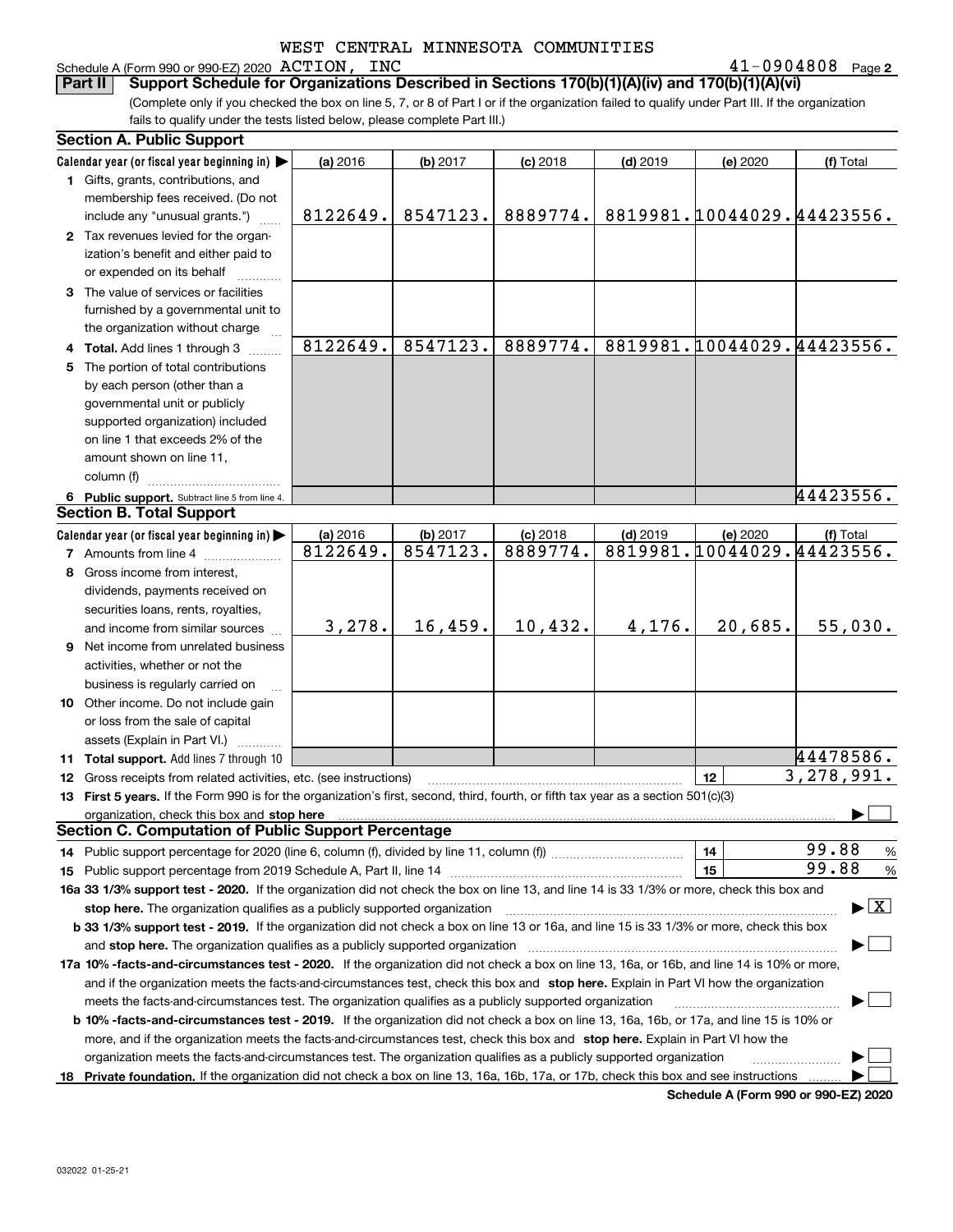# Schedule A (Form 990 or 990-EZ) 2020 ACTION, INC

### **Part III Support Schedule for Organizations Described in Section 509(a)(2)**

(Complete only if you checked the box on line 10 of Part I or if the organization failed to qualify under Part II. If the organization fails to qualify under the tests listed below, please complete Part II.)

|    | <b>Section A. Public Support</b>                                                                                                                 |          |          |            |            |          |           |
|----|--------------------------------------------------------------------------------------------------------------------------------------------------|----------|----------|------------|------------|----------|-----------|
|    | Calendar year (or fiscal year beginning in) $\blacktriangleright$                                                                                | (a) 2016 | (b) 2017 | $(c)$ 2018 | $(d)$ 2019 | (e) 2020 | (f) Total |
|    | 1 Gifts, grants, contributions, and                                                                                                              |          |          |            |            |          |           |
|    | membership fees received. (Do not                                                                                                                |          |          |            |            |          |           |
|    | include any "unusual grants.")                                                                                                                   |          |          |            |            |          |           |
|    | <b>2</b> Gross receipts from admissions,                                                                                                         |          |          |            |            |          |           |
|    | merchandise sold or services per-                                                                                                                |          |          |            |            |          |           |
|    | formed, or facilities furnished in                                                                                                               |          |          |            |            |          |           |
|    | any activity that is related to the<br>organization's tax-exempt purpose                                                                         |          |          |            |            |          |           |
|    | 3 Gross receipts from activities that                                                                                                            |          |          |            |            |          |           |
|    | are not an unrelated trade or bus-                                                                                                               |          |          |            |            |          |           |
|    |                                                                                                                                                  |          |          |            |            |          |           |
|    | iness under section 513                                                                                                                          |          |          |            |            |          |           |
|    | 4 Tax revenues levied for the organ-                                                                                                             |          |          |            |            |          |           |
|    | ization's benefit and either paid to                                                                                                             |          |          |            |            |          |           |
|    | or expended on its behalf<br>.                                                                                                                   |          |          |            |            |          |           |
|    | 5 The value of services or facilities                                                                                                            |          |          |            |            |          |           |
|    | furnished by a governmental unit to                                                                                                              |          |          |            |            |          |           |
|    | the organization without charge                                                                                                                  |          |          |            |            |          |           |
|    | <b>6 Total.</b> Add lines 1 through 5                                                                                                            |          |          |            |            |          |           |
|    | 7a Amounts included on lines 1, 2, and                                                                                                           |          |          |            |            |          |           |
|    | 3 received from disqualified persons                                                                                                             |          |          |            |            |          |           |
|    | <b>b</b> Amounts included on lines 2 and 3 received                                                                                              |          |          |            |            |          |           |
|    | from other than disqualified persons that                                                                                                        |          |          |            |            |          |           |
|    | exceed the greater of \$5,000 or 1% of the<br>amount on line 13 for the year                                                                     |          |          |            |            |          |           |
|    | c Add lines 7a and 7b                                                                                                                            |          |          |            |            |          |           |
|    | 8 Public support. (Subtract line 7c from line 6.)                                                                                                |          |          |            |            |          |           |
|    | <b>Section B. Total Support</b>                                                                                                                  |          |          |            |            |          |           |
|    | Calendar year (or fiscal year beginning in)                                                                                                      | (a) 2016 | (b) 2017 | $(c)$ 2018 | $(d)$ 2019 | (e) 2020 | (f) Total |
|    | 9 Amounts from line 6                                                                                                                            |          |          |            |            |          |           |
|    | <b>10a</b> Gross income from interest,                                                                                                           |          |          |            |            |          |           |
|    | dividends, payments received on                                                                                                                  |          |          |            |            |          |           |
|    | securities loans, rents, royalties,<br>and income from similar sources                                                                           |          |          |            |            |          |           |
|    | <b>b</b> Unrelated business taxable income                                                                                                       |          |          |            |            |          |           |
|    | (less section 511 taxes) from businesses                                                                                                         |          |          |            |            |          |           |
|    | acquired after June 30, 1975                                                                                                                     |          |          |            |            |          |           |
|    |                                                                                                                                                  |          |          |            |            |          |           |
|    | c Add lines 10a and 10b<br>11 Net income from unrelated business                                                                                 |          |          |            |            |          |           |
|    | activities not included in line 10b,                                                                                                             |          |          |            |            |          |           |
|    | whether or not the business is                                                                                                                   |          |          |            |            |          |           |
|    | regularly carried on                                                                                                                             |          |          |            |            |          |           |
|    | <b>12</b> Other income. Do not include gain<br>or loss from the sale of capital                                                                  |          |          |            |            |          |           |
|    | assets (Explain in Part VI.)                                                                                                                     |          |          |            |            |          |           |
|    | <b>13</b> Total support. (Add lines 9, 10c, 11, and 12.)                                                                                         |          |          |            |            |          |           |
|    | 14 First 5 years. If the Form 990 is for the organization's first, second, third, fourth, or fifth tax year as a section 501(c)(3) organization, |          |          |            |            |          |           |
|    | check this box and stop here measurements are constructed as the state of the state of the state of the state o                                  |          |          |            |            |          |           |
|    | <b>Section C. Computation of Public Support Percentage</b>                                                                                       |          |          |            |            |          |           |
|    | 15 Public support percentage for 2020 (line 8, column (f), divided by line 13, column (f))                                                       |          |          |            |            | 15       | ℀         |
|    | 16 Public support percentage from 2019 Schedule A, Part III, line 15                                                                             |          |          |            |            | 16       | %         |
|    | <b>Section D. Computation of Investment Income Percentage</b>                                                                                    |          |          |            |            |          |           |
| 17 | Investment income percentage for 2020 (line 10c, column (f), divided by line 13, column (f))                                                     |          |          |            |            | 17       | %         |
|    | <b>18</b> Investment income percentage from <b>2019</b> Schedule A, Part III, line 17                                                            |          |          |            |            | 18       | %         |
|    | 19a 33 1/3% support tests - 2020. If the organization did not check the box on line 14, and line 15 is more than 33 1/3%, and line 17 is not     |          |          |            |            |          |           |
|    | more than 33 1/3%, check this box and stop here. The organization qualifies as a publicly supported organization                                 |          |          |            |            |          |           |
|    | b 33 1/3% support tests - 2019. If the organization did not check a box on line 14 or line 19a, and line 16 is more than 33 1/3%, and            |          |          |            |            |          |           |
|    | line 18 is not more than 33 1/3%, check this box and stop here. The organization qualifies as a publicly supported organization                  |          |          |            |            |          |           |
| 20 |                                                                                                                                                  |          |          |            |            |          |           |
|    |                                                                                                                                                  |          |          |            |            |          |           |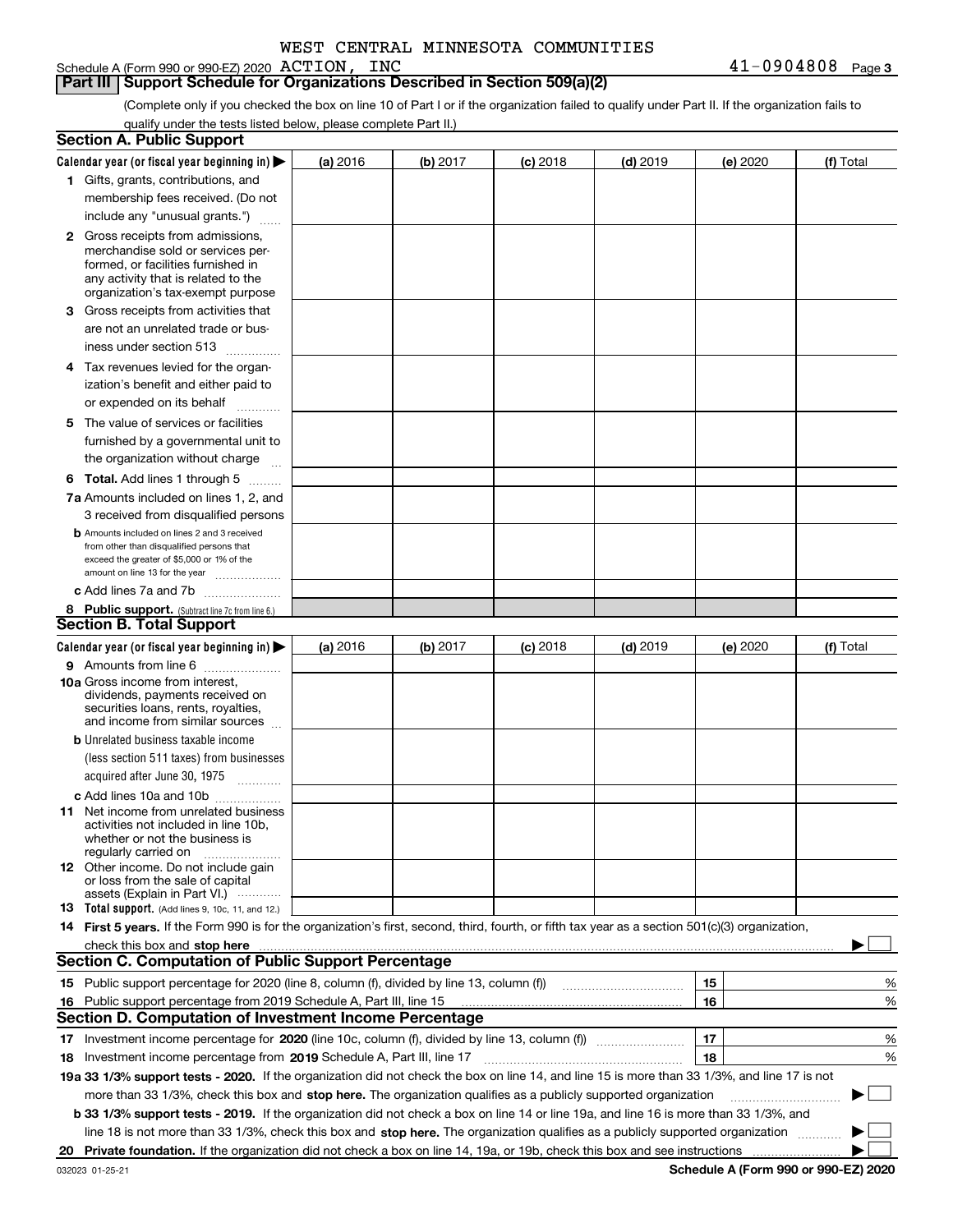## Schedule A (Form 990 or 990-EZ) 2020  $\text{ACTION}$ ,  $\text{INC}$ **Part IV Supporting Organizations**

(Complete only if you checked a box in line 12 on Part I. If you checked box 12a, Part I, complete Sections A and B. If you checked box 12b, Part I, complete Sections A and C. If you checked box 12c, Part I, complete Sections A, D, and E. If you checked box 12d, Part I, complete Sections A and D, and complete Part V.)

### **Section A. All Supporting Organizations**

- **1** Are all of the organization's supported organizations listed by name in the organization's governing documents? If "No," describe in **Part VI** how the supported organizations are designated. If designated by *class or purpose, describe the designation. If historic and continuing relationship, explain.*
- **2** Did the organization have any supported organization that does not have an IRS determination of status under section 509(a)(1) or (2)? If "Yes," explain in Part VI how the organization determined that the supported *organization was described in section 509(a)(1) or (2).*
- **3a** Did the organization have a supported organization described in section 501(c)(4), (5), or (6)? If "Yes," answer *lines 3b and 3c below.*
- **b** Did the organization confirm that each supported organization qualified under section 501(c)(4), (5), or (6) and satisfied the public support tests under section 509(a)(2)? If "Yes," describe in **Part VI** when and how the *organization made the determination.*
- **c**Did the organization ensure that all support to such organizations was used exclusively for section 170(c)(2)(B) purposes? If "Yes," explain in **Part VI** what controls the organization put in place to ensure such use.
- **4a***If* Was any supported organization not organized in the United States ("foreign supported organization")? *"Yes," and if you checked box 12a or 12b in Part I, answer lines 4b and 4c below.*
- **b** Did the organization have ultimate control and discretion in deciding whether to make grants to the foreign supported organization? If "Yes," describe in **Part VI** how the organization had such control and discretion *despite being controlled or supervised by or in connection with its supported organizations.*
- **c** Did the organization support any foreign supported organization that does not have an IRS determination under sections 501(c)(3) and 509(a)(1) or (2)? If "Yes," explain in **Part VI** what controls the organization used *to ensure that all support to the foreign supported organization was used exclusively for section 170(c)(2)(B) purposes.*
- **5a***If "Yes,"* Did the organization add, substitute, or remove any supported organizations during the tax year? answer lines 5b and 5c below (if applicable). Also, provide detail in **Part VI,** including (i) the names and EIN *numbers of the supported organizations added, substituted, or removed; (ii) the reasons for each such action; (iii) the authority under the organization's organizing document authorizing such action; and (iv) how the action was accomplished (such as by amendment to the organizing document).*
- **b** Type I or Type II only. Was any added or substituted supported organization part of a class already designated in the organization's organizing document?
- **cSubstitutions only.**  Was the substitution the result of an event beyond the organization's control?
- **6** Did the organization provide support (whether in the form of grants or the provision of services or facilities) to **Part VI.** *If "Yes," provide detail in* support or benefit one or more of the filing organization's supported organizations? anyone other than (i) its supported organizations, (ii) individuals that are part of the charitable class benefited by one or more of its supported organizations, or (iii) other supporting organizations that also
- **7**Did the organization provide a grant, loan, compensation, or other similar payment to a substantial contributor *If "Yes," complete Part I of Schedule L (Form 990 or 990-EZ).* regard to a substantial contributor? (as defined in section 4958(c)(3)(C)), a family member of a substantial contributor, or a 35% controlled entity with
- **8** Did the organization make a loan to a disqualified person (as defined in section 4958) not described in line 7? *If "Yes," complete Part I of Schedule L (Form 990 or 990-EZ).*
- **9a** Was the organization controlled directly or indirectly at any time during the tax year by one or more in section 509(a)(1) or (2))? If "Yes," *provide detail in* <code>Part VI.</code> disqualified persons, as defined in section 4946 (other than foundation managers and organizations described
- **b** Did one or more disqualified persons (as defined in line 9a) hold a controlling interest in any entity in which the supporting organization had an interest? If "Yes," provide detail in P**art VI**.
- **c**Did a disqualified person (as defined in line 9a) have an ownership interest in, or derive any personal benefit from, assets in which the supporting organization also had an interest? If "Yes," provide detail in P**art VI.**
- **10a** Was the organization subject to the excess business holdings rules of section 4943 because of section supporting organizations)? If "Yes," answer line 10b below. 4943(f) (regarding certain Type II supporting organizations, and all Type III non-functionally integrated
- **b** Did the organization have any excess business holdings in the tax year? (Use Schedule C, Form 4720, to *determine whether the organization had excess business holdings.)*

032024 01-25-21

**Schedule A (Form 990 or 990-EZ) 2020**

**1**

**2**

**3a**

**3b**

**3c**

**4a**

**4b**

**4c**

**5a**

**5b5c**

**6**

**7**

**8**

**9a**

**9b**

**9c**

**10a**

**10b**

**Yes**

**No**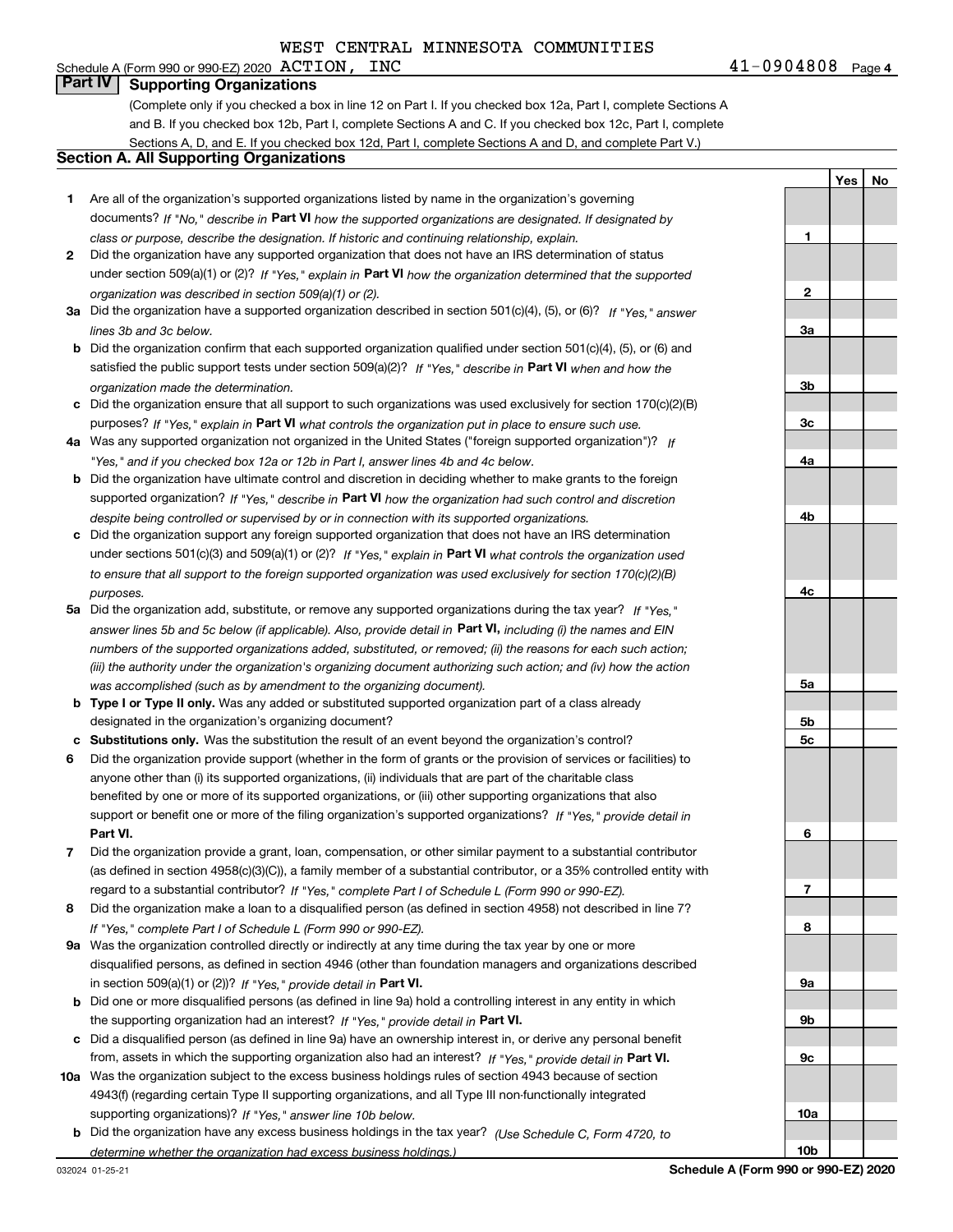|    | <b>Part IV</b> | <b>Supporting Organizations (continued)</b>                                                                                                                                                                                                                |                 |     |    |
|----|----------------|------------------------------------------------------------------------------------------------------------------------------------------------------------------------------------------------------------------------------------------------------------|-----------------|-----|----|
|    |                |                                                                                                                                                                                                                                                            |                 | Yes | No |
| 11 |                | Has the organization accepted a gift or contribution from any of the following persons?                                                                                                                                                                    |                 |     |    |
|    |                | a A person who directly or indirectly controls, either alone or together with persons described in lines 11b and                                                                                                                                           |                 |     |    |
|    |                | 11c below, the governing body of a supported organization?                                                                                                                                                                                                 | 11a             |     |    |
|    |                | <b>b</b> A family member of a person described in line 11a above?                                                                                                                                                                                          | 11 <sub>b</sub> |     |    |
|    |                | c A 35% controlled entity of a person described in line 11a or 11b above? If "Yes" to line 11a, 11b, or 11c, provide                                                                                                                                       |                 |     |    |
|    |                | detail in Part VI.                                                                                                                                                                                                                                         | 11c             |     |    |
|    |                | <b>Section B. Type I Supporting Organizations</b>                                                                                                                                                                                                          |                 |     |    |
|    |                |                                                                                                                                                                                                                                                            |                 | Yes | No |
| 1  |                | Did the governing body, members of the governing body, officers acting in their official capacity, or membership of one or                                                                                                                                 |                 |     |    |
|    |                | more supported organizations have the power to regularly appoint or elect at least a majority of the organization's officers,                                                                                                                              |                 |     |    |
|    |                | directors, or trustees at all times during the tax year? If "No," describe in Part VI how the supported organization(s)                                                                                                                                    |                 |     |    |
|    |                | effectively operated, supervised, or controlled the organization's activities. If the organization had more than one supported<br>organization, describe how the powers to appoint and/or remove officers, directors, or trustees were allocated among the |                 |     |    |
|    |                | supported organizations and what conditions or restrictions, if any, applied to such powers during the tax year.                                                                                                                                           | 1               |     |    |
| 2  |                | Did the organization operate for the benefit of any supported organization other than the supported                                                                                                                                                        |                 |     |    |
|    |                | organization(s) that operated, supervised, or controlled the supporting organization? If "Yes," explain in                                                                                                                                                 |                 |     |    |
|    |                | <b>Part VI</b> how providing such benefit carried out the purposes of the supported organization(s) that operated,                                                                                                                                         |                 |     |    |
|    |                | supervised, or controlled the supporting organization.                                                                                                                                                                                                     | $\mathbf{2}$    |     |    |
|    |                | <b>Section C. Type II Supporting Organizations</b>                                                                                                                                                                                                         |                 |     |    |
|    |                |                                                                                                                                                                                                                                                            |                 | Yes | No |
| 1. |                | Were a majority of the organization's directors or trustees during the tax year also a majority of the directors                                                                                                                                           |                 |     |    |
|    |                | or trustees of each of the organization's supported organization(s)? If "No." describe in Part VI how control                                                                                                                                              |                 |     |    |
|    |                | or management of the supporting organization was vested in the same persons that controlled or managed                                                                                                                                                     |                 |     |    |
|    |                | the supported organization(s).                                                                                                                                                                                                                             | 1               |     |    |
|    |                | Section D. All Type III Supporting Organizations                                                                                                                                                                                                           |                 |     |    |
|    |                |                                                                                                                                                                                                                                                            |                 | Yes | No |
| 1. |                | Did the organization provide to each of its supported organizations, by the last day of the fifth month of the                                                                                                                                             |                 |     |    |
|    |                | organization's tax year, (i) a written notice describing the type and amount of support provided during the prior tax                                                                                                                                      |                 |     |    |
|    |                | year, (ii) a copy of the Form 990 that was most recently filed as of the date of notification, and (iii) copies of the                                                                                                                                     |                 |     |    |
|    |                | organization's governing documents in effect on the date of notification, to the extent not previously provided?                                                                                                                                           | 1               |     |    |
| 2  |                | Were any of the organization's officers, directors, or trustees either (i) appointed or elected by the supported                                                                                                                                           |                 |     |    |
|    |                | organization(s) or (ii) serving on the governing body of a supported organization? If "No," explain in Part VI how                                                                                                                                         |                 |     |    |
|    |                | the organization maintained a close and continuous working relationship with the supported organization(s).                                                                                                                                                | $\mathbf{2}$    |     |    |
| 3  |                | By reason of the relationship described in line 2, above, did the organization's supported organizations have a                                                                                                                                            |                 |     |    |
|    |                | significant voice in the organization's investment policies and in directing the use of the organization's                                                                                                                                                 |                 |     |    |
|    |                | income or assets at all times during the tax year? If "Yes," describe in Part VI the role the organization's                                                                                                                                               |                 |     |    |
|    |                | supported organizations played in this regard.                                                                                                                                                                                                             | з               |     |    |
|    |                | Section E. Type III Functionally Integrated Supporting Organizations                                                                                                                                                                                       |                 |     |    |
| 1  |                | Check the box next to the method that the organization used to satisfy the Integral Part Test during the year (see instructions).                                                                                                                          |                 |     |    |
| a  |                | The organization satisfied the Activities Test. Complete line 2 below.                                                                                                                                                                                     |                 |     |    |
| b  |                | The organization is the parent of each of its supported organizations. Complete line 3 below.                                                                                                                                                              |                 |     |    |
| c  |                | The organization supported a governmental entity. Describe in Part VI how you supported a governmental entity (see instructions).                                                                                                                          |                 |     |    |
| 2  |                | Activities Test. Answer lines 2a and 2b below.                                                                                                                                                                                                             |                 | Yes | No |
| а  |                | Did substantially all of the organization's activities during the tax year directly further the exempt purposes of                                                                                                                                         |                 |     |    |
|    |                | the supported organization(s) to which the organization was responsive? If "Yes," then in Part VI identify                                                                                                                                                 |                 |     |    |
|    |                | those supported organizations and explain how these activities directly furthered their exempt purposes,                                                                                                                                                   |                 |     |    |
|    |                | how the organization was responsive to those supported organizations, and how the organization determined                                                                                                                                                  |                 |     |    |
|    |                | that these activities constituted substantially all of its activities.                                                                                                                                                                                     | 2a              |     |    |
| b  |                | Did the activities described in line 2a, above, constitute activities that, but for the organization's involvement,                                                                                                                                        |                 |     |    |
|    |                | one or more of the organization's supported organization(s) would have been engaged in? If "Yes," explain in                                                                                                                                               |                 |     |    |
|    |                | Part VI the reasons for the organization's position that its supported organization(s) would have engaged in                                                                                                                                               |                 |     |    |
|    |                | these activities but for the organization's involvement.                                                                                                                                                                                                   | 2b              |     |    |
| з  |                | Parent of Supported Organizations. Answer lines 3a and 3b below.                                                                                                                                                                                           |                 |     |    |
| а  |                | Did the organization have the power to regularly appoint or elect a majority of the officers, directors, or                                                                                                                                                |                 |     |    |

trustees of each of the supported organizations? If "Yes" or "No" provide details in **Part VI.** 

**b** Did the organization exercise a substantial degree of direction over the policies, programs, and activities of each of its supported organizations? If "Yes," describe in Part VI the role played by the organization in this regard.

**3a**

**3b**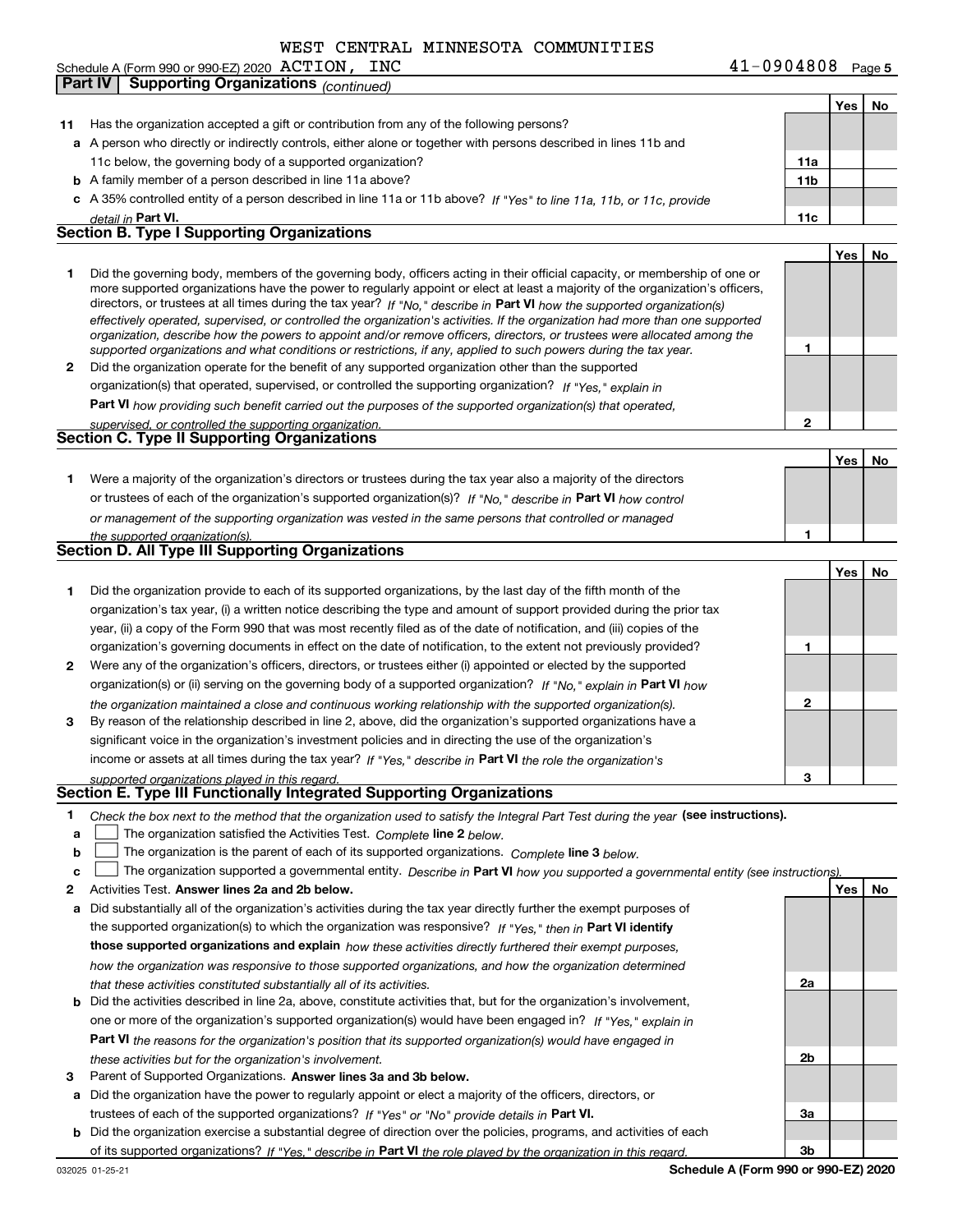Schedule A (Form 990 or 990-EZ) 2020 ACTION, INC

#### **1Part VI** Check here if the organization satisfied the Integral Part Test as a qualifying trust on Nov. 20, 1970 ( explain in Part **VI**). See instructions. **Section A - Adjusted Net Income 123** Other gross income (see instructions) **4**Add lines 1 through 3. **56** Portion of operating expenses paid or incurred for production or **7** Other expenses (see instructions) **8** Adjusted Net Income (subtract lines 5, 6, and 7 from line 4) **8 8 1234567Section B - Minimum Asset Amount 1**Aggregate fair market value of all non-exempt-use assets (see **2**Acquisition indebtedness applicable to non-exempt-use assets **3** Subtract line 2 from line 1d. **4**Cash deemed held for exempt use. Enter 0.015 of line 3 (for greater amount, **5** Net value of non-exempt-use assets (subtract line 4 from line 3) **678a** Average monthly value of securities **b** Average monthly cash balances **c**Fair market value of other non-exempt-use assets **dTotal**  (add lines 1a, 1b, and 1c) **eDiscount** claimed for blockage or other factors **1a1b1c1d2345678**(explain in detail in Part VI): **Minimum Asset Amount**  (add line 7 to line 6) **Section C - Distributable Amount 123456123456Distributable Amount.** Subtract line 5 from line 4, unless subject to All other Type III non-functionally integrated supporting organizations must complete Sections A through E. (B) Current Year (optional)(A) Prior Year Net short-term capital gain Recoveries of prior-year distributions Depreciation and depletion collection of gross income or for management, conservation, or maintenance of property held for production of income (see instructions) (B) Current Year (optional)(A) Prior Year instructions for short tax year or assets held for part of year): see instructions). Multiply line 5 by 0.035. Recoveries of prior-year distributions Current Year Adjusted net income for prior year (from Section A, line 8, column A) Enter 0.85 of line 1. Minimum asset amount for prior year (from Section B, line 8, column A) Enter greater of line 2 or line 3. Income tax imposed in prior year emergency temporary reduction (see instructions). **Part V Type III Non-Functionally Integrated 509(a)(3) Supporting Organizations**   $\mathcal{L}^{\text{max}}$

**7**Check here if the current year is the organization's first as a non-functionally integrated Type III supporting organization (see instructions). $\mathcal{L}^{\text{max}}$ 

**Schedule A (Form 990 or 990-EZ) 2020**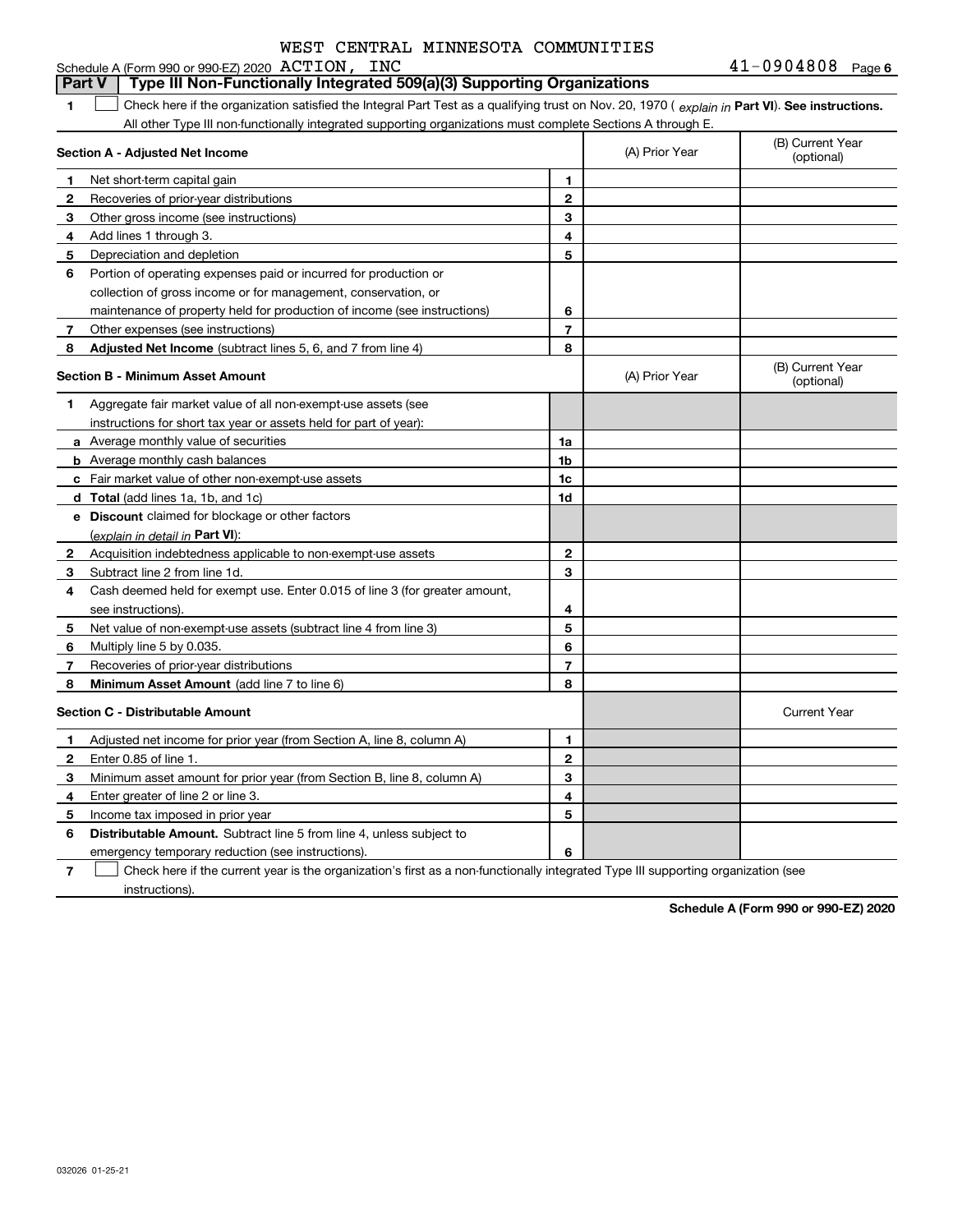| 41-0904808 | Page 7 |  |
|------------|--------|--|
|------------|--------|--|

|               | Schedule A (Form 990 or 990-EZ) 2020 ACTION, INC                                           |                                    |                                               |                | $41 - 0904808$ Page 7                            |  |
|---------------|--------------------------------------------------------------------------------------------|------------------------------------|-----------------------------------------------|----------------|--------------------------------------------------|--|
| <b>Part V</b> | Type III Non-Functionally Integrated 509(a)(3) Supporting Organizations                    |                                    | (continued)                                   |                |                                                  |  |
|               | Section D - Distributions                                                                  |                                    |                                               |                | <b>Current Year</b>                              |  |
| 1             | Amounts paid to supported organizations to accomplish exempt purposes                      |                                    |                                               | 1.             |                                                  |  |
| 2             | Amounts paid to perform activity that directly furthers exempt purposes of supported       |                                    |                                               |                |                                                  |  |
|               | organizations, in excess of income from activity                                           |                                    |                                               | $\mathbf{2}$   |                                                  |  |
| 3             | Administrative expenses paid to accomplish exempt purposes of supported organizations      |                                    |                                               | 3              |                                                  |  |
| 4             | Amounts paid to acquire exempt-use assets                                                  |                                    |                                               | 4              |                                                  |  |
| 5             | Qualified set-aside amounts (prior IRS approval required - provide details in Part VI)     |                                    |                                               | 5              |                                                  |  |
| 6             | Other distributions ( <i>describe in</i> Part VI). See instructions.                       |                                    |                                               | 6              |                                                  |  |
| 7             | Total annual distributions. Add lines 1 through 6.                                         |                                    |                                               | $\overline{7}$ |                                                  |  |
| 8             | Distributions to attentive supported organizations to which the organization is responsive |                                    |                                               |                |                                                  |  |
|               | (provide details in Part VI). See instructions.                                            |                                    |                                               | 8              |                                                  |  |
| 9             | Distributable amount for 2020 from Section C, line 6                                       |                                    |                                               | 9              |                                                  |  |
| 10            | Line 8 amount divided by line 9 amount                                                     |                                    |                                               | 10             |                                                  |  |
|               | <b>Section E - Distribution Allocations</b> (see instructions)                             | (i)<br><b>Excess Distributions</b> | (ii)<br><b>Underdistributions</b><br>Pre-2020 |                | (iii)<br><b>Distributable</b><br>Amount for 2020 |  |
| 1             | Distributable amount for 2020 from Section C, line 6                                       |                                    |                                               |                |                                                  |  |
| 2             | Underdistributions, if any, for years prior to 2020 (reason-                               |                                    |                                               |                |                                                  |  |
|               | able cause required - explain in Part VI). See instructions.                               |                                    |                                               |                |                                                  |  |
| 3             | Excess distributions carryover, if any, to 2020                                            |                                    |                                               |                |                                                  |  |
|               | <b>a</b> From 2015                                                                         |                                    |                                               |                |                                                  |  |
|               | <b>b</b> From 2016                                                                         |                                    |                                               |                |                                                  |  |
|               | $c$ From 2017                                                                              |                                    |                                               |                |                                                  |  |
|               | d From 2018                                                                                |                                    |                                               |                |                                                  |  |
|               | e From 2019                                                                                |                                    |                                               |                |                                                  |  |
|               | f Total of lines 3a through 3e                                                             |                                    |                                               |                |                                                  |  |
|               | g Applied to underdistributions of prior years                                             |                                    |                                               |                |                                                  |  |
|               | <b>h</b> Applied to 2020 distributable amount                                              |                                    |                                               |                |                                                  |  |
|               | Carryover from 2015 not applied (see instructions)                                         |                                    |                                               |                |                                                  |  |
|               | Remainder. Subtract lines 3g, 3h, and 3i from line 3f.                                     |                                    |                                               |                |                                                  |  |
| 4             | Distributions for 2020 from Section D,                                                     |                                    |                                               |                |                                                  |  |
|               | \$<br>line $7:$                                                                            |                                    |                                               |                |                                                  |  |
|               | a Applied to underdistributions of prior years                                             |                                    |                                               |                |                                                  |  |
|               | <b>b</b> Applied to 2020 distributable amount                                              |                                    |                                               |                |                                                  |  |
|               | <b>c</b> Remainder. Subtract lines 4a and 4b from line 4.                                  |                                    |                                               |                |                                                  |  |
|               | Remaining underdistributions for years prior to 2020, if                                   |                                    |                                               |                |                                                  |  |
|               | any. Subtract lines 3g and 4a from line 2. For result greater                              |                                    |                                               |                |                                                  |  |
|               | than zero, explain in Part VI. See instructions.                                           |                                    |                                               |                |                                                  |  |
| 6             | Remaining underdistributions for 2020. Subtract lines 3h                                   |                                    |                                               |                |                                                  |  |
|               | and 4b from line 1. For result greater than zero, explain in                               |                                    |                                               |                |                                                  |  |
|               | <b>Part VI.</b> See instructions.                                                          |                                    |                                               |                |                                                  |  |
| 7             | Excess distributions carryover to 2021. Add lines 3j                                       |                                    |                                               |                |                                                  |  |
|               | and 4c.                                                                                    |                                    |                                               |                |                                                  |  |
| 8             | Breakdown of line 7:                                                                       |                                    |                                               |                |                                                  |  |
|               | a Excess from 2016                                                                         |                                    |                                               |                |                                                  |  |
|               | <b>b</b> Excess from 2017                                                                  |                                    |                                               |                |                                                  |  |
|               | c Excess from 2018                                                                         |                                    |                                               |                |                                                  |  |
|               | d Excess from 2019                                                                         |                                    |                                               |                |                                                  |  |
|               | e Excess from 2020                                                                         |                                    |                                               |                |                                                  |  |
|               |                                                                                            |                                    |                                               |                |                                                  |  |

**Schedule A (Form 990 or 990-EZ) 2020**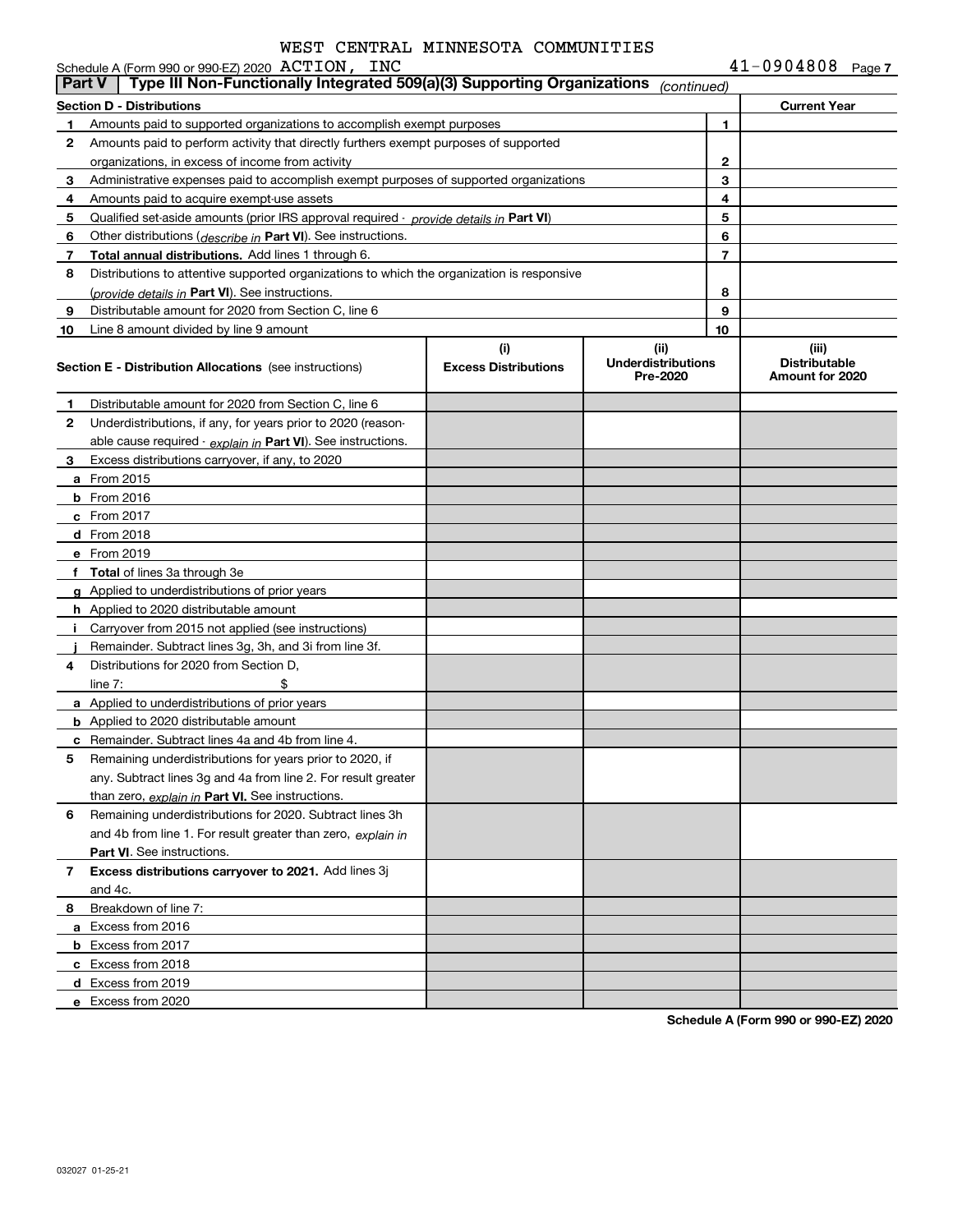|                |                                                                                                                                                        |  | WEST CENTRAL MINNESOTA COMMUNITIES |                                                                                                                                                                                                                                                                                                                                                                                                                                   |  |
|----------------|--------------------------------------------------------------------------------------------------------------------------------------------------------|--|------------------------------------|-----------------------------------------------------------------------------------------------------------------------------------------------------------------------------------------------------------------------------------------------------------------------------------------------------------------------------------------------------------------------------------------------------------------------------------|--|
|                | Schedule A (Form 990 or 990-EZ) 2020 ACTION, INC                                                                                                       |  |                                    | $41 - 0904808$ Page 8                                                                                                                                                                                                                                                                                                                                                                                                             |  |
| <b>Part VI</b> | Section D, lines 5, 6, and 8; and Part V, Section E, lines 2, 5, and 6. Also complete this part for any additional information.<br>(See instructions.) |  |                                    | Supplemental Information. Provide the explanations required by Part II, line 10; Part II, line 17a or 17b; Part III, line 12;<br>Part IV, Section A, lines 1, 2, 3b, 3c, 4b, 4c, 5a, 6, 9a, 9b, 9c, 11a, 11b, and 11c; Part IV, Section B, lines 1 and 2; Part IV, Section C,<br>line 1; Part IV, Section D, lines 2 and 3; Part IV, Section E, lines 1c, 2a, 2b, 3a, and 3b; Part V, line 1; Part V, Section B, line 1e; Part V, |  |
|                |                                                                                                                                                        |  |                                    |                                                                                                                                                                                                                                                                                                                                                                                                                                   |  |
|                |                                                                                                                                                        |  |                                    |                                                                                                                                                                                                                                                                                                                                                                                                                                   |  |
|                |                                                                                                                                                        |  |                                    |                                                                                                                                                                                                                                                                                                                                                                                                                                   |  |
|                |                                                                                                                                                        |  |                                    |                                                                                                                                                                                                                                                                                                                                                                                                                                   |  |
|                |                                                                                                                                                        |  |                                    |                                                                                                                                                                                                                                                                                                                                                                                                                                   |  |
|                |                                                                                                                                                        |  |                                    |                                                                                                                                                                                                                                                                                                                                                                                                                                   |  |
|                |                                                                                                                                                        |  |                                    |                                                                                                                                                                                                                                                                                                                                                                                                                                   |  |
|                |                                                                                                                                                        |  |                                    |                                                                                                                                                                                                                                                                                                                                                                                                                                   |  |
|                |                                                                                                                                                        |  |                                    |                                                                                                                                                                                                                                                                                                                                                                                                                                   |  |
|                |                                                                                                                                                        |  |                                    |                                                                                                                                                                                                                                                                                                                                                                                                                                   |  |
|                |                                                                                                                                                        |  |                                    |                                                                                                                                                                                                                                                                                                                                                                                                                                   |  |
|                |                                                                                                                                                        |  |                                    |                                                                                                                                                                                                                                                                                                                                                                                                                                   |  |
|                |                                                                                                                                                        |  |                                    |                                                                                                                                                                                                                                                                                                                                                                                                                                   |  |
|                |                                                                                                                                                        |  |                                    |                                                                                                                                                                                                                                                                                                                                                                                                                                   |  |
|                |                                                                                                                                                        |  |                                    |                                                                                                                                                                                                                                                                                                                                                                                                                                   |  |
|                |                                                                                                                                                        |  |                                    |                                                                                                                                                                                                                                                                                                                                                                                                                                   |  |
|                |                                                                                                                                                        |  |                                    |                                                                                                                                                                                                                                                                                                                                                                                                                                   |  |
|                |                                                                                                                                                        |  |                                    |                                                                                                                                                                                                                                                                                                                                                                                                                                   |  |
|                |                                                                                                                                                        |  |                                    |                                                                                                                                                                                                                                                                                                                                                                                                                                   |  |
|                |                                                                                                                                                        |  |                                    |                                                                                                                                                                                                                                                                                                                                                                                                                                   |  |
|                |                                                                                                                                                        |  |                                    |                                                                                                                                                                                                                                                                                                                                                                                                                                   |  |
|                |                                                                                                                                                        |  |                                    |                                                                                                                                                                                                                                                                                                                                                                                                                                   |  |
|                |                                                                                                                                                        |  |                                    |                                                                                                                                                                                                                                                                                                                                                                                                                                   |  |
|                |                                                                                                                                                        |  |                                    |                                                                                                                                                                                                                                                                                                                                                                                                                                   |  |
|                |                                                                                                                                                        |  |                                    |                                                                                                                                                                                                                                                                                                                                                                                                                                   |  |
|                |                                                                                                                                                        |  |                                    |                                                                                                                                                                                                                                                                                                                                                                                                                                   |  |
|                |                                                                                                                                                        |  |                                    |                                                                                                                                                                                                                                                                                                                                                                                                                                   |  |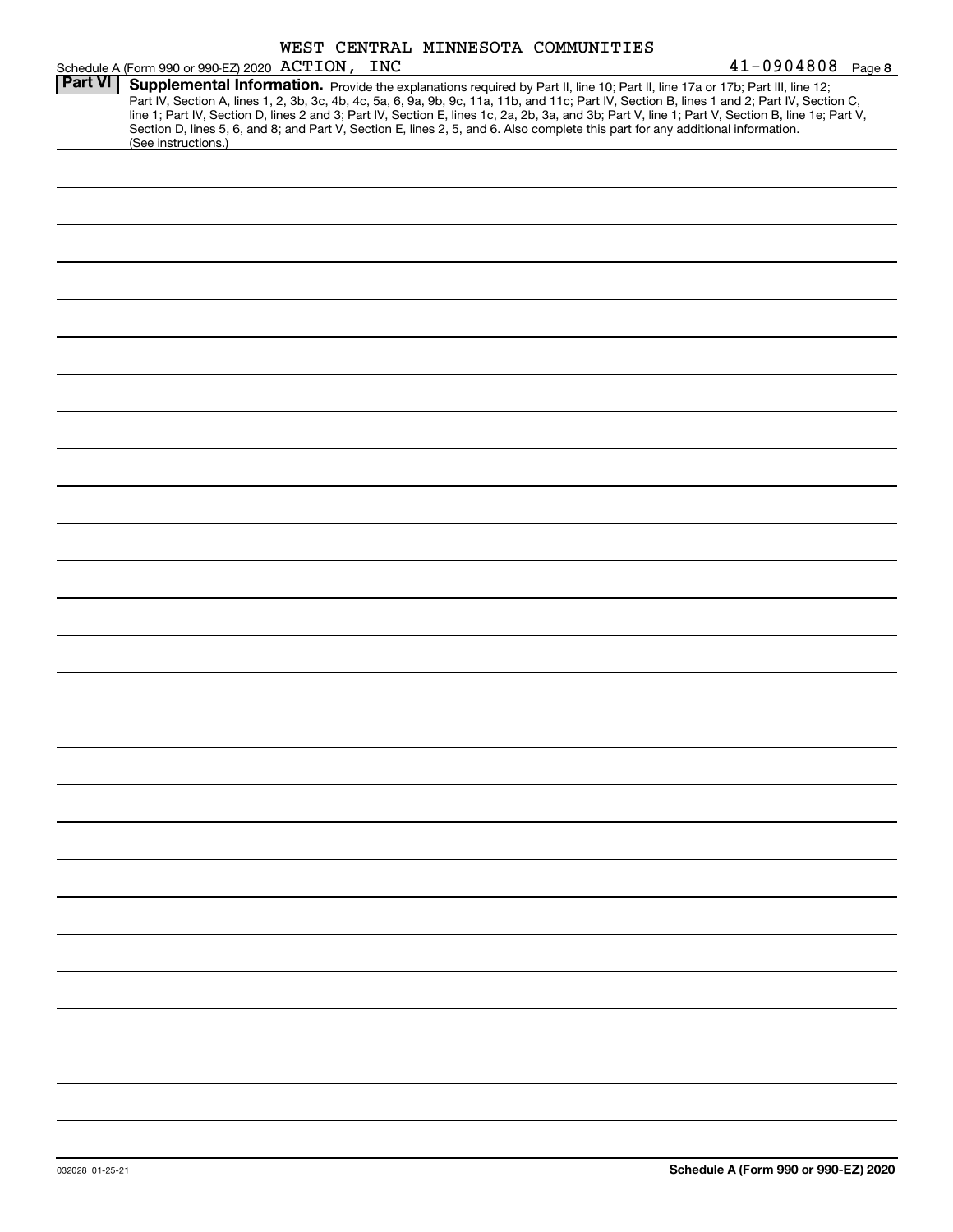|  | <b>Schedule B</b> |  |
|--|-------------------|--|
|--|-------------------|--|

Department of the Treasury Internal Revenue Service **(Form 990, 990-EZ, or 990-PF)**

Name of the organization

# \*\* PUBLIC DISCLOSURE COPY \*\*

# **Schedule of Contributors**

**| Attach to Form 990, Form 990-EZ, or Form 990-PF. | Go to www.irs.gov/Form990 for the latest information.** OMB No. 1545-0047

**2020**

**Employer identification number**

| WEST  |
|-------|
| ΔCTTO |

**Organization type** (check one):

|         |  | WEST CENTRAL MINNESOTA COMMUNITIES |                |
|---------|--|------------------------------------|----------------|
| ACTION, |  |                                    | $41 - 0904808$ |

| Filers of:         | Section:                                                                           |
|--------------------|------------------------------------------------------------------------------------|
| Form 990 or 990-EZ | $\lfloor x \rfloor$ 501(c)( 3) (enter number) organization                         |
|                    | $4947(a)(1)$ nonexempt charitable trust <b>not</b> treated as a private foundation |
|                    | 527 political organization                                                         |
| Form 990-PF        | 501(c)(3) exempt private foundation                                                |
|                    | 4947(a)(1) nonexempt charitable trust treated as a private foundation              |
|                    | 501(c)(3) taxable private foundation                                               |

Check if your organization is covered by the **General Rule** or a **Special Rule. Note:**  Only a section 501(c)(7), (8), or (10) organization can check boxes for both the General Rule and a Special Rule. See instructions.

### **General Rule**

 $\mathcal{L}^{\text{max}}$ 

For an organization filing Form 990, 990-EZ, or 990-PF that received, during the year, contributions totaling \$5,000 or more (in money or property) from any one contributor. Complete Parts I and II. See instructions for determining a contributor's total contributions.

### **Special Rules**

any one contributor, during the year, total contributions of the greater of  $\,$  (1) \$5,000; or **(2)** 2% of the amount on (i) Form 990, Part VIII, line 1h;  $\boxed{\textbf{X}}$  For an organization described in section 501(c)(3) filing Form 990 or 990-EZ that met the 33 1/3% support test of the regulations under sections 509(a)(1) and 170(b)(1)(A)(vi), that checked Schedule A (Form 990 or 990-EZ), Part II, line 13, 16a, or 16b, and that received from or (ii) Form 990-EZ, line 1. Complete Parts I and II.

For an organization described in section 501(c)(7), (8), or (10) filing Form 990 or 990-EZ that received from any one contributor, during the year, total contributions of more than \$1,000 exclusively for religious, charitable, scientific, literary, or educational purposes, or for the prevention of cruelty to children or animals. Complete Parts I (entering "N/A" in column (b) instead of the contributor name and address), II, and III.  $\mathcal{L}^{\text{max}}$ 

purpose. Don't complete any of the parts unless the **General Rule** applies to this organization because it received *nonexclusively* year, contributions <sub>exclusively</sub> for religious, charitable, etc., purposes, but no such contributions totaled more than \$1,000. If this box is checked, enter here the total contributions that were received during the year for an  $\;$ exclusively religious, charitable, etc., For an organization described in section 501(c)(7), (8), or (10) filing Form 990 or 990-EZ that received from any one contributor, during the religious, charitable, etc., contributions totaling \$5,000 or more during the year  $\Box$ — $\Box$   $\Box$  $\mathcal{L}^{\text{max}}$ 

**Caution:**  An organization that isn't covered by the General Rule and/or the Special Rules doesn't file Schedule B (Form 990, 990-EZ, or 990-PF),  **must** but it answer "No" on Part IV, line 2, of its Form 990; or check the box on line H of its Form 990-EZ or on its Form 990-PF, Part I, line 2, to certify that it doesn't meet the filing requirements of Schedule B (Form 990, 990-EZ, or 990-PF).

**For Paperwork Reduction Act Notice, see the instructions for Form 990, 990-EZ, or 990-PF. Schedule B (Form 990, 990-EZ, or 990-PF) (2020)** LHA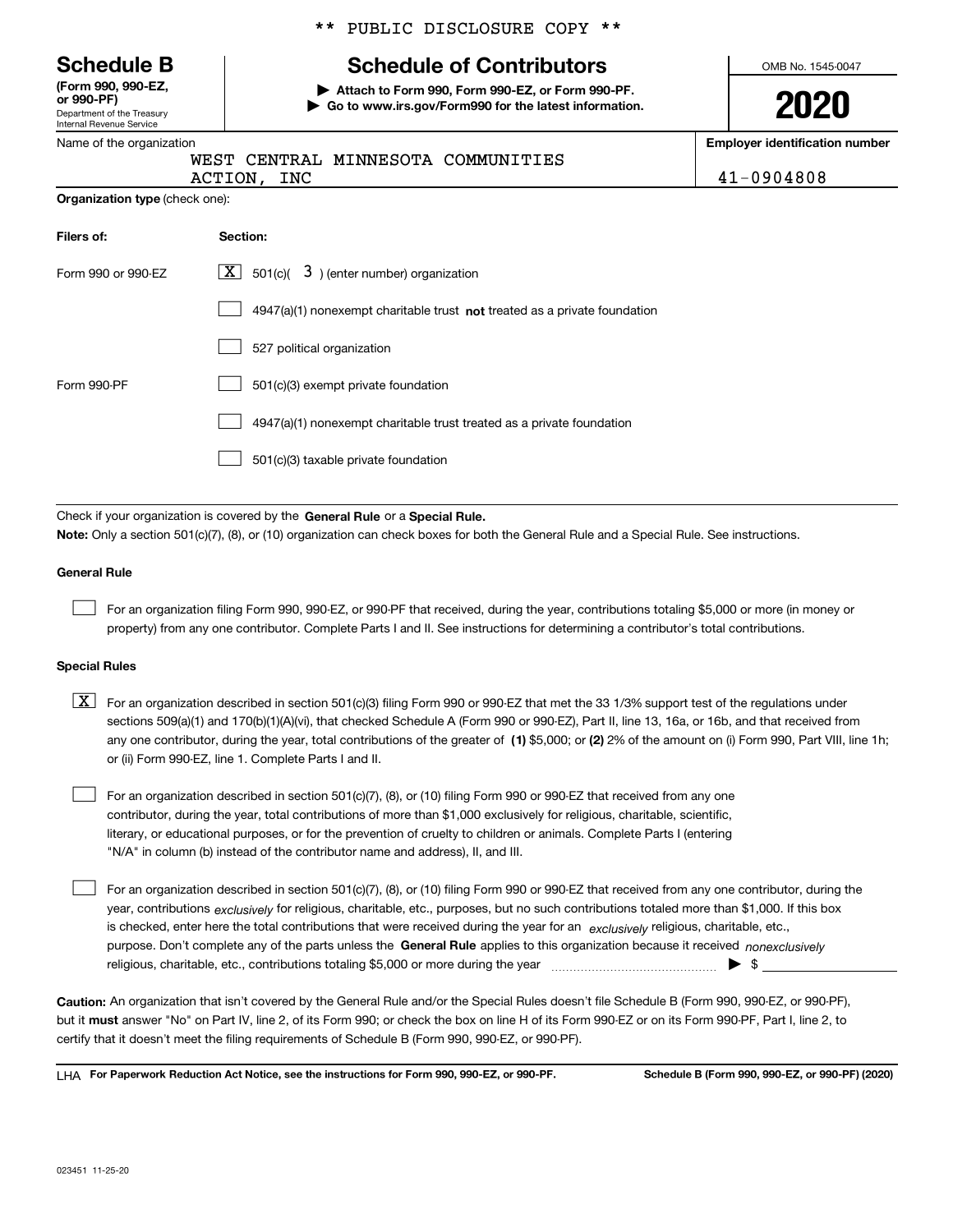### Schedule B (Form 990, 990-EZ, or 990-PF) (2020) **Page 2** Page 2 and the state of the state of the state of the state of the state of the state of the state of the state of the state of the state of the state of the state o

Name of organization

Chedule B (Form 990, 990-EZ, or 990-PF) (2020)<br> **2Page 2**<br> **2PART CENTRAL MINNESOTA COMMUNITIES**<br> **2PART I CONTIDUS** (see instructions). Use duplicate copies of Part I if additional space is needed.<br> **2PART I CONTIDUS** WEST CENTRAL MINNESOTA COMMUNITIES ACTION, INC 41-0904808

**Employer identification number**

#### **(a)No.(b)Name, address, and ZIP + 4 (c)Total contributions (d)Type of contribution PersonPayrollNoncash (a)No.(b)Name, address, and ZIP + 4 (c)Total contributions (d)Type of contribution PersonPayrollNoncash (a)No.(b)Name, address, and ZIP + 4 (c)Total contributions (d)Type of contribution PersonPayrollNoncash (a) No.(b) Name, address, and ZIP + 4 (c) Total contributions (d) Type of contribution PersonPayrollNoncash (a) No.(b) Name, address, and ZIP + 4 (c) Total contributions (d) Type of contribution PersonPayrollNoncash (a) No.(b)Name, address, and ZIP + 4 (c) Total contributions (d) Type of contribution PersonPayrollNoncash Contributors** (see instructions). Use duplicate copies of Part I if additional space is needed. \$(Complete Part II for noncash contributions.) \$(Complete Part II for noncash contributions.) \$(Complete Part II for noncash contributions.) \$(Complete Part II for noncash contributions.) \$(Complete Part II for noncash contributions.)  $\mathsf{\$}$ (Complete Part II for noncash contributions.)  $|X|$  $\mathcal{L}^{\text{max}}$  $\mathcal{L}^{\text{max}}$  $\boxed{\text{X}}$  $\mathcal{L}^{\text{max}}$  $\mathcal{L}^{\text{max}}$  $|X|$  $\mathcal{L}^{\text{max}}$  $\mathcal{L}^{\text{max}}$  $|X|$  $\mathcal{L}^{\text{max}}$  $\mathcal{L}^{\text{max}}$  $|X|$  $\mathcal{L}^{\text{max}}$  $\mathcal{L}^{\text{max}}$  $\boxed{\text{X}}$  $\mathcal{L}^{\text{max}}$  $\mathcal{L}^{\text{max}}$  $\begin{array}{c|c|c|c|c|c} 1 & \hspace{1.5cm} & \hspace{1.5cm} & \hspace{1.5cm} & \hspace{1.5cm} & \hspace{1.5cm} & \hspace{1.5cm} & \hspace{1.5cm} & \hspace{1.5cm} & \hspace{1.5cm} & \hspace{1.5cm} & \hspace{1.5cm} & \hspace{1.5cm} & \hspace{1.5cm} & \hspace{1.5cm} & \hspace{1.5cm} & \hspace{1.5cm} & \hspace{1.5cm} & \hspace{1.5cm} & \hspace{1.5cm} & \hspace{1.5cm} &$ 1,375,465.  $2$  | Person  $\overline{\text{X}}$ 598,450.  $\overline{3}$  | Person  $\overline{X}$ 920,085.  $4$  | Person  $\overline{\text{X}}$ 224,332.  $\sim$  5 | Person X 4,322,338.  $\sim$  6 | Person X 1,649,745.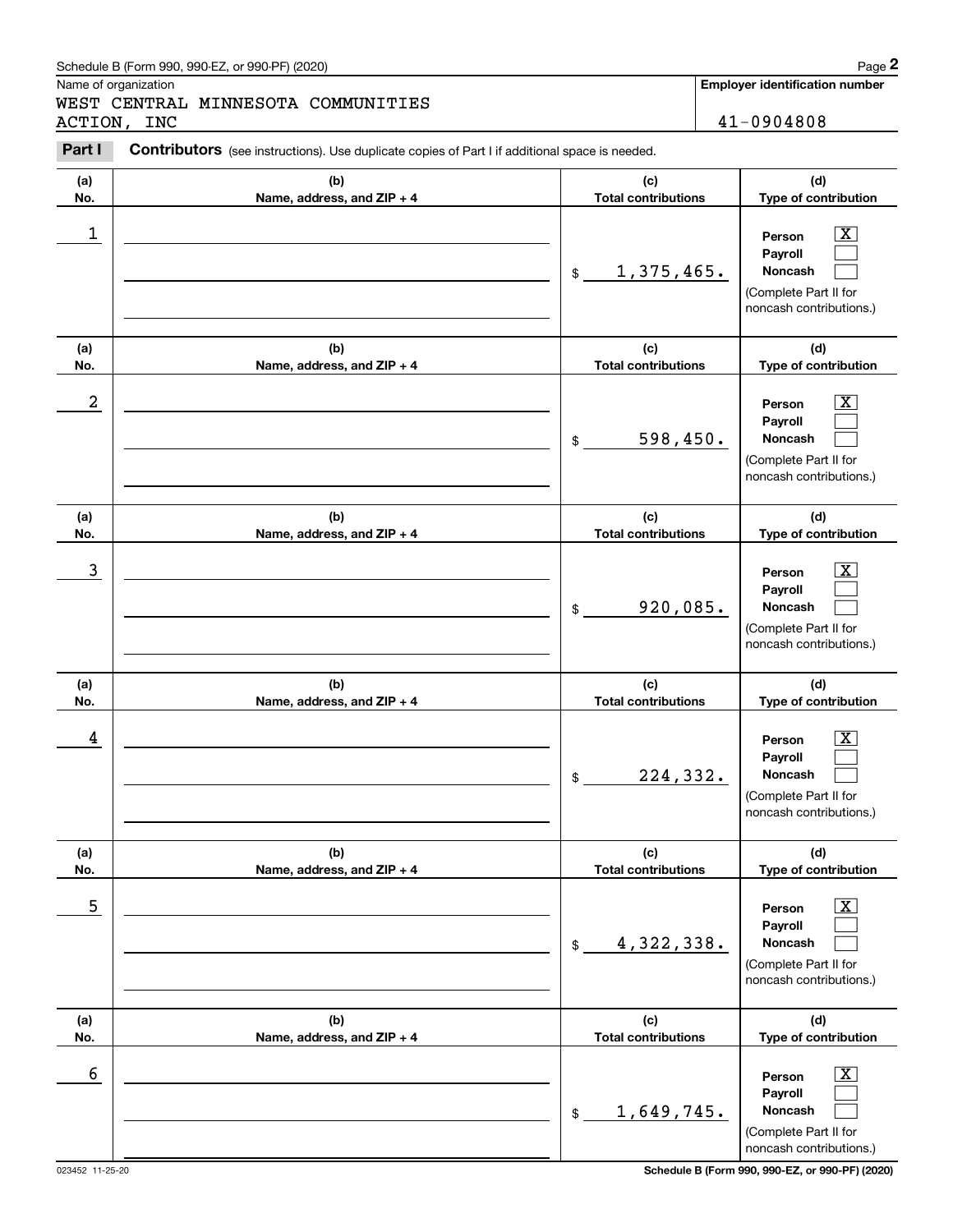|                              | Schedule B (Form 990, 990-EZ, or 990-PF) (2020)                                                     |                                                 | Page 3                                |
|------------------------------|-----------------------------------------------------------------------------------------------------|-------------------------------------------------|---------------------------------------|
|                              | Name of organization                                                                                |                                                 | <b>Employer identification number</b> |
|                              | WEST CENTRAL MINNESOTA COMMUNITIES<br>ACTION, INC                                                   |                                                 | 41-0904808                            |
|                              |                                                                                                     |                                                 |                                       |
| Part II                      | Noncash Property (see instructions). Use duplicate copies of Part II if additional space is needed. |                                                 |                                       |
| (a)<br>No.<br>from<br>Part I | (b)<br>Description of noncash property given                                                        | (c)<br>FMV (or estimate)<br>(See instructions.) | (d)<br>Date received                  |
|                              |                                                                                                     | \$                                              |                                       |
| (a)<br>No.<br>from<br>Part I | (b)<br>Description of noncash property given                                                        | (c)<br>FMV (or estimate)<br>(See instructions.) | (d)<br>Date received                  |
|                              |                                                                                                     | \$                                              |                                       |
| (a)<br>No.<br>from<br>Part I | (b)<br>Description of noncash property given                                                        | (c)<br>FMV (or estimate)<br>(See instructions.) | (d)<br>Date received                  |
|                              |                                                                                                     | \$                                              |                                       |
| (a)<br>No.<br>from<br>Part I | (b)<br>Description of noncash property given                                                        | (c)<br>FMV (or estimate)<br>(See instructions.) | (d)<br>Date received                  |
|                              |                                                                                                     | \$                                              |                                       |
| (a)<br>No.<br>from<br>Part I | (b)<br>Description of noncash property given                                                        | (c)<br>FMV (or estimate)<br>(See instructions.) | (d)<br>Date received                  |
|                              |                                                                                                     | \$                                              |                                       |
| (a)<br>No.<br>from<br>Part I | (b)<br>Description of noncash property given                                                        | (c)<br>FMV (or estimate)<br>(See instructions.) | (d)<br>Date received                  |
|                              |                                                                                                     | \$                                              |                                       |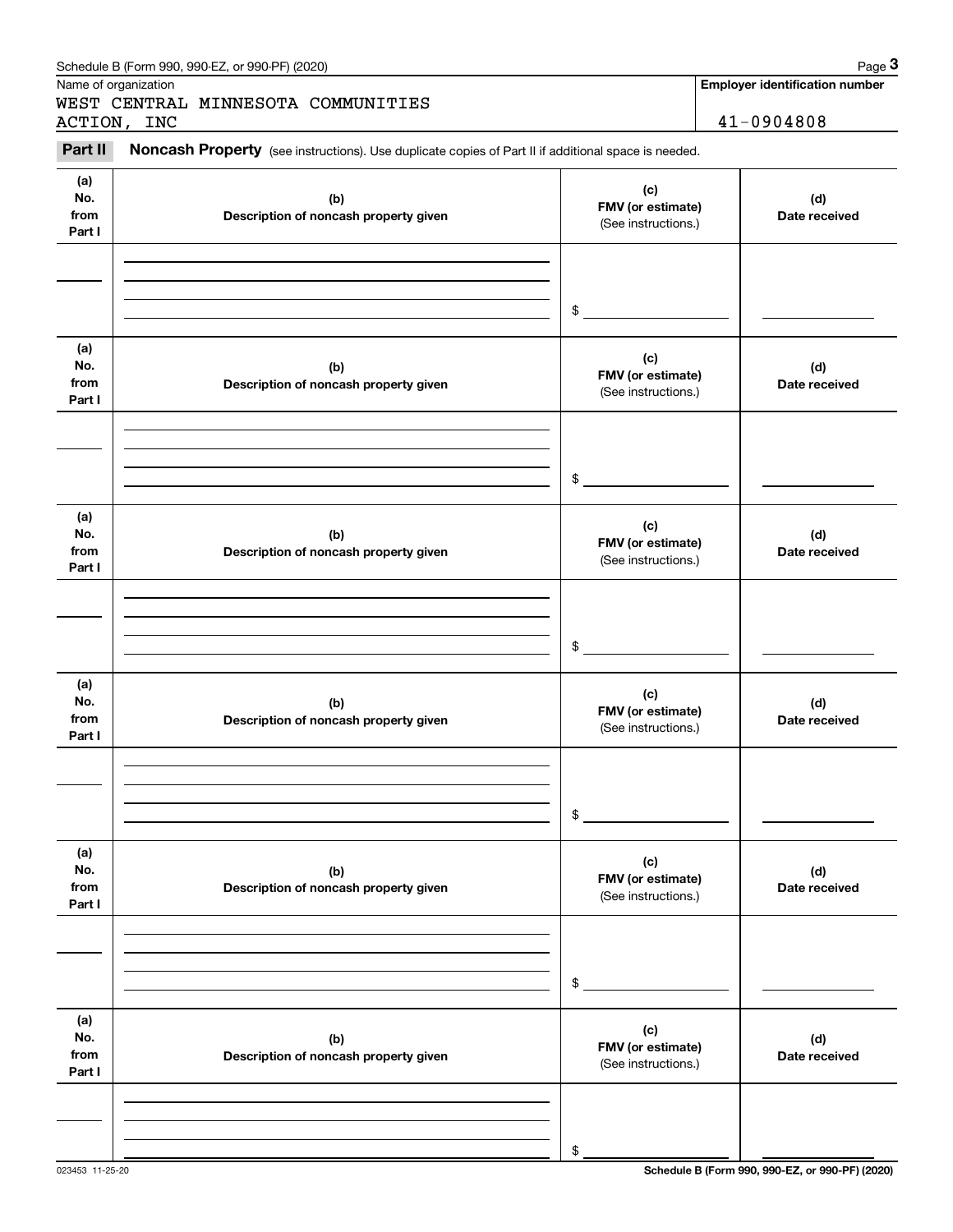| Schedule B (Form 990, 990-EZ, or 990-PF) (2020) | Page |
|-------------------------------------------------|------|
|                                                 |      |

|                 | Schedule B (Form 990, 990-EZ, or 990-PF) (2020)                                                                                                                                   |                      | Page 4                                                                                                                                                         |  |  |  |  |  |
|-----------------|-----------------------------------------------------------------------------------------------------------------------------------------------------------------------------------|----------------------|----------------------------------------------------------------------------------------------------------------------------------------------------------------|--|--|--|--|--|
|                 | Name of organization                                                                                                                                                              |                      | <b>Employer identification number</b>                                                                                                                          |  |  |  |  |  |
|                 | WEST CENTRAL MINNESOTA COMMUNITIES                                                                                                                                                |                      |                                                                                                                                                                |  |  |  |  |  |
|                 | ACTION, INC                                                                                                                                                                       |                      | 41-0904808                                                                                                                                                     |  |  |  |  |  |
| Part III        | from any one contributor. Complete columns (a) through (e) and the following line entry. For organizations                                                                        |                      | Exclusively religious, charitable, etc., contributions to organizations described in section 501(c)(7), (8), or (10) that total more than \$1,000 for the year |  |  |  |  |  |
|                 | completing Part III, enter the total of exclusively religious, charitable, etc., contributions of \$1,000 or less for the year. (Enter this info. once.) $\blacktriangleright$ \$ |                      |                                                                                                                                                                |  |  |  |  |  |
| (a) No.         | Use duplicate copies of Part III if additional space is needed.                                                                                                                   |                      |                                                                                                                                                                |  |  |  |  |  |
| from            | (b) Purpose of gift                                                                                                                                                               | (c) Use of gift      | (d) Description of how gift is held                                                                                                                            |  |  |  |  |  |
| Part I          |                                                                                                                                                                                   |                      |                                                                                                                                                                |  |  |  |  |  |
|                 |                                                                                                                                                                                   |                      |                                                                                                                                                                |  |  |  |  |  |
|                 |                                                                                                                                                                                   |                      |                                                                                                                                                                |  |  |  |  |  |
|                 |                                                                                                                                                                                   |                      |                                                                                                                                                                |  |  |  |  |  |
|                 |                                                                                                                                                                                   | (e) Transfer of gift |                                                                                                                                                                |  |  |  |  |  |
|                 |                                                                                                                                                                                   |                      |                                                                                                                                                                |  |  |  |  |  |
|                 | Transferee's name, address, and ZIP + 4                                                                                                                                           |                      | Relationship of transferor to transferee                                                                                                                       |  |  |  |  |  |
|                 |                                                                                                                                                                                   |                      |                                                                                                                                                                |  |  |  |  |  |
|                 |                                                                                                                                                                                   |                      |                                                                                                                                                                |  |  |  |  |  |
|                 |                                                                                                                                                                                   |                      |                                                                                                                                                                |  |  |  |  |  |
| (a) No.         |                                                                                                                                                                                   |                      |                                                                                                                                                                |  |  |  |  |  |
| from<br>Part I  | (b) Purpose of gift                                                                                                                                                               | (c) Use of gift      | (d) Description of how gift is held                                                                                                                            |  |  |  |  |  |
|                 |                                                                                                                                                                                   |                      |                                                                                                                                                                |  |  |  |  |  |
|                 |                                                                                                                                                                                   |                      |                                                                                                                                                                |  |  |  |  |  |
|                 |                                                                                                                                                                                   |                      |                                                                                                                                                                |  |  |  |  |  |
|                 |                                                                                                                                                                                   |                      |                                                                                                                                                                |  |  |  |  |  |
|                 | (e) Transfer of gift                                                                                                                                                              |                      |                                                                                                                                                                |  |  |  |  |  |
|                 | Transferee's name, address, and ZIP + 4                                                                                                                                           |                      | Relationship of transferor to transferee                                                                                                                       |  |  |  |  |  |
|                 |                                                                                                                                                                                   |                      |                                                                                                                                                                |  |  |  |  |  |
|                 |                                                                                                                                                                                   |                      |                                                                                                                                                                |  |  |  |  |  |
|                 |                                                                                                                                                                                   |                      |                                                                                                                                                                |  |  |  |  |  |
|                 |                                                                                                                                                                                   |                      |                                                                                                                                                                |  |  |  |  |  |
| (a) No.<br>from | (b) Purpose of gift                                                                                                                                                               | (c) Use of gift      | (d) Description of how gift is held                                                                                                                            |  |  |  |  |  |
| Part I          |                                                                                                                                                                                   |                      |                                                                                                                                                                |  |  |  |  |  |
|                 |                                                                                                                                                                                   |                      |                                                                                                                                                                |  |  |  |  |  |
|                 |                                                                                                                                                                                   |                      |                                                                                                                                                                |  |  |  |  |  |
|                 |                                                                                                                                                                                   |                      |                                                                                                                                                                |  |  |  |  |  |
|                 |                                                                                                                                                                                   | (e) Transfer of gift |                                                                                                                                                                |  |  |  |  |  |
|                 |                                                                                                                                                                                   |                      |                                                                                                                                                                |  |  |  |  |  |
|                 | Transferee's name, address, and $ZIP + 4$                                                                                                                                         |                      | Relationship of transferor to transferee                                                                                                                       |  |  |  |  |  |
|                 |                                                                                                                                                                                   |                      |                                                                                                                                                                |  |  |  |  |  |
|                 |                                                                                                                                                                                   |                      |                                                                                                                                                                |  |  |  |  |  |
|                 |                                                                                                                                                                                   |                      |                                                                                                                                                                |  |  |  |  |  |
| (a) No.<br>from |                                                                                                                                                                                   |                      |                                                                                                                                                                |  |  |  |  |  |
| Part I          | (b) Purpose of gift                                                                                                                                                               | (c) Use of gift      | (d) Description of how gift is held                                                                                                                            |  |  |  |  |  |
|                 |                                                                                                                                                                                   |                      |                                                                                                                                                                |  |  |  |  |  |
|                 |                                                                                                                                                                                   |                      |                                                                                                                                                                |  |  |  |  |  |
|                 |                                                                                                                                                                                   |                      |                                                                                                                                                                |  |  |  |  |  |
|                 |                                                                                                                                                                                   |                      |                                                                                                                                                                |  |  |  |  |  |
|                 |                                                                                                                                                                                   | (e) Transfer of gift |                                                                                                                                                                |  |  |  |  |  |
|                 | Transferee's name, address, and $ZIP + 4$                                                                                                                                         |                      | Relationship of transferor to transferee                                                                                                                       |  |  |  |  |  |
|                 |                                                                                                                                                                                   |                      |                                                                                                                                                                |  |  |  |  |  |
|                 |                                                                                                                                                                                   |                      |                                                                                                                                                                |  |  |  |  |  |
|                 |                                                                                                                                                                                   |                      |                                                                                                                                                                |  |  |  |  |  |
|                 |                                                                                                                                                                                   |                      |                                                                                                                                                                |  |  |  |  |  |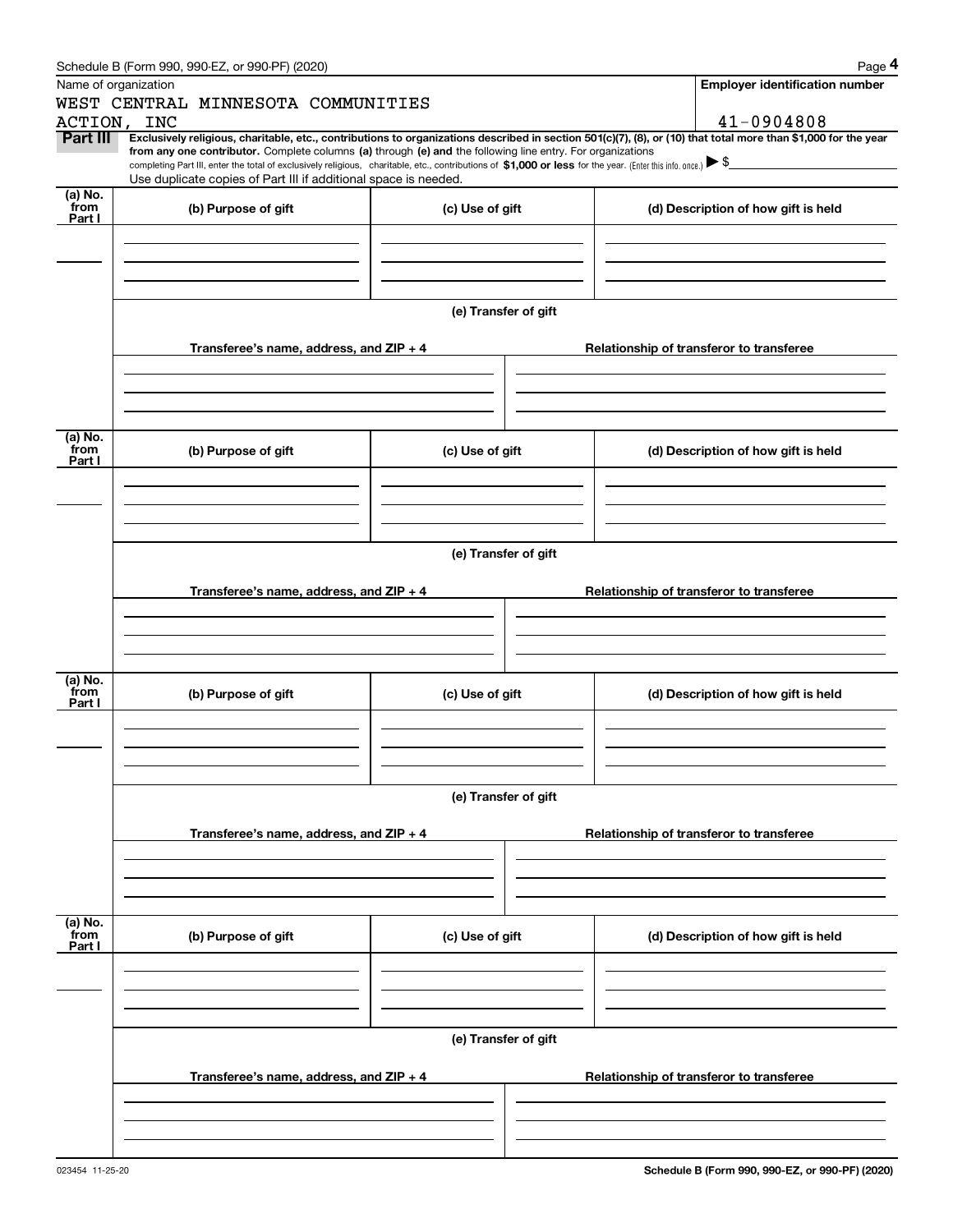| <b>SCHEDULE D</b> |                                                        |                                                                                                        | <b>Supplemental Financial Statements</b>                                                                                                                                                                                      | OMB No. 1545-0047       |                                       |
|-------------------|--------------------------------------------------------|--------------------------------------------------------------------------------------------------------|-------------------------------------------------------------------------------------------------------------------------------------------------------------------------------------------------------------------------------|-------------------------|---------------------------------------|
| (Form 990)        |                                                        |                                                                                                        | Complete if the organization answered "Yes" on Form 990,                                                                                                                                                                      |                         |                                       |
|                   |                                                        |                                                                                                        | Part IV, line 6, 7, 8, 9, 10, 11a, 11b, 11c, 11d, 11e, 11f, 12a, or 12b.                                                                                                                                                      |                         | Open to Public                        |
|                   | Department of the Treasury<br>Internal Revenue Service |                                                                                                        | Attach to Form 990.<br>Go to www.irs.gov/Form990 for instructions and the latest information.                                                                                                                                 |                         | <b>Inspection</b>                     |
|                   | Name of the organization                               | WEST CENTRAL MINNESOTA COMMUNITIES                                                                     |                                                                                                                                                                                                                               |                         | <b>Employer identification number</b> |
|                   |                                                        | ACTION, INC                                                                                            |                                                                                                                                                                                                                               |                         | 41-0904808                            |
| Part I            |                                                        |                                                                                                        | Organizations Maintaining Donor Advised Funds or Other Similar Funds or Accounts. Complete if the                                                                                                                             |                         |                                       |
|                   |                                                        | organization answered "Yes" on Form 990, Part IV, line 6.                                              |                                                                                                                                                                                                                               |                         |                                       |
|                   |                                                        |                                                                                                        | (a) Donor advised funds                                                                                                                                                                                                       |                         | (b) Funds and other accounts          |
| 1                 |                                                        |                                                                                                        |                                                                                                                                                                                                                               |                         |                                       |
| 2                 |                                                        | Aggregate value of contributions to (during year)                                                      |                                                                                                                                                                                                                               |                         |                                       |
| 3                 |                                                        |                                                                                                        |                                                                                                                                                                                                                               |                         |                                       |
| 4                 |                                                        |                                                                                                        |                                                                                                                                                                                                                               |                         |                                       |
| 5                 |                                                        |                                                                                                        | Did the organization inform all donors and donor advisors in writing that the assets held in donor advised funds                                                                                                              |                         |                                       |
|                   |                                                        |                                                                                                        |                                                                                                                                                                                                                               |                         | Yes<br>No                             |
| 6                 |                                                        |                                                                                                        | Did the organization inform all grantees, donors, and donor advisors in writing that grant funds can be used only                                                                                                             |                         |                                       |
|                   | impermissible private benefit?                         |                                                                                                        | for charitable purposes and not for the benefit of the donor or donor advisor, or for any other purpose conferring                                                                                                            |                         | Yes<br>No.                            |
| Part II           |                                                        |                                                                                                        | Conservation Easements. Complete if the organization answered "Yes" on Form 990, Part IV, line 7.                                                                                                                             |                         |                                       |
| 1                 |                                                        | Purpose(s) of conservation easements held by the organization (check all that apply).                  |                                                                                                                                                                                                                               |                         |                                       |
|                   |                                                        | Preservation of land for public use (for example, recreation or education)                             | Preservation of a historically important land area                                                                                                                                                                            |                         |                                       |
|                   |                                                        | Protection of natural habitat                                                                          | Preservation of a certified historic structure                                                                                                                                                                                |                         |                                       |
|                   |                                                        | Preservation of open space                                                                             |                                                                                                                                                                                                                               |                         |                                       |
| 2                 |                                                        |                                                                                                        | Complete lines 2a through 2d if the organization held a qualified conservation contribution in the form of a conservation easement on the last                                                                                |                         |                                       |
|                   | day of the tax year.                                   |                                                                                                        |                                                                                                                                                                                                                               |                         | Held at the End of the Tax Year       |
| a                 |                                                        |                                                                                                        |                                                                                                                                                                                                                               | 2a                      |                                       |
| b                 |                                                        | Total acreage restricted by conservation easements                                                     |                                                                                                                                                                                                                               | 2 <sub>b</sub>          |                                       |
| c                 |                                                        |                                                                                                        | Number of conservation easements on a certified historic structure included in (a) manufacture included in (a)                                                                                                                | 2c                      |                                       |
| d                 |                                                        |                                                                                                        | Number of conservation easements included in (c) acquired after 7/25/06, and not on a historic structure                                                                                                                      |                         |                                       |
|                   |                                                        |                                                                                                        | listed in the National Register [111] Marshall Register [11] Marshall Register [11] Marshall Register [11] Marshall Register [11] Marshall Register [11] Marshall Register [11] Marshall Register [11] Marshall Register [11] | 2d                      |                                       |
| 3                 |                                                        |                                                                                                        | Number of conservation easements modified, transferred, released, extinguished, or terminated by the organization during the tax                                                                                              |                         |                                       |
|                   | $year \blacktriangleright$                             |                                                                                                        |                                                                                                                                                                                                                               |                         |                                       |
| 4                 |                                                        | Number of states where property subject to conservation easement is located $\blacktriangleright$      |                                                                                                                                                                                                                               |                         |                                       |
| 5                 |                                                        | Does the organization have a written policy regarding the periodic monitoring, inspection, handling of |                                                                                                                                                                                                                               |                         |                                       |
|                   |                                                        | violations, and enforcement of the conservation easements it holds?                                    |                                                                                                                                                                                                                               |                         | No<br>Yes                             |
| 6                 |                                                        |                                                                                                        | Staff and volunteer hours devoted to monitoring, inspecting, handling of violations, and enforcing conservation easements during the year                                                                                     |                         |                                       |
|                   |                                                        |                                                                                                        |                                                                                                                                                                                                                               |                         |                                       |
| 7                 |                                                        |                                                                                                        | Amount of expenses incurred in monitoring, inspecting, handling of violations, and enforcing conservation easements during the year                                                                                           |                         |                                       |
|                   | $\blacktriangleright$ \$                               |                                                                                                        |                                                                                                                                                                                                                               |                         |                                       |
| 8                 |                                                        |                                                                                                        | Does each conservation easement reported on line 2(d) above satisfy the requirements of section 170(h)(4)(B)(i)                                                                                                               |                         | Yes<br>No                             |
| 9                 |                                                        |                                                                                                        | In Part XIII, describe how the organization reports conservation easements in its revenue and expense statement and                                                                                                           |                         |                                       |
|                   |                                                        |                                                                                                        | balance sheet, and include, if applicable, the text of the footnote to the organization's financial statements that describes the                                                                                             |                         |                                       |
|                   |                                                        | organization's accounting for conservation easements.                                                  |                                                                                                                                                                                                                               |                         |                                       |
|                   | Part III                                               |                                                                                                        | Organizations Maintaining Collections of Art, Historical Treasures, or Other Similar Assets.                                                                                                                                  |                         |                                       |
|                   |                                                        | Complete if the organization answered "Yes" on Form 990, Part IV, line 8.                              |                                                                                                                                                                                                                               |                         |                                       |
|                   |                                                        |                                                                                                        | 1a If the organization elected, as permitted under FASB ASC 958, not to report in its revenue statement and balance sheet works                                                                                               |                         |                                       |
|                   |                                                        |                                                                                                        | of art, historical treasures, or other similar assets held for public exhibition, education, or research in furtherance of public                                                                                             |                         |                                       |
|                   |                                                        |                                                                                                        | service, provide in Part XIII the text of the footnote to its financial statements that describes these items.                                                                                                                |                         |                                       |
| b                 |                                                        |                                                                                                        | If the organization elected, as permitted under FASB ASC 958, to report in its revenue statement and balance sheet works of                                                                                                   |                         |                                       |
|                   |                                                        |                                                                                                        | art, historical treasures, or other similar assets held for public exhibition, education, or research in furtherance of public service,                                                                                       |                         |                                       |
|                   |                                                        | provide the following amounts relating to these items:                                                 |                                                                                                                                                                                                                               |                         |                                       |
|                   |                                                        |                                                                                                        |                                                                                                                                                                                                                               |                         | $\frac{1}{2}$                         |
|                   |                                                        |                                                                                                        | (ii) Assets included in Form 990, Part X [11] [2000] [2010] Assets included in Form 990, Part X [11] [11] [200                                                                                                                |                         |                                       |
| 2                 |                                                        |                                                                                                        | If the organization received or held works of art, historical treasures, or other similar assets for financial gain, provide                                                                                                  |                         |                                       |
|                   |                                                        | the following amounts required to be reported under FASB ASC 958 relating to these items:              |                                                                                                                                                                                                                               |                         |                                       |
| а                 |                                                        |                                                                                                        |                                                                                                                                                                                                                               |                         | $\frac{1}{2}$                         |
|                   |                                                        |                                                                                                        |                                                                                                                                                                                                                               | $\blacktriangleright$ s |                                       |
|                   |                                                        | LHA For Paperwork Reduction Act Notice, see the Instructions for Form 990.                             |                                                                                                                                                                                                                               |                         | Schedule D (Form 990) 2020            |

032051 12-01-20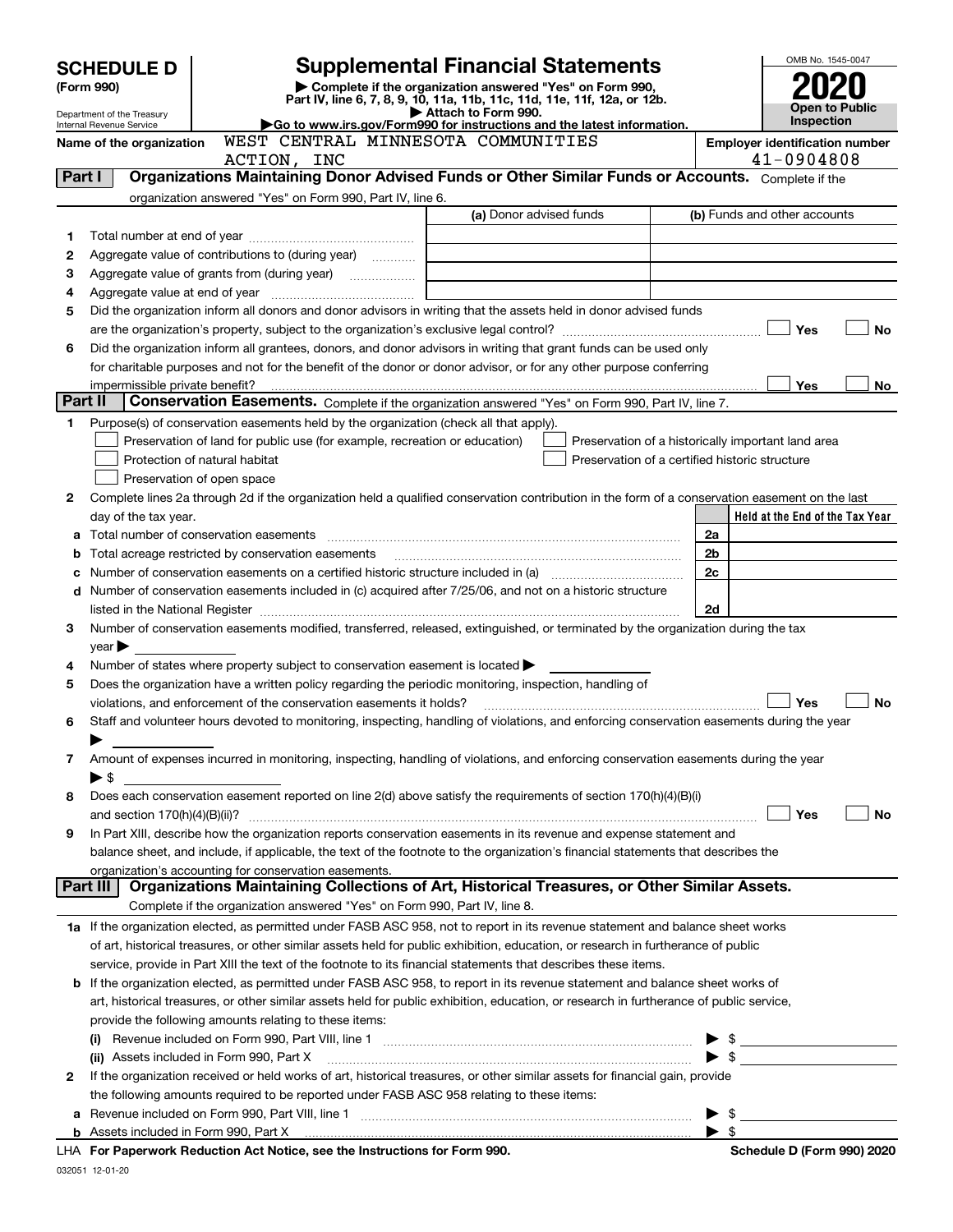|                |                                                                                                                                                                                                                                | WEST CENTRAL MINNESOTA COMMUNITIES |   |                |                                                                                                                                                                                                                               |                         |                                                          |                             |
|----------------|--------------------------------------------------------------------------------------------------------------------------------------------------------------------------------------------------------------------------------|------------------------------------|---|----------------|-------------------------------------------------------------------------------------------------------------------------------------------------------------------------------------------------------------------------------|-------------------------|----------------------------------------------------------|-----------------------------|
|                | ACTION, INC<br>Schedule D (Form 990) 2020                                                                                                                                                                                      |                                    |   |                |                                                                                                                                                                                                                               |                         | $41 - 0904808$ Page 2                                    |                             |
|                | Organizations Maintaining Collections of Art, Historical Treasures, or Other Similar Assets (continued)<br>Part III                                                                                                            |                                    |   |                |                                                                                                                                                                                                                               |                         |                                                          |                             |
| 3              | Using the organization's acquisition, accession, and other records, check any of the following that make significant use of its                                                                                                |                                    |   |                |                                                                                                                                                                                                                               |                         |                                                          |                             |
|                | collection items (check all that apply):                                                                                                                                                                                       |                                    |   |                |                                                                                                                                                                                                                               |                         |                                                          |                             |
| a              | Public exhibition                                                                                                                                                                                                              |                                    | d |                | Loan or exchange program                                                                                                                                                                                                      |                         |                                                          |                             |
| b              | Scholarly research                                                                                                                                                                                                             |                                    | е |                | Other and the contract of the contract of the contract of the contract of the contract of the contract of the contract of the contract of the contract of the contract of the contract of the contract of the contract of the |                         |                                                          |                             |
| c              | Preservation for future generations                                                                                                                                                                                            |                                    |   |                |                                                                                                                                                                                                                               |                         |                                                          |                             |
|                | Provide a description of the organization's collections and explain how they further the organization's exempt purpose in Part XIII.                                                                                           |                                    |   |                |                                                                                                                                                                                                                               |                         |                                                          |                             |
| 5              | During the year, did the organization solicit or receive donations of art, historical treasures, or other similar assets                                                                                                       |                                    |   |                |                                                                                                                                                                                                                               |                         |                                                          |                             |
|                |                                                                                                                                                                                                                                |                                    |   |                |                                                                                                                                                                                                                               |                         | Yes                                                      | No.                         |
|                | Part IV<br>Escrow and Custodial Arrangements. Complete if the organization answered "Yes" on Form 990, Part IV, line 9, or                                                                                                     |                                    |   |                |                                                                                                                                                                                                                               |                         |                                                          |                             |
|                | reported an amount on Form 990, Part X, line 21.                                                                                                                                                                               |                                    |   |                |                                                                                                                                                                                                                               |                         |                                                          |                             |
|                | 1a Is the organization an agent, trustee, custodian or other intermediary for contributions or other assets not included                                                                                                       |                                    |   |                |                                                                                                                                                                                                                               |                         |                                                          |                             |
|                |                                                                                                                                                                                                                                |                                    |   |                |                                                                                                                                                                                                                               |                         | Yes                                                      | $\overline{X}$ No           |
|                | b If "Yes," explain the arrangement in Part XIII and complete the following table:                                                                                                                                             |                                    |   |                |                                                                                                                                                                                                                               |                         |                                                          |                             |
|                |                                                                                                                                                                                                                                |                                    |   |                |                                                                                                                                                                                                                               |                         | Amount                                                   |                             |
|                |                                                                                                                                                                                                                                |                                    |   |                |                                                                                                                                                                                                                               | 1c                      |                                                          |                             |
| c              |                                                                                                                                                                                                                                |                                    |   |                |                                                                                                                                                                                                                               | 1d                      |                                                          |                             |
|                | Additions during the year manufactured and an account of the year manufactured and account of the year manufactured and account of the year manufactured and account of the year manufactured and account of the year manufact |                                    |   |                |                                                                                                                                                                                                                               |                         |                                                          |                             |
|                | Distributions during the year manufactured and continuum control of the year manufactured and the year manufactured and the year manufactured and the year manufactured and the year manufactured and the year manufactured an |                                    |   |                |                                                                                                                                                                                                                               | 1e                      |                                                          |                             |
|                |                                                                                                                                                                                                                                |                                    |   |                |                                                                                                                                                                                                                               | 1f                      | $\boxed{\text{X}}$ Yes                                   |                             |
|                | 2a Did the organization include an amount on Form 990, Part X, line 21, for escrow or custodial account liability?                                                                                                             |                                    |   |                |                                                                                                                                                                                                                               |                         |                                                          | No<br>$\overline{\text{X}}$ |
| <b>Part V</b>  | <b>b</b> If "Yes," explain the arrangement in Part XIII. Check here if the explanation has been provided on Part XIII<br>Endowment Funds. Complete if the organization answered "Yes" on Form 990, Part IV, line 10.           |                                    |   |                |                                                                                                                                                                                                                               |                         |                                                          |                             |
|                |                                                                                                                                                                                                                                |                                    |   |                |                                                                                                                                                                                                                               |                         |                                                          |                             |
|                |                                                                                                                                                                                                                                | (a) Current year                   |   | (b) Prior year | (c) Two years back                                                                                                                                                                                                            |                         | $\vert$ (d) Three years back $\vert$ (e) Four years back |                             |
| 1a             | Beginning of year balance                                                                                                                                                                                                      |                                    |   |                |                                                                                                                                                                                                                               |                         |                                                          |                             |
|                |                                                                                                                                                                                                                                |                                    |   |                |                                                                                                                                                                                                                               |                         |                                                          |                             |
|                | Net investment earnings, gains, and losses                                                                                                                                                                                     |                                    |   |                |                                                                                                                                                                                                                               |                         |                                                          |                             |
|                |                                                                                                                                                                                                                                |                                    |   |                |                                                                                                                                                                                                                               |                         |                                                          |                             |
|                | e Other expenditures for facilities                                                                                                                                                                                            |                                    |   |                |                                                                                                                                                                                                                               |                         |                                                          |                             |
|                |                                                                                                                                                                                                                                |                                    |   |                |                                                                                                                                                                                                                               |                         |                                                          |                             |
| f              |                                                                                                                                                                                                                                |                                    |   |                |                                                                                                                                                                                                                               |                         |                                                          |                             |
|                | End of year balance                                                                                                                                                                                                            |                                    |   |                |                                                                                                                                                                                                                               |                         |                                                          |                             |
| 2              | Provide the estimated percentage of the current year end balance (line 1g, column (a)) held as:                                                                                                                                |                                    |   |                |                                                                                                                                                                                                                               |                         |                                                          |                             |
|                | Board designated or quasi-endowment > ___                                                                                                                                                                                      |                                    | ℅ |                |                                                                                                                                                                                                                               |                         |                                                          |                             |
|                | Permanent endowment > <u>example</u>                                                                                                                                                                                           | %                                  |   |                |                                                                                                                                                                                                                               |                         |                                                          |                             |
|                |                                                                                                                                                                                                                                | %                                  |   |                |                                                                                                                                                                                                                               |                         |                                                          |                             |
|                | The percentages on lines 2a, 2b, and 2c should equal 100%.                                                                                                                                                                     |                                    |   |                |                                                                                                                                                                                                                               |                         |                                                          |                             |
|                | 3a Are there endowment funds not in the possession of the organization that are held and administered for the organization                                                                                                     |                                    |   |                |                                                                                                                                                                                                                               |                         |                                                          |                             |
|                | by:                                                                                                                                                                                                                            |                                    |   |                |                                                                                                                                                                                                                               |                         |                                                          | Yes<br>No                   |
|                | (i)                                                                                                                                                                                                                            |                                    |   |                |                                                                                                                                                                                                                               |                         | 3a(i)                                                    |                             |
|                |                                                                                                                                                                                                                                |                                    |   |                |                                                                                                                                                                                                                               |                         | 3a(ii)                                                   |                             |
|                |                                                                                                                                                                                                                                |                                    |   |                |                                                                                                                                                                                                                               |                         | 3b                                                       |                             |
| 4              | Describe in Part XIII the intended uses of the organization's endowment funds.                                                                                                                                                 |                                    |   |                |                                                                                                                                                                                                                               |                         |                                                          |                             |
| <b>Part VI</b> | Land, Buildings, and Equipment.                                                                                                                                                                                                |                                    |   |                |                                                                                                                                                                                                                               |                         |                                                          |                             |
|                | Complete if the organization answered "Yes" on Form 990, Part IV, line 11a. See Form 990, Part X, line 10.                                                                                                                     |                                    |   |                |                                                                                                                                                                                                                               |                         |                                                          |                             |
|                | Description of property                                                                                                                                                                                                        | (a) Cost or other                  |   |                | (b) Cost or other                                                                                                                                                                                                             | (c) Accumulated         | (d) Book value                                           |                             |
|                |                                                                                                                                                                                                                                | basis (investment)                 |   |                | basis (other)                                                                                                                                                                                                                 | depreciation            |                                                          |                             |
|                |                                                                                                                                                                                                                                |                                    |   |                | 65, 145.                                                                                                                                                                                                                      |                         |                                                          | 65, 145.                    |
| b              |                                                                                                                                                                                                                                |                                    |   |                | 1,422,601.                                                                                                                                                                                                                    | 475,184.                |                                                          | 947,417.                    |
|                |                                                                                                                                                                                                                                |                                    |   |                | 443,772.                                                                                                                                                                                                                      | 375,741.                |                                                          | 68,031.                     |
|                |                                                                                                                                                                                                                                |                                    |   |                | 843,665.                                                                                                                                                                                                                      | $\overline{537}$ , 349. |                                                          | 306, 316.                   |
|                |                                                                                                                                                                                                                                |                                    |   |                | 2,388,755.                                                                                                                                                                                                                    | 1,060,431.              |                                                          | 1,328,324.                  |
|                |                                                                                                                                                                                                                                |                                    |   |                |                                                                                                                                                                                                                               |                         |                                                          | 2,715,233.                  |
|                |                                                                                                                                                                                                                                |                                    |   |                |                                                                                                                                                                                                                               |                         |                                                          |                             |

**Schedule D (Form 990) 2020**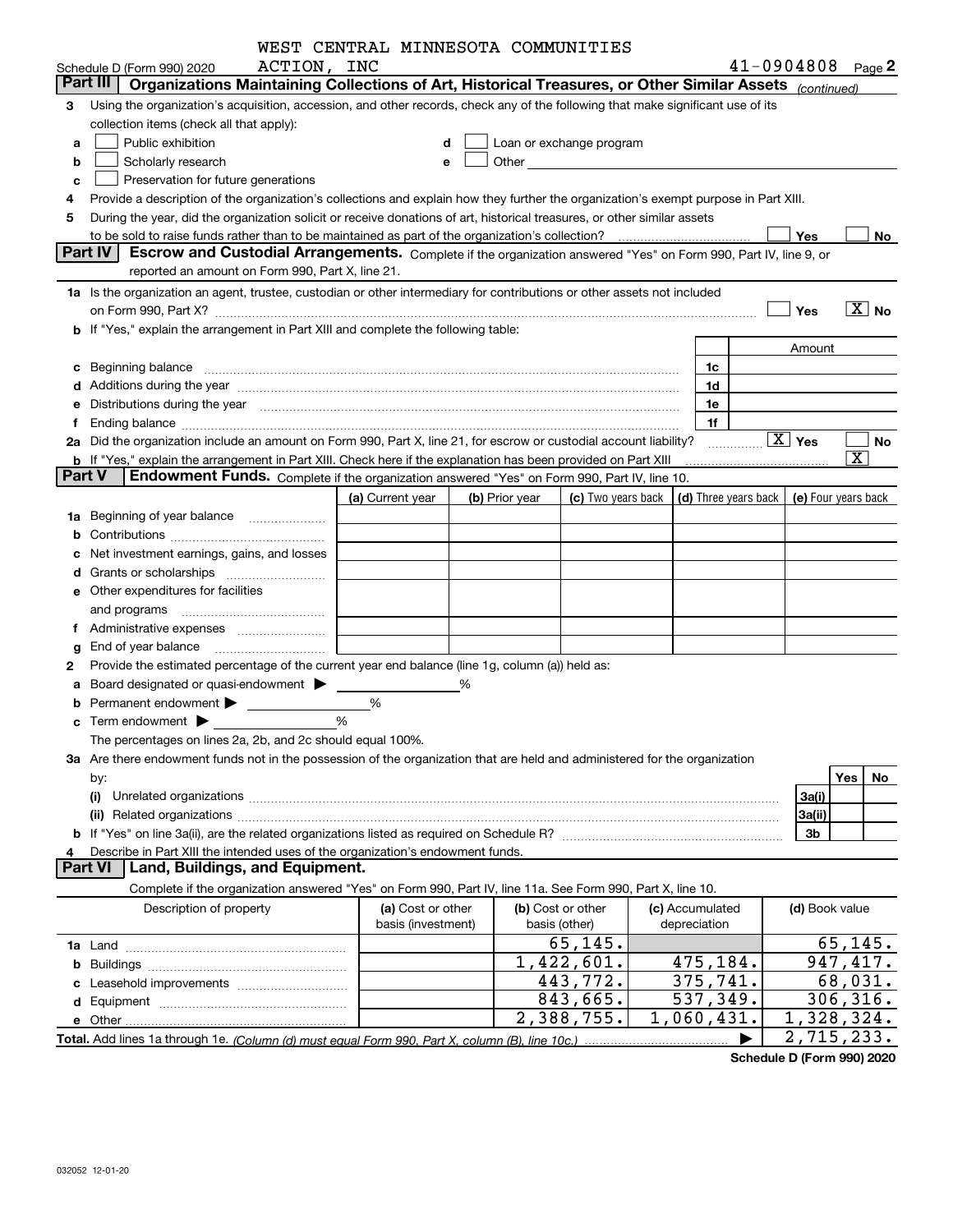|             |  | WEST CENTRAL MINNESOTA COMMUNITIES |
|-------------|--|------------------------------------|
| ACTION, INC |  |                                    |

| <b>Part VII</b> Investments - Other Securities |  |
|------------------------------------------------|--|
| ACTION,<br>Schedule D (Form 990) 2020          |  |

| Complete if the organization answered "Yes" on Form 990, Part IV, line 11b, See Form 990 |  |  |  |  |
|------------------------------------------------------------------------------------------|--|--|--|--|

| Complete if the organization answered "Yes" on Form 990, Part IV, line 11b. See Form 990, Part X, line 12. |                |                                                           |
|------------------------------------------------------------------------------------------------------------|----------------|-----------------------------------------------------------|
| (a) Description of security or category (including name of security)                                       | (b) Book value | (c) Method of valuation: Cost or end-of-year market value |
| (1) Financial derivatives                                                                                  |                |                                                           |
| (2) Closely held equity interests                                                                          |                |                                                           |
| (3) Other                                                                                                  |                |                                                           |
| (A)                                                                                                        |                |                                                           |
| (B)                                                                                                        |                |                                                           |
| (C)                                                                                                        |                |                                                           |
| (D)                                                                                                        |                |                                                           |
| (E)                                                                                                        |                |                                                           |
| (F)                                                                                                        |                |                                                           |
| (G)                                                                                                        |                |                                                           |
| (H)                                                                                                        |                |                                                           |
| <b>Total.</b> (Col. (b) must equal Form 990, Part X, col. (B) line $12$ .)                                 |                |                                                           |

### **Part VIII Investments - Program Related.**

Complete if the organization answered "Yes" on Form 990, Part IV, line 11c. See Form 990, Part X, line 13.

| (a) Description of investment                                       | (b) Book value | (c) Method of valuation: Cost or end-of-year market value |
|---------------------------------------------------------------------|----------------|-----------------------------------------------------------|
| (1)                                                                 |                |                                                           |
| (2)                                                                 |                |                                                           |
| $\frac{1}{2}$                                                       |                |                                                           |
| (4)                                                                 |                |                                                           |
| (5)                                                                 |                |                                                           |
| (6)                                                                 |                |                                                           |
| (7)                                                                 |                |                                                           |
| (8)                                                                 |                |                                                           |
| (9)                                                                 |                |                                                           |
| Total. (Col. (b) must equal Form 990, Part X, col. (B) line $13.$ ) |                |                                                           |

### **Part IX Other Assets.**

Complete if the organization answered "Yes" on Form 990, Part IV, line 11d. See Form 990, Part X, line 15.

| (a) Description                                                                                                   | (b) Book value |
|-------------------------------------------------------------------------------------------------------------------|----------------|
| (1)                                                                                                               |                |
| (2)                                                                                                               |                |
| (3)                                                                                                               |                |
| (4)                                                                                                               |                |
| (5)                                                                                                               |                |
| (6)                                                                                                               |                |
| (7)                                                                                                               |                |
| (8)                                                                                                               |                |
| (9)                                                                                                               |                |
|                                                                                                                   |                |
| <b>Other Liabilities.</b><br><b>Part X</b>                                                                        |                |
| Complete if the organization answered "Yes" on Form 990, Part IV, line 11e or 11f. See Form 990, Part X, line 25. |                |
| (a) Description of liability<br>1.                                                                                | (b) Book value |
| Federal income taxes<br>(1)                                                                                       |                |

| $\cup$<br>regeral inconie taxes |          |
|---------------------------------|----------|
| REFUNDABLE ADVANCES<br>(2)      | 468,028. |
| (3)                             |          |
| (4)                             |          |
| (5)                             |          |
| (6)                             |          |
| (7)                             |          |
| (8)                             |          |
| (9)                             |          |
|                                 | 468,028. |

**Total.**  *(Column (b) must equal Form 990, Part X, col. (B) line 25.)* 

**2.** Liability for uncertain tax positions. In Part XIII, provide the text of the footnote to the organization's financial statements that reports the

 $\mathcal{L}^{\text{max}}$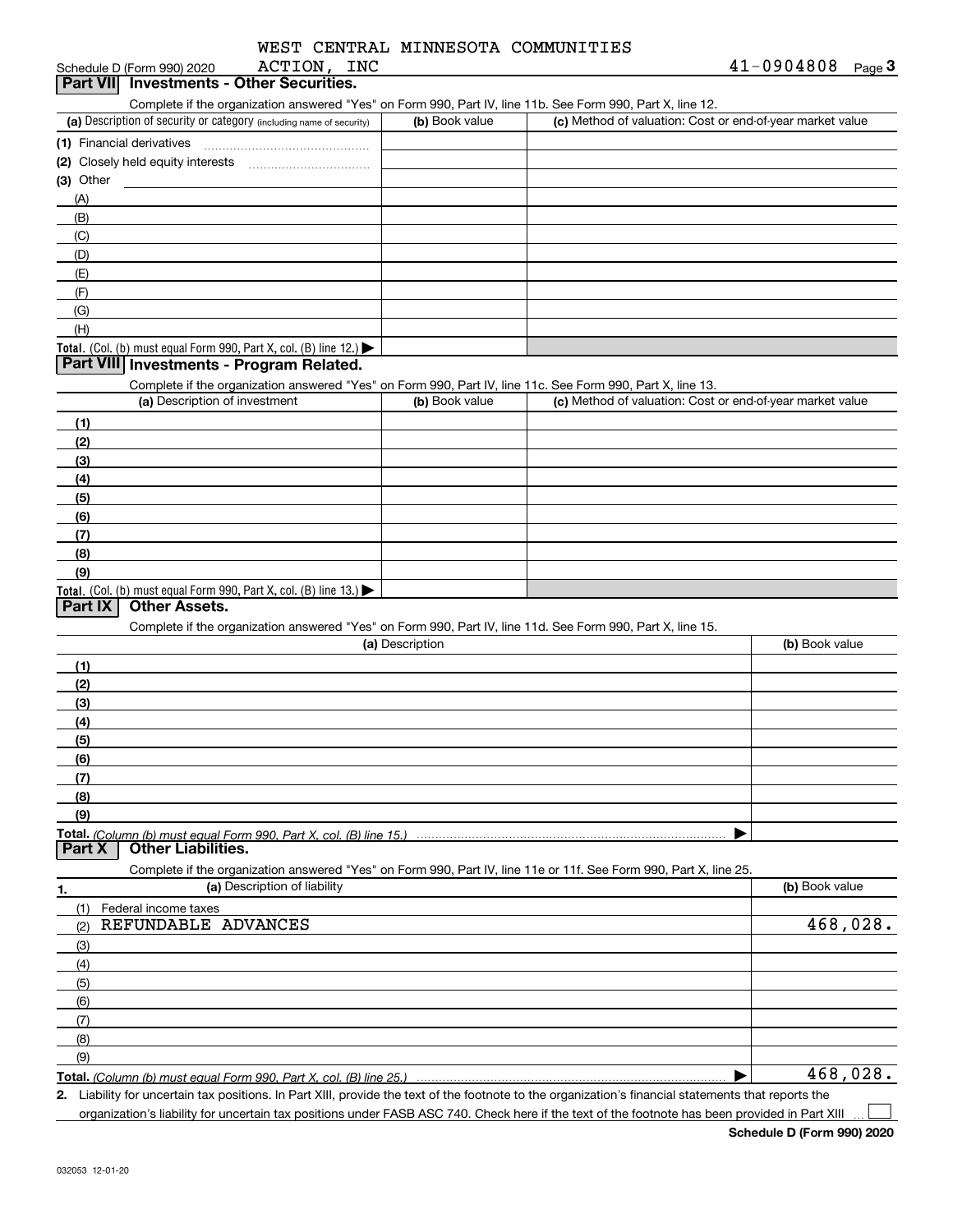|   | WEST CENTRAL MINNESOTA COMMUNITIES                                                                                                                                                                                             |                |          |                |                           |           |
|---|--------------------------------------------------------------------------------------------------------------------------------------------------------------------------------------------------------------------------------|----------------|----------|----------------|---------------------------|-----------|
|   | ACTION, INC<br>Schedule D (Form 990) 2020                                                                                                                                                                                      |                |          |                | $41 - 0904808$ Page 4     |           |
|   | Reconciliation of Revenue per Audited Financial Statements With Revenue per Return.<br><b>Part XI</b>                                                                                                                          |                |          |                |                           |           |
|   | Complete if the organization answered "Yes" on Form 990, Part IV, line 12a.                                                                                                                                                    |                |          |                |                           |           |
| 1 | Total revenue, gains, and other support per audited financial statements                                                                                                                                                       |                |          | $\mathbf{1}$   | 11, 273, 121.             |           |
| 2 | Amounts included on line 1 but not on Form 990, Part VIII, line 12:                                                                                                                                                            |                |          |                |                           |           |
| a | Net unrealized gains (losses) on investments [11] matter contracts and the unrealized gains (losses) on investments                                                                                                            | 2a             |          |                |                           |           |
| b |                                                                                                                                                                                                                                | 2 <sub>b</sub> | 595,774. |                |                           |           |
| с |                                                                                                                                                                                                                                | 2c             |          |                |                           |           |
| d | Other (Describe in Part XIII.)                                                                                                                                                                                                 | 2d             |          |                |                           |           |
| е | Add lines 2a through 2d                                                                                                                                                                                                        |                |          | 2e             |                           | 595,774.  |
| 3 |                                                                                                                                                                                                                                |                |          | $\overline{3}$ | $\overline{10,677,347}$ . |           |
| 4 | Amounts included on Form 990, Part VIII, line 12, but not on line 1:                                                                                                                                                           |                |          |                |                           |           |
| a |                                                                                                                                                                                                                                | 4a             |          |                |                           |           |
| b |                                                                                                                                                                                                                                | 4b             |          |                |                           |           |
|   | Add lines 4a and 4b                                                                                                                                                                                                            |                |          | 4c             |                           | $0 \cdot$ |
| 5 |                                                                                                                                                                                                                                |                |          |                | 10,677,347.               |           |
|   | Part XII   Reconciliation of Expenses per Audited Financial Statements With Expenses per Return.                                                                                                                               |                |          |                |                           |           |
|   | Complete if the organization answered "Yes" on Form 990, Part IV, line 12a.                                                                                                                                                    |                |          |                |                           |           |
| 1 | Total expenses and losses per audited financial statements [11] [12] manuscription and contract the statements [13] manuscription and the statements [13] manuscription and the statements and the statements and the statemen |                |          | $\blacksquare$ | 10,947,859.               |           |
| 2 | Amounts included on line 1 but not on Form 990, Part IX, line 25:                                                                                                                                                              |                |          |                |                           |           |
| a |                                                                                                                                                                                                                                | 2a             | 595,774. |                |                           |           |
| b |                                                                                                                                                                                                                                | 2 <sub>b</sub> |          |                |                           |           |
|   |                                                                                                                                                                                                                                | 2c             |          |                |                           |           |
|   |                                                                                                                                                                                                                                | 2d             |          |                |                           |           |
| е | Add lines 2a through 2d <b>contained a contained a contained a contained a</b> contained a contained a contact the set                                                                                                         |                |          | 2е             |                           | 595,774.  |
| 3 |                                                                                                                                                                                                                                |                |          | $\mathbf{3}$   | 10,352,085.               |           |
| 4 | Amounts included on Form 990, Part IX, line 25, but not on line 1:                                                                                                                                                             |                |          |                |                           |           |
| a | Investment expenses not included on Form 990, Part VIII, line 7b [100] [100] [100] [100] [100] [100] [100] [10                                                                                                                 | 4a             |          |                |                           |           |
| b | Other (Describe in Part XIII.)                                                                                                                                                                                                 | 4h             |          |                |                           |           |
| c | Add lines 4a and 4b                                                                                                                                                                                                            |                |          | 4с             |                           |           |
|   |                                                                                                                                                                                                                                |                |          | 5              | 10, 352, 085              |           |
|   | Part XIII Supplemental Information.                                                                                                                                                                                            |                |          |                |                           |           |

Provide the descriptions required for Part II, lines 3, 5, and 9; Part III, lines 1a and 4; Part IV, lines 1b and 2b; Part V, line 4; Part X, line 2; Part XI, lines 2d and 4b; and Part XII, lines 2d and 4b. Also complete this part to provide any additional information.

# PART IV, LINE 2B:

|  | THE ORGANIZATION IS THE FISCAL AGENT FOR FAMILY PROMISE OF DOUGLAS COUNTY. |  |  |  |  |  |  |  |  |  |  |
|--|----------------------------------------------------------------------------|--|--|--|--|--|--|--|--|--|--|
|--|----------------------------------------------------------------------------|--|--|--|--|--|--|--|--|--|--|

|  |  |  |  |  |  |  |  |  | THE EFFORTS WILL PROVIDE RELIEF FOR DOUGLAS COUNTY HOMELESS FAMILIES BY |  |
|--|--|--|--|--|--|--|--|--|-------------------------------------------------------------------------|--|
|--|--|--|--|--|--|--|--|--|-------------------------------------------------------------------------|--|

HELPING ENSURE A SAFE PLACE TO STAY.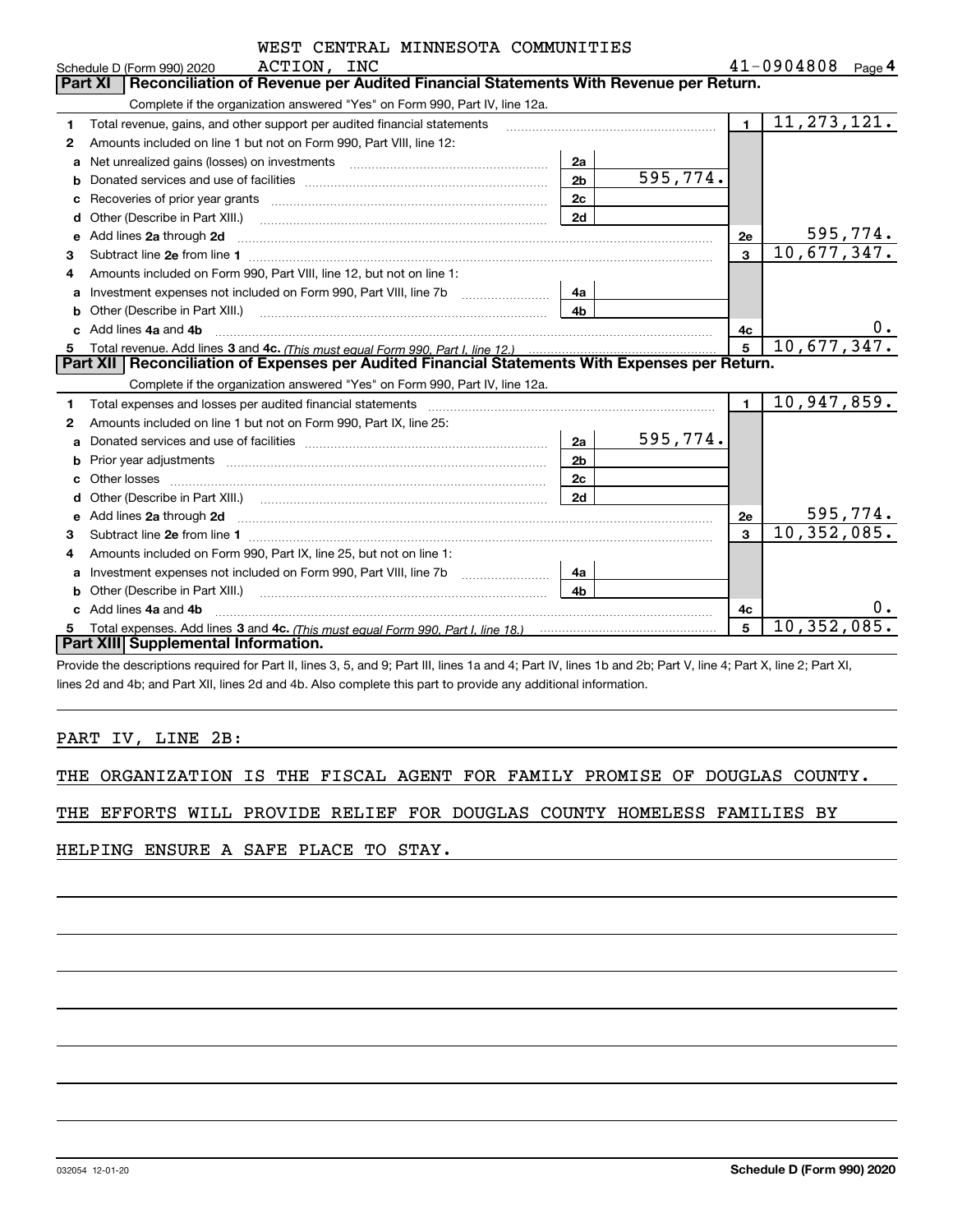| <b>SCHEDULE I</b><br><b>Grants and Other Assistance to Organizations,</b> |                                                                                                                                                                                                                                                                                           |         |                                                                                                                                       |                                                                              |                                         |                                                                |                                          |                                                     |
|---------------------------------------------------------------------------|-------------------------------------------------------------------------------------------------------------------------------------------------------------------------------------------------------------------------------------------------------------------------------------------|---------|---------------------------------------------------------------------------------------------------------------------------------------|------------------------------------------------------------------------------|-----------------------------------------|----------------------------------------------------------------|------------------------------------------|-----------------------------------------------------|
| (Form 990)                                                                |                                                                                                                                                                                                                                                                                           |         | Governments, and Individuals in the United States<br>Complete if the organization answered "Yes" on Form 990, Part IV, line 21 or 22. |                                                                              |                                         |                                                                |                                          | 2020                                                |
| Department of the Treasury<br>Internal Revenue Service                    |                                                                                                                                                                                                                                                                                           |         |                                                                                                                                       | Attach to Form 990.<br>Go to www.irs.gov/Form990 for the latest information. |                                         |                                                                |                                          | <b>Open to Public</b><br>Inspection                 |
| Name of the organization                                                  | ACTION, INC                                                                                                                                                                                                                                                                               |         | WEST CENTRAL MINNESOTA COMMUNITIES                                                                                                    |                                                                              |                                         |                                                                |                                          | <b>Employer identification number</b><br>41-0904808 |
| Part I                                                                    | <b>General Information on Grants and Assistance</b>                                                                                                                                                                                                                                       |         |                                                                                                                                       |                                                                              |                                         |                                                                |                                          |                                                     |
| 1<br>$\mathbf{2}$                                                         | Does the organization maintain records to substantiate the amount of the grants or assistance, the grantees' eligibility for the grants or assistance, and the selection<br>Describe in Part IV the organization's procedures for monitoring the use of grant funds in the United States. |         |                                                                                                                                       |                                                                              |                                         |                                                                |                                          | $\boxed{\text{X}}$ Yes<br>l No                      |
| Part II                                                                   | Grants and Other Assistance to Domestic Organizations and Domestic Governments. Complete if the organization answered "Yes" on Form 990, Part IV, line 21, for any                                                                                                                        |         |                                                                                                                                       |                                                                              |                                         |                                                                |                                          |                                                     |
|                                                                           | recipient that received more than \$5,000. Part II can be duplicated if additional space is needed.<br>1 (a) Name and address of organization<br>or government                                                                                                                            | (b) EIN | (c) IRC section<br>(if applicable)                                                                                                    | (d) Amount of<br>cash grant                                                  | (e) Amount of<br>non-cash<br>assistance | (f) Method of<br>valuation (book,<br>FMV, appraisal,<br>other) | (g) Description of<br>noncash assistance | (h) Purpose of grant<br>or assistance               |
|                                                                           |                                                                                                                                                                                                                                                                                           |         |                                                                                                                                       |                                                                              |                                         |                                                                |                                          |                                                     |
|                                                                           |                                                                                                                                                                                                                                                                                           |         |                                                                                                                                       |                                                                              |                                         |                                                                |                                          |                                                     |
|                                                                           |                                                                                                                                                                                                                                                                                           |         |                                                                                                                                       |                                                                              |                                         |                                                                |                                          |                                                     |
|                                                                           |                                                                                                                                                                                                                                                                                           |         |                                                                                                                                       |                                                                              |                                         |                                                                |                                          |                                                     |
|                                                                           |                                                                                                                                                                                                                                                                                           |         |                                                                                                                                       |                                                                              |                                         |                                                                |                                          |                                                     |
|                                                                           |                                                                                                                                                                                                                                                                                           |         |                                                                                                                                       |                                                                              |                                         |                                                                |                                          |                                                     |
| $\mathbf{2}$<br>3                                                         | UUA Deu Den surrent: De diretten, Ast Nattes, ass the Instructions for Form 000                                                                                                                                                                                                           |         |                                                                                                                                       |                                                                              |                                         |                                                                |                                          | ▶<br><b>Calcadole Lines</b><br>0.001000             |

**For Paperwork Reduction Act Notice, see the Instructions for Form 990. Schedule I (Form 990) 2020** LHA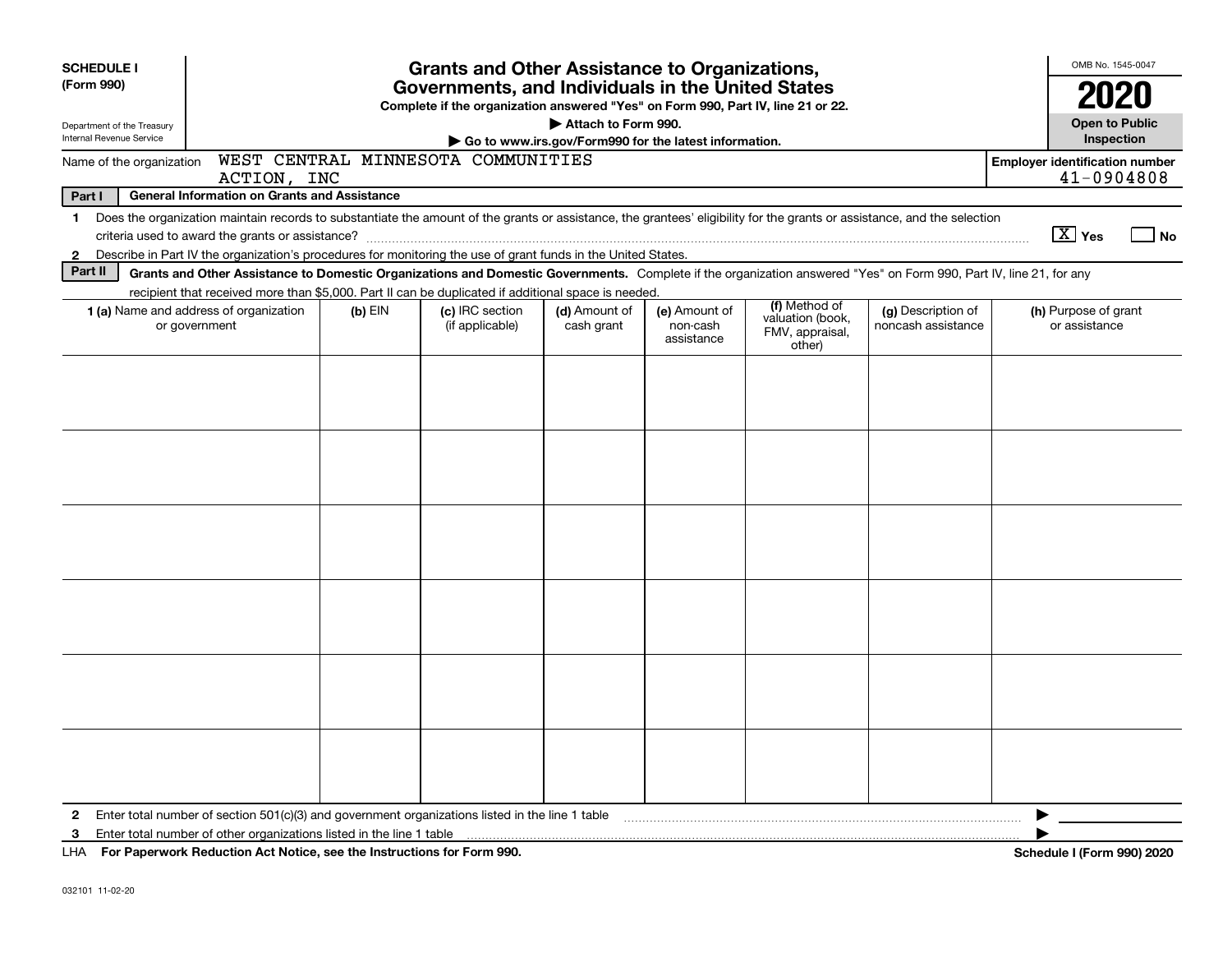Schedule I (Form 990) 2020  $\overline{ACTION}$ ,  $\overline{INC}$ ACTION, INC

**2**

**Part III | Grants and Other Assistance to Domestic Individuals. Complete if the organization answered "Yes" on Form 990, Part IV, line 22.** Part III can be duplicated if additional space is needed.

| (b) Number of<br>recipients | (c) Amount of<br>cash grant | cash assistance | (e) Method of valuation<br>(book, FMV, appraisal, other) | (f) Description of noncash assistance |
|-----------------------------|-----------------------------|-----------------|----------------------------------------------------------|---------------------------------------|
|                             |                             |                 |                                                          |                                       |
| 80                          |                             | $^{\circ}$ .    |                                                          |                                       |
|                             |                             |                 |                                                          |                                       |
| 301                         |                             | 0               |                                                          |                                       |
|                             |                             |                 |                                                          |                                       |
| 81                          |                             | 0.              |                                                          |                                       |
|                             |                             |                 |                                                          |                                       |
|                             |                             | $\mathbf{0}$ .  |                                                          |                                       |
|                             |                             |                 |                                                          |                                       |
| 39                          |                             | $\mathbf{0}$    |                                                          |                                       |
|                             |                             |                 | 7,655.<br>597,312.<br>10,483.<br>43,879.<br>20,177.      | (d) Amount of non-                    |

Part IV | Supplemental Information. Provide the information required in Part I, line 2; Part III, column (b); and any other additional information.

PART I, LINE 2:

RECIPIENTS OF GRANTS OR ASSISTANCE PROGRAMS MUST MEET CERTAIN CRITERIA AS

IDENTIFIED BY THE VARIOUS GRANTORS IN ORDER TO BE ELIGIBLE FOR SERVICES.

WCMCA HAS A DEPARTMENT WHICH REVIEWS THE ELIGIBILITY OF POTENTIAL

RECIPIENTS AND MONITORS THE USE OF FUNDS AS THEY ARE EXPENDED.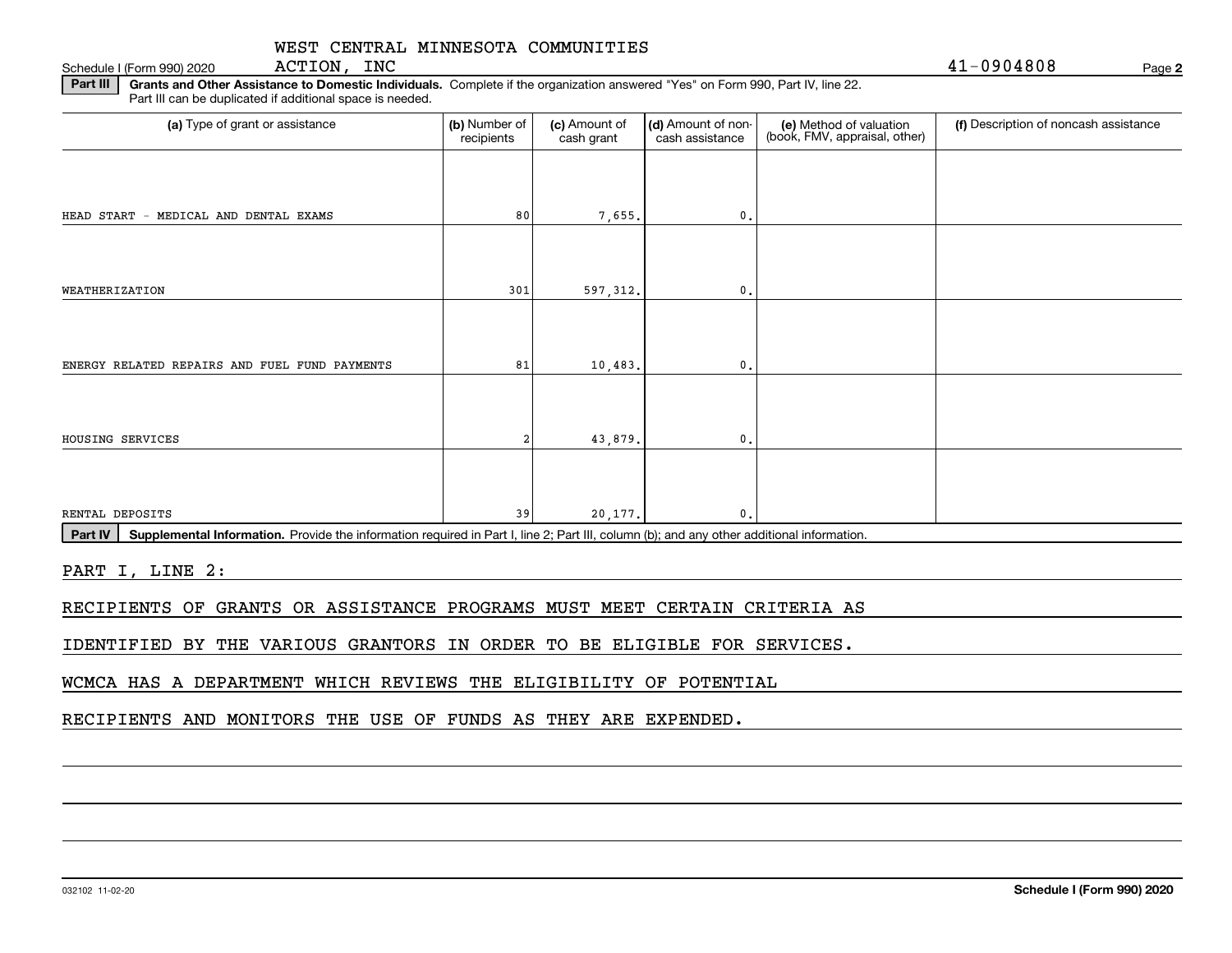| WEST CENTRAL MINNESOTA COMMUNITIES<br>ACTION, INC<br>Schedule I (Form 990)                                      | 41-0904808<br>Page 2        |                             |                                       |                                                             |                                       |
|-----------------------------------------------------------------------------------------------------------------|-----------------------------|-----------------------------|---------------------------------------|-------------------------------------------------------------|---------------------------------------|
| Part III Continuation of Grants and Other Assistance to Domestic Individuals (Schedule I (Form 990), Part III.) |                             |                             |                                       |                                                             |                                       |
| (a) Type of grant or assistance                                                                                 | (b) Number of<br>recipients | (c) Amount of<br>cash grant | (d) Amount of non-<br>cash assistance | (e) Method of<br>valuation (book, FMV,<br>appraisal, other) | (f) Description of noncash assistance |
|                                                                                                                 |                             |                             |                                       |                                                             |                                       |
| UTILITY PAYMENT FOR CLIENTS                                                                                     | 6.                          | 1,485.                      | $\mathbf 0$ .                         |                                                             |                                       |
| RENTAL ASSISTANCE                                                                                               | 66.                         | 57,297.                     | $\mathbf{0}$                          |                                                             |                                       |
| FAIM                                                                                                            | 151.                        | 183,055.                    | $\mathbf 0$ .                         |                                                             |                                       |
|                                                                                                                 | 631.                        |                             | $\mathbf{0}$ .                        |                                                             |                                       |
| FAMILY AND COMMUNITY SERVICES                                                                                   |                             | 634,526.                    |                                       |                                                             |                                       |
| OTHER SUPPORT SERVICES                                                                                          | 140.                        | 62,678.                     | $\mathbf{0}$ .                        |                                                             |                                       |
| HEAD START                                                                                                      | 3.                          | 42.                         | $\mathbf{0}$ .                        |                                                             |                                       |
| OTHER DIRECT ASSISTANCE                                                                                         | 21.                         |                             | $\mathbf{0}$                          |                                                             |                                       |
|                                                                                                                 |                             | 1,076.                      |                                       |                                                             |                                       |
|                                                                                                                 |                             |                             |                                       |                                                             |                                       |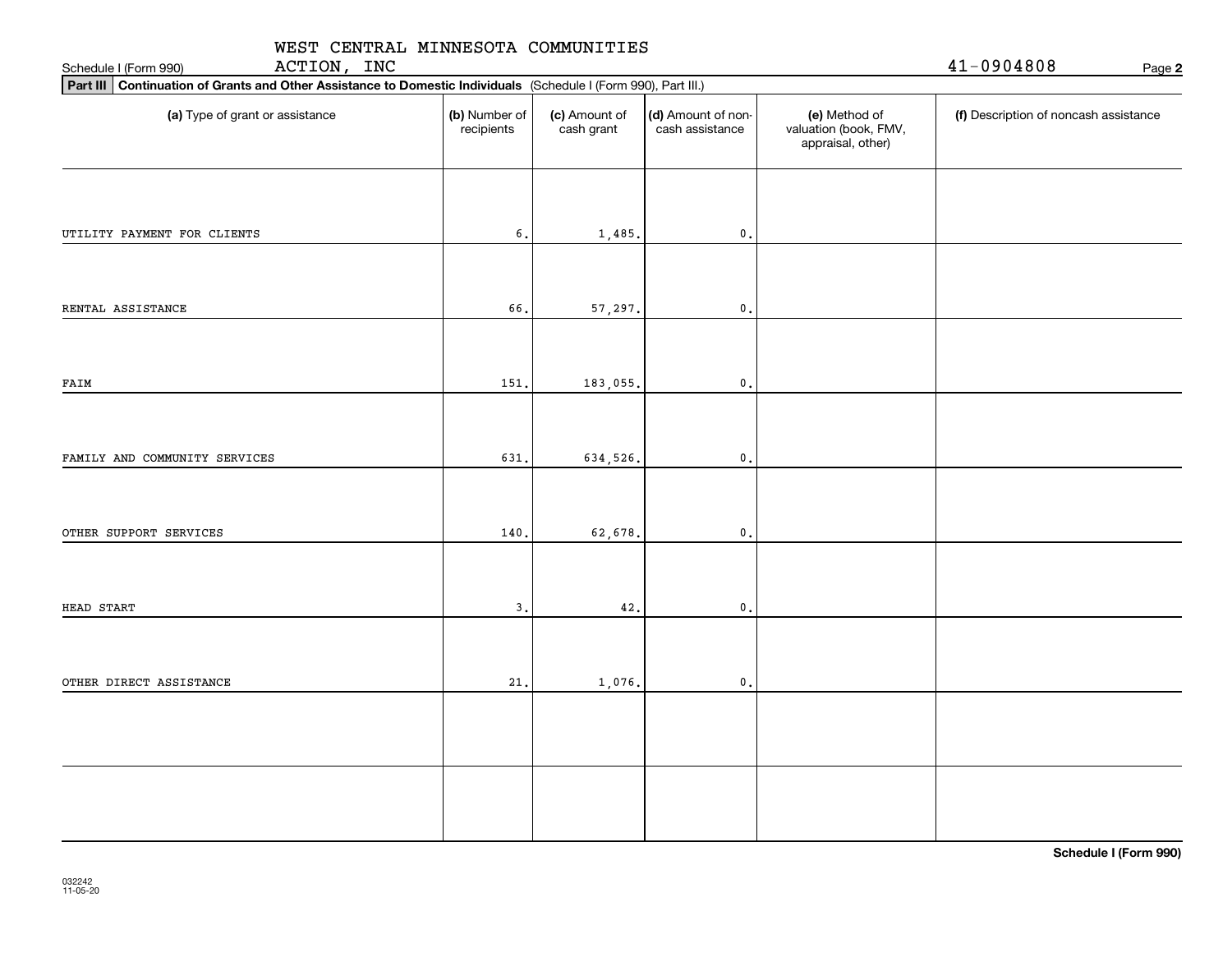**(Form 990 or 990-EZ)**

Department of the Treasury Internal Revenue Service Name of the organization

**Complete to provide information for responses to specific questions on Form 990 or 990-EZ or to provide any additional information. | Attach to Form 990 or 990-EZ. | Go to www.irs.gov/Form990 for the latest information. SCHEDULE O Supplemental Information to Form 990 or 990-EZ** WEST CENTRAL MINNESOTA COMMUNITIES

OMB No. 1545-0047 **Open to Public InspectionEmployer identification number 2020**

ACTION, INC 41-0904808

FORM 990, PART I, LINE 1, DESCRIPTION OF ORGANIZATION MISSION:

POTENTIAL.

FORM 990, PART III, LINE 4A, PROGRAM SERVICE ACCOMPLISHMENTS: DIFFERENCE IN FAMILIES LIVES AND IN CHILDREN'S LEARNING OUTCOMES. THE STAFF OF OUR HEAD START PROGRAM ARE TRAINED AND COACHED TO IMPLEMENT EVIDENCE-BASED RESEARCH STRATEGIES AND CURRICULUMS IN THE CLASSROOM AND DURING HOME VISITS TO PROMOTE POSITIVE, SUSTAINED CHILD OUTCOMES. WE ARE ESPECIALLY PROUD OF THE POSITIVE CHILD OUTCOMES IN LITERACY AND LANGUAGE DEVELOPMENT. THIS HAS BEEN ACHIEVED BY PROVIDING YOUNG CHILDREN THE LANGUAGE-RICH, STIMULATING ENVIRONMENTS THEY NEED TO DEVELOP STRONG VOCABULARIES. A DUAL FOCUS OF THE PROGRAM IS TO STRENGTHEN FAMILY DEVELOPMENT. THIS IS ACCOMPLISHED THROUGH INTENTIONAL SCAFFOLDING OF SUPPORT TO MEET INDIVIDUAL NEEDS. COMMUNITY RESOURCES ARE MATCHED WITH PARENT/FAMILY NEEDS TO ACHIEVE GOALS TOWARD SELF-SUFFICIENCY. AN ADDITIONAL UNIQUE PART OF HEAD START IS THE POLICY COUNCIL. POLICY COUNCIL MEMBERS OVERSEE THE DELIVERY OF THE PROGRAM SERVICES TO CHILDREN AND FAMILIES. POLICY COUNCIL IS COMPRISED OF PARENT REPRESENTATIVES FROM EACH OF THE HEAD START CENTERS AND THE EARLY HEAD START HOME-BASED PROGRAMS. THE PARENTS AT EACH CENTER ELECT THE REPRESENTATIVES. THIS PROGRAM IS DESIGNED TO SERVE LOW-INCOME CHILDREN. THE NUMBER OF CHILDREN SERVED: REGULAR HEAD START = 298, EARLY HEAD START = 109.

FORM 990, PART III, LINE 4B, PROGRAM SERVICE ACCOMPLISHMENTS:

LHA For Paperwork Reduction Act Notice, see the Instructions for Form 990 or 990-EZ. Schedule O (Form 990 or 990-EZ) 2020 CHILDREN. SOME OF THESE PROGRAMS ARE AVAILABLE TO HOMEOWNERS AS WELL AS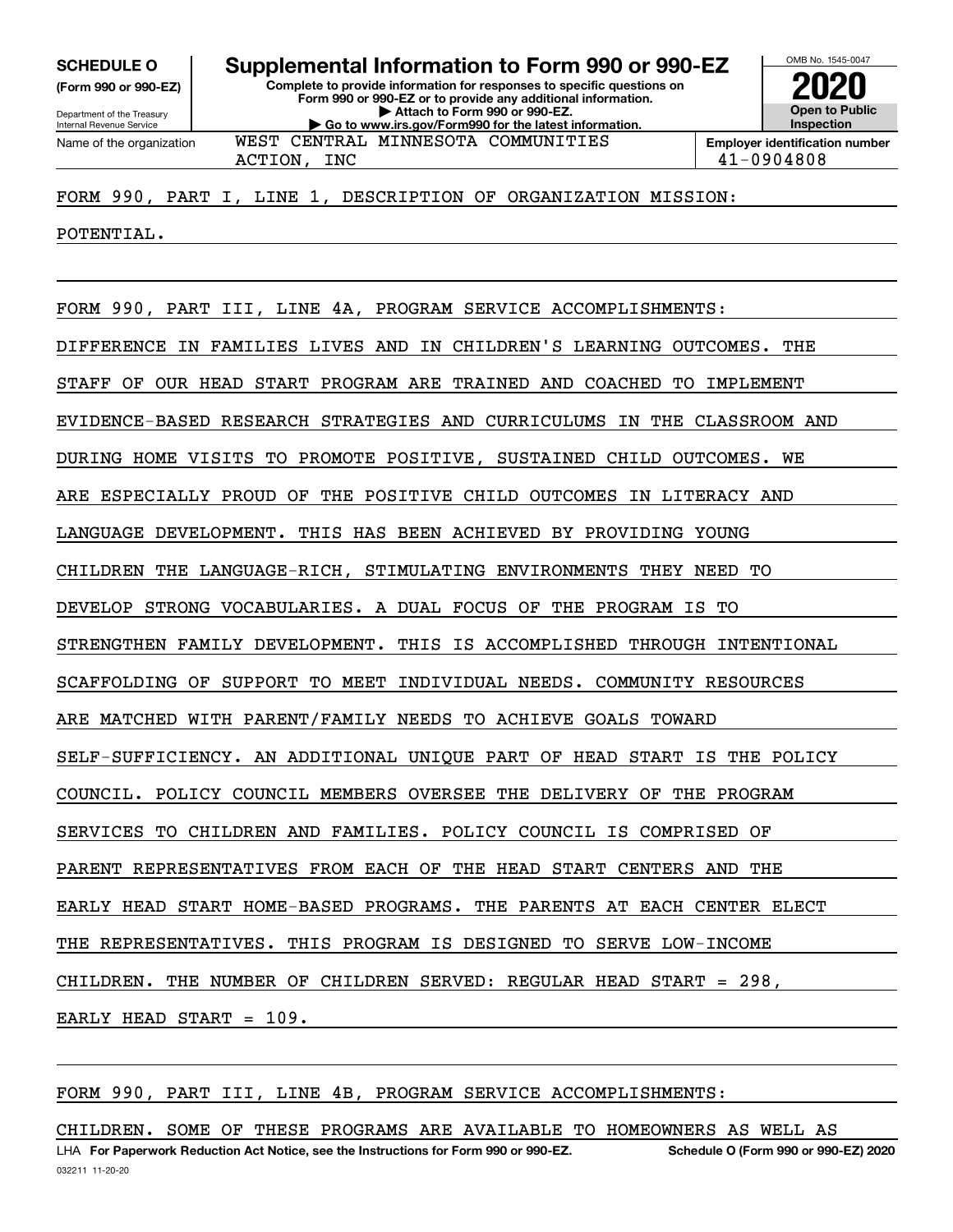| Schedule O (Form 990 or 990-EZ) 2020                                                 | Page 2                                              |
|--------------------------------------------------------------------------------------|-----------------------------------------------------|
| WEST CENTRAL MINNESOTA COMMUNITIES<br>Name of the organization<br>ACTION, INC        | <b>Employer identification number</b><br>41-0904808 |
| RENTERS. WCMCA'S HOUSING AUDITORS COMPLETE THE ENERGY AUDIT OF A HOME                |                                                     |
| TO DETERMINE THE IMPROVEMENTS ALLOWED. THIS IS ACCOMPLISHED USING OUR                |                                                     |
| ENERGY MODELING TOOL SOFTWARE. LOCAL CONTRACTORS ARE THEN HIRED TO MAKE              |                                                     |
| THE NECESSARY IMPROVEMENTS TO THE HOME. THE STATE AVERAGE                            |                                                     |
| WEATHERIZATION COST PER HOME IS \$7,669. THROUGH LEVERAGING WE CAN GET               |                                                     |
| OUR AVERAGE AMOUNT PER HOME DOWN TO APPROXIMATELY \$2,000 IN OUR PRIMARY             |                                                     |
| DOE WEATHERIZATION PROGRAM. THE NUMBER OF HOUSEHOLDS SERVED: 303.                    |                                                     |
|                                                                                      |                                                     |
| OUR ENERGY ASSISTANCE PROGRAM HELPS LOW-INCOME PEOPLE MEET THEIR HOME                |                                                     |
| ENERGY NEEDS. ELIGIBLE HOUSEHOLDS RECEIVE GRANTS TO HELP PAY ENERGY                  |                                                     |
| COSTS. ENERGY CONSUMPTION IS REDUCED THROUGH HEATING SYSTEM AUDITS,                  |                                                     |
| RETROFITS, CONSERVATION, AND REPAIR ACTIVITIES. CRISIS ASSISTANCE GIVES              |                                                     |
| IMMEDIATE HELP TO THOSE IN EMERGENCY SITUATIONS. ENERGY RELATED REPAIRS              |                                                     |
| PROVIDE HEATING RELATED REPAIRS FOR EMERGENCIES. ACTUAL HEATING COSTS                |                                                     |
| FROM THE PREVIOUS HEATING SEASON AND HOUSEHOLD INCOME DETERMINE THE                  |                                                     |
| AMOUNT OF ASSISTANCE THAT IS RECEIVED. ALL PAYMENTS FOR PRIMARY HEAT                 |                                                     |
| $(52, 735, 156)$ , CRISIS $(51, 336, 415)$ , AND ENERGY RELATED REPAIR $(5287, 197)$ |                                                     |
| ARE GENERATED FROM THE STATE OF MN THROUGH THE E-HEAT SYSTEM.                        |                                                     |
| HOUSEHOLDS SERVED WITH PRIMARY ASSISTANCE: 4,444; CRISIS ASSISTANCE:                 |                                                     |
| 2,015; AND ENERGY RELATED REPAIRS: 222. ADDITIONALLY, FUNDS ARE                      |                                                     |
| PROVIDED BY COMPANIES AND DONATIONS FROM INDIVIDUALS TO PROVIDE CRISIS               |                                                     |
| PAYMENTS ON BEHALF OF THE CLIENTS: 81                                                |                                                     |
|                                                                                      |                                                     |
| THE HOUSING DEPARTMENT OVERSEES THE BUILDING OF NEW HOMES, THE CONTRACT              |                                                     |
| FOR DEED HOMES, THE REHABILITATION OF HOMES, AND LEAD TESTING SERVICES.              |                                                     |
| NUMBER OF PARTICIPANTS SERVED: NEW HOMES: 3 PARTICIPANTS; CONTRACT FOR               |                                                     |
|                                                                                      |                                                     |

DEED HOMES: 26 PARTICIPANTS; LEAD TESTING SERVICES: 9 PARTICIPANTS;

HOUSING REHABILITATION: 5 PARTICIPANTS; AND COMMUNITY LAND TRUST: 1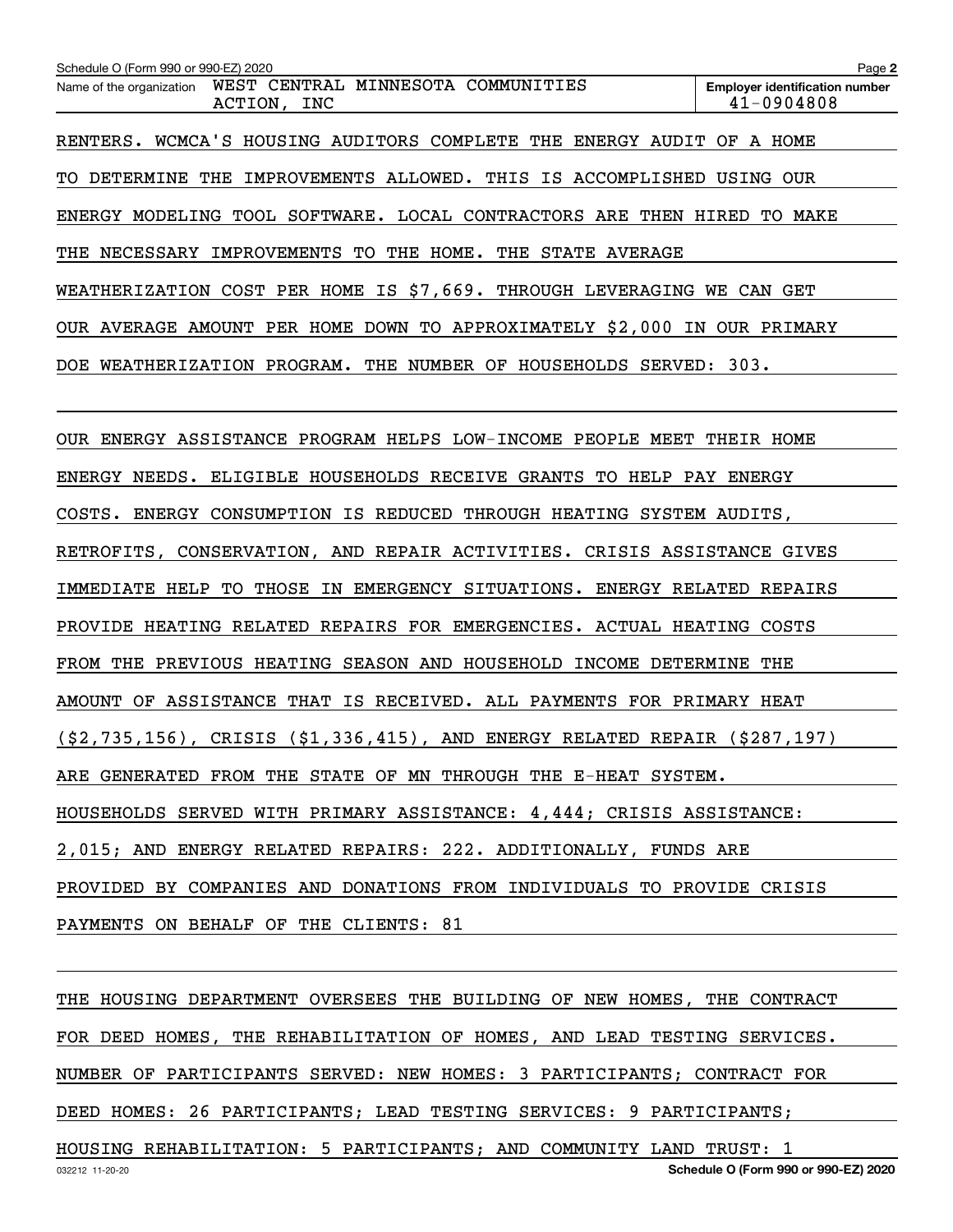### PARTICIPANT.

FORM 990, PART III, LINE 4C, PROGRAM SERVICE ACCOMPLISHMENTS:

PARTICIPANTS; AND PARENT RESOURCE PROGRAM: 127 PARTICIPANTS.

FAIM IS A MATCHED SAVINGS PROGRAM THAT ENABLES MINNESOTA LOW-INCOME

WAGE EARNERS TO BUILD ASSETS THROUGH THE PURCHASE OF A HOME, PURCHASE

OF A VEHICLE, PURSUIT OF HIGHER EDUCATION, OR THE LAUNCH OR EXPANSION

OF A SMALL BUSINESS. FUNDING FOR FAIM IS PROVIDED BY THE US DEPARTMENT

OF HEALTH AND HUMAN SERVICES, MN DEPARTMENT OF HUMAN SERVICES, AND

PARTICIPATING ORGANIZATIONS. WCMCA CONTRACTS WITH 21 AGENCIES,

INCLUDING COMMUNITY ACTION AGENCIES, TO IMPLEMENT THE PROGRAM

THROUGHOUT THE STATE AND PROVIDE FINANCIAL COACHING TO PARTICIPANTS.

PARTICIPANTS MAKE MONTHLY DEPOSITS OF \$80 (OR MORE) FROM EARNED INCOME

INTO THEIR FAIM SAVINGS ACCOUNT AT BREMER BANK. DEPOSITS MADE DURING

THE SAVINGS PERIOD WILL BE MATCHED AT A RATE OF 3:1. PARTICIPANTS MUST

COMPLETE FINANCIAL MANAGEMENT CLASSES AND ASSET-SPECIFIC TRAINING AND

REQUIREMENTS BEFORE REQUESTING A PAYOUT TO A THIRD-PARTY VENDOR. FAIM

HAS ENROLLED A TOTAL OF 5,236 PARTICIPANTS OF WHICH 2,890 HAVE OBTAINED

THEIR ASSET AND 153 ARE ACTIVELY SAVING TO ACHIEVE THEIR GOAL.

OUR HOUSING COUNSELING SERVICES, WHICH INCLUDE PRE-PURCHASE COUNSELING, FORECLOSURE MITIGATION AND HOMEBUYER EDUCATION, ARE FUNDED THROUGH THE US DEPARTMENT OF HOUSING AND URBAN DEVELOPMENT AS WELL AS MINNESOTA HOUSING AND THE MINNESOTA HOMEOWNERSHIP CENTER. HOUSING PROGRAMS PROVIDE SERVICES THAT ASSIST CLIENTELE IN OBTAINING OR PRESERVING THE ASSET THAT IS THEIR HOME IN ORDER TO ENHANCE THEIR SELF-RELIANCE IN THE FIVE-COUNTY AREA OF DOUGLAS, GRANT, POPE, STEVENS AND TRAVERSE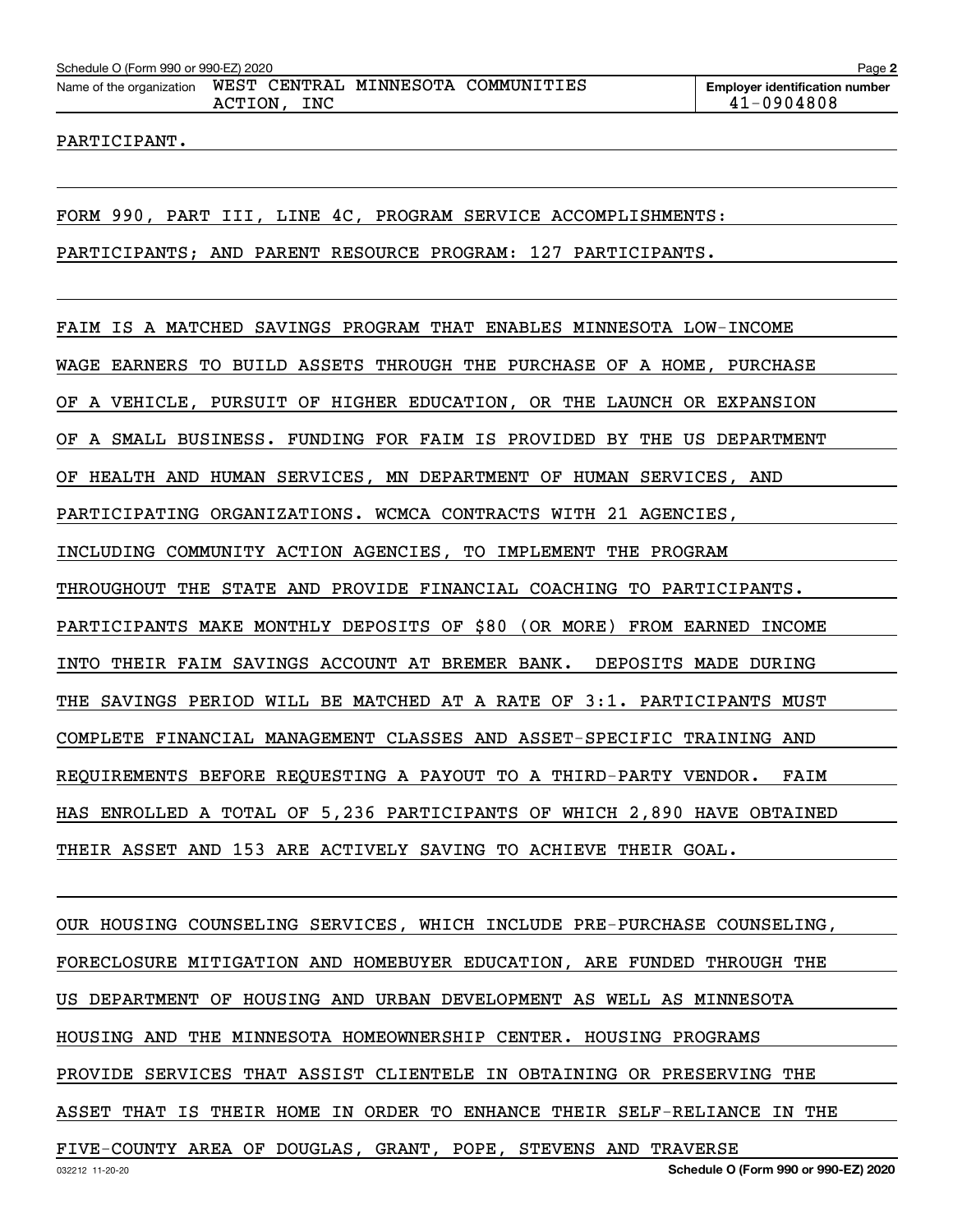| Schedule O (Form 990 or 990-EZ) 2020                                          | Page 2                                              |
|-------------------------------------------------------------------------------|-----------------------------------------------------|
| WEST CENTRAL MINNESOTA COMMUNITIES<br>Name of the organization<br>ACTION, INC | <b>Employer identification number</b><br>41-0904808 |
| IN FISCAL YEAR 2021 WE SERVED 15 HOUSEHOLDS WITH FORECLOSURE<br>COUNTIES.     |                                                     |
| MITIGATION SERVICES, 41 HOUSEHOLDS WITH PRE-PURCHASE COUNSELING, AND 12       |                                                     |
| HOUSEHOLDS WITH HOMEBUYER EDUCATION SERVICES. WE WERE MUCH LOWER IN           |                                                     |
| SERVED<br>THIS YEAR COMPARED TO PREVIOUS<br>HOUSEHOLDS<br>YEARS<br>DUE        | THE<br>TO.                                          |
| COVID-19 PANDEMIC AND STAFF TRANSITIONS. THE FREE TAX PREPARATION             |                                                     |
| SERVES LOW<br>TО<br>MIDDLE INCOME HOUSEHOLDS THROUGHOUT<br>PROGRAM            | WCMCA'S FIVE                                        |
| COUNTY SERVICE AREA. THE PROGRAM IS FUNDED IN PART BY THE IRS, THE            |                                                     |
| DEPARTMENT OF REVENUE, AND THE OTTO BREMER<br>MINNESOTA                       | FOUNDATION.<br>THE                                  |
| PROGRAM SERVED 1,385 HOUSEHOLDS THIS PAST TAX SEASON.                         |                                                     |
|                                                                               |                                                     |

WCMCA OPERATES VARIOUS OTHER PROGRAMS TO SERVE THE LOW-INCOME, WHICH ENABLES THEM TO BECOME INDEPENDENT AND ACHIEVE THEIR GOALS TOWARDS LIVING A LIFE OUT OF POVERTY. SOME OF THESE PROGRAMS ARE APPLICATIONS FOR MNSURE: 124 APPLICATIONS SUBMITTED; READY RIDE: 35 PARTICIPANTS AND 53 RIDES; NUMBER OF RIDES FOR MEDICAL: 65; NUMBER OF RIDES NON-MEDICAL: 62. NUMBER OF HCR APPLICATIONS (ALL OF THEM WHETHER THEY ARE APPROVED, COMPLETE OR ACTIVE): 15; NUMBER OF HCR CLIENTS (BY HOUSEHOLD): 12; NUMBER OF CHORE APPOINTMENTS: 59; NUMBER OF HOMEMAKING APPOINTMENTS: 26; NUMBER OF MAINTENANCE APPOINTMENTS: 19. ADDITIONALLY WCMCA DOES REFERRALS, OUTREACH, AND ADVOCACY.

FORM 990, PART VI, SECTION A, LINE 7A:

THE COMPOSITION OF THE BOARD OF DIRECTORS CONSISTS OF THREE SECTORS,

SPECIFICALLY PUBLIC OFFICIAL SECTOR, LOW INCOME SECTOR, AND PRIVATE SECTOR. EACH COUNTY IN THE AREA SERVED SHALL HAVE EQUAL REPRESENTATION, HOWEVER NO COUNTY MAY HAVE MORE THAN ONE REPRESENTATIVE IN EACH SECTOR.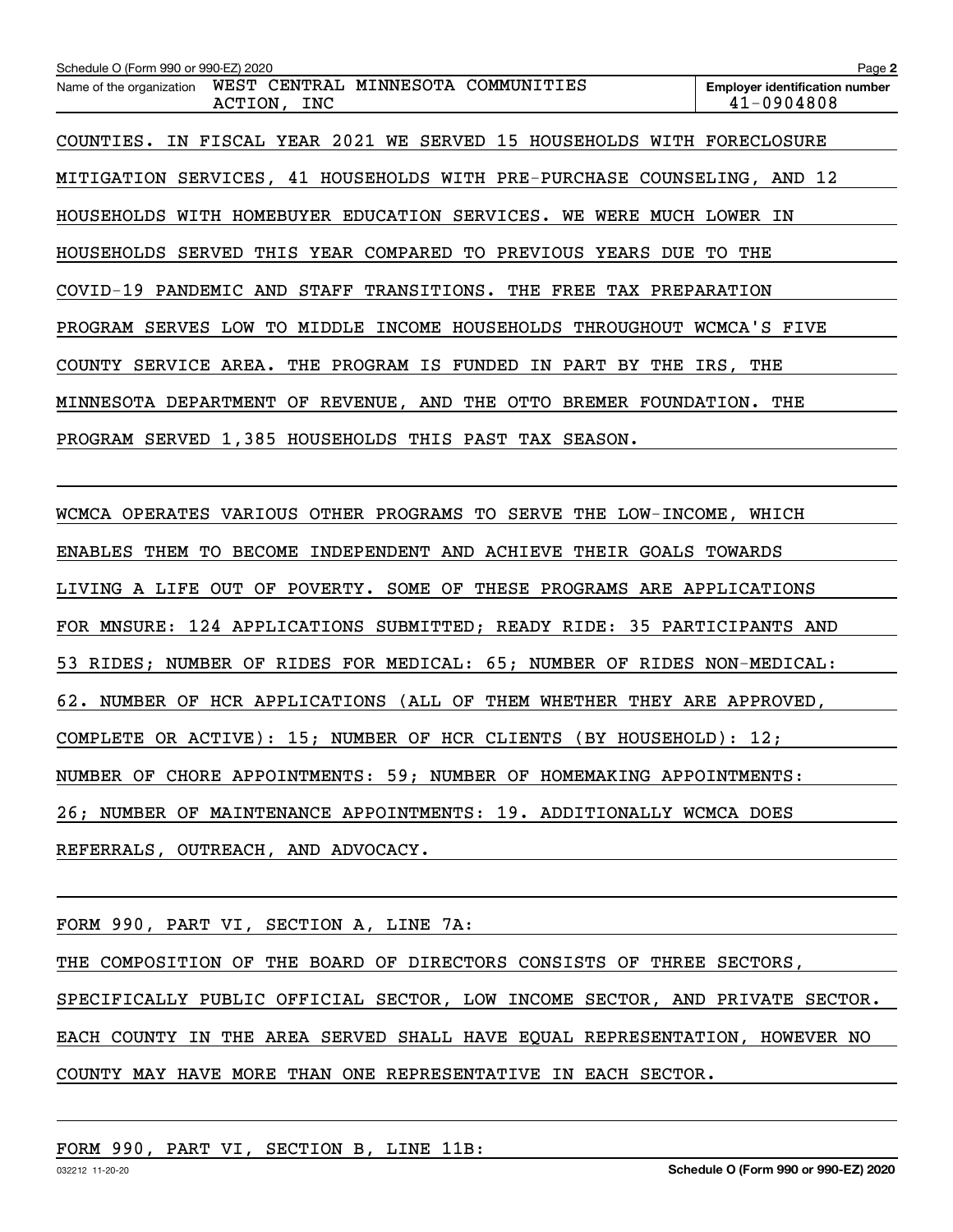| Schedule O (Form 990 or 990-EZ) 2020                                       | Page 2                                                  |
|----------------------------------------------------------------------------|---------------------------------------------------------|
| Name of the organization WEST CENTRAL MINNESOTA COMMUNITIES<br>ACTION, INC | <b>Employer identification number</b><br>$41 - 0904808$ |
| THE 990 IS INITIALLY REVIEWED BY MANAGEMENT, THEN PRESENTED TO THE FINANCE |                                                         |
| COMMITTEE OF THE BOARD OF DIRECTORS PRIOR TO SUBMISSION. THE FINANCE       |                                                         |
| COMMITTEE REVIEWS THE 990 AND MAKES A RECOMMENDATION TO THE BOARD FOR      |                                                         |
| APPROVAL.                                                                  |                                                         |

FORM 990, PART VI, SECTION B, LINE 12C:

ANNUAL CONFLICT OF INTEREST TRAINING IS PROVIDED TO BOARD AND STAFF AT WHICH TIME CONFLICT OF INTEREST FORMS ARE FILLED OUT REGARDLESS OF WHETHER THERE IS A CONFLICT. ANY EMPLOYEE OR BOARD MEMBER THAT IDENTIFIES A CONFLICT OF INTEREST IS NOT INCLUDED IN ANY PROCESS WHEN SELECTING A VENDOR FOR SERVICES, ETC.

FORM 990, PART VI, SECTION B, LINE 15:

THE COMPENSATION SYSTEM IS REVIEWED AND UPDATED AT A MINIMUM EVERY 3 YEARS. MARKET RESEARCH IS COMPLETED AT THE TIME OF REVIEW WITH SIMILAR JOBS IN THE REGION, USING THE COMMUNITY ACTION SALARIES AND JOB DESCRIPTIONS, THE MN COUNCIL OF NON-PROFIT SALARY SURVEY, GRANT COUNTY EMPLOYEES, AND THE DEED WEBSITE. THESE SURVEYS ARE USED IN COMPARISON TO LIKE POSITIONS WITHIN WCMCA. THE COMPENSATION SYSTEM IS THEN REVIEWED AND APPROVED BY THE BOARD OF DIRECTORS.

FORM 990, PART VI, SECTION C, LINE 19:

THE GOVERNING DOCUMENTS, CONFLICT OF INTEREST POLICY, AND FINANCIAL

STATEMENTS ARE MADE AVAILABLE TO THE PUBLIC BY CONTACTING HEATHER CARLSON

AT THE ORGANIZATION.

### FORM 990, PART XII, LINE 2C:

THE AUDIT COMMITTEE IS RESPONSIBLE FOR SELECTION OF AN INDEPENDENT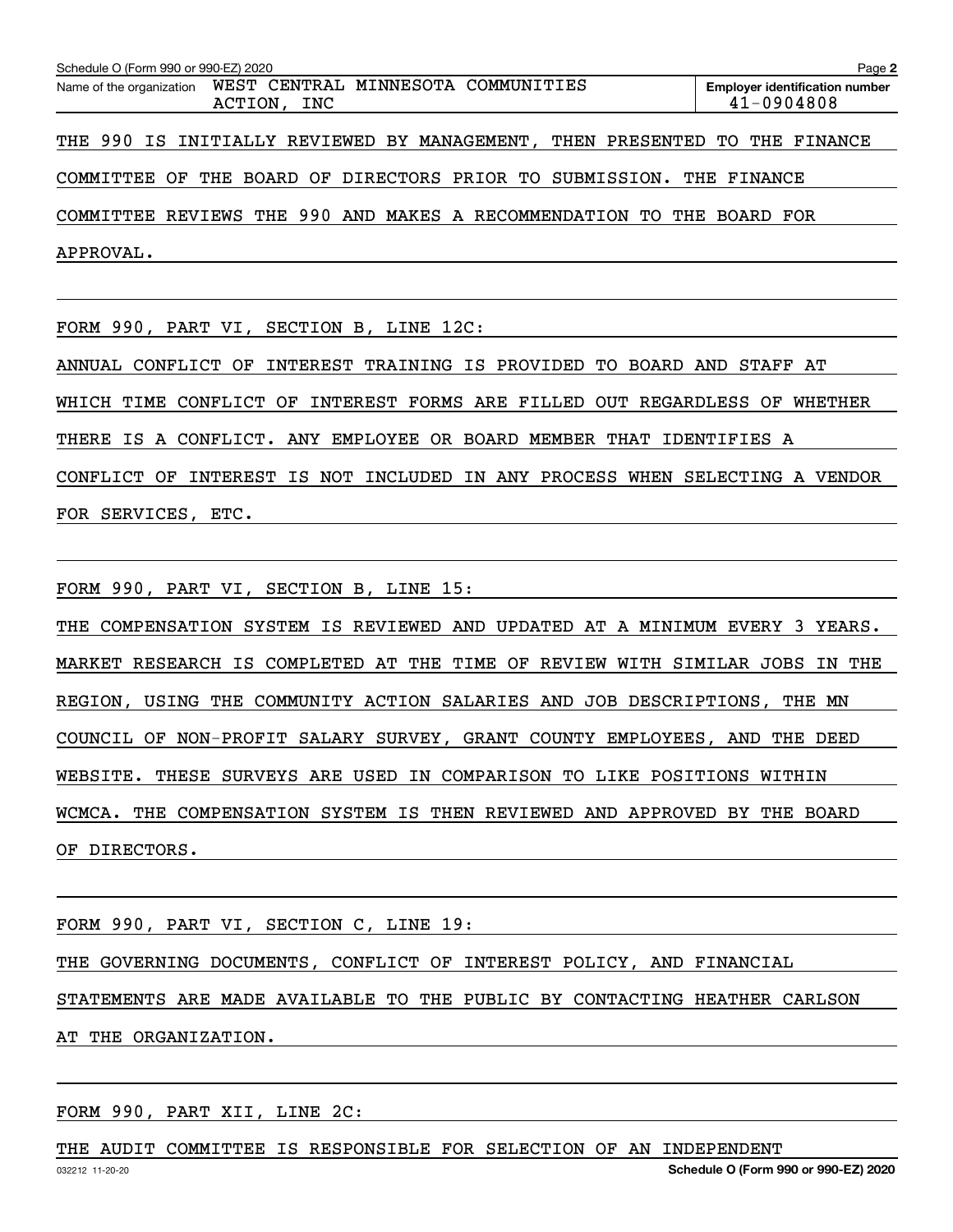| Schedule O (Form 990 or 990-EZ) 2020                                          |  |  |  |  |  |  |  |                                                     | Page 2 |
|-------------------------------------------------------------------------------|--|--|--|--|--|--|--|-----------------------------------------------------|--------|
| WEST CENTRAL MINNESOTA COMMUNITIES<br>Name of the organization<br>ACTION, INC |  |  |  |  |  |  |  | <b>Employer identification number</b><br>41-0904808 |        |
| ACCOUNTANT AND OVERSIGHT OF THE AUDIT OF THE FINANCIAL STATEMENTS.            |  |  |  |  |  |  |  |                                                     |        |
|                                                                               |  |  |  |  |  |  |  |                                                     |        |
|                                                                               |  |  |  |  |  |  |  |                                                     |        |
|                                                                               |  |  |  |  |  |  |  |                                                     |        |
|                                                                               |  |  |  |  |  |  |  |                                                     |        |
|                                                                               |  |  |  |  |  |  |  |                                                     |        |
|                                                                               |  |  |  |  |  |  |  |                                                     |        |
|                                                                               |  |  |  |  |  |  |  |                                                     |        |
|                                                                               |  |  |  |  |  |  |  |                                                     |        |
|                                                                               |  |  |  |  |  |  |  |                                                     |        |
|                                                                               |  |  |  |  |  |  |  |                                                     |        |
|                                                                               |  |  |  |  |  |  |  |                                                     |        |
|                                                                               |  |  |  |  |  |  |  |                                                     |        |
|                                                                               |  |  |  |  |  |  |  |                                                     |        |
|                                                                               |  |  |  |  |  |  |  |                                                     |        |
|                                                                               |  |  |  |  |  |  |  |                                                     |        |
|                                                                               |  |  |  |  |  |  |  |                                                     |        |
|                                                                               |  |  |  |  |  |  |  |                                                     |        |
|                                                                               |  |  |  |  |  |  |  |                                                     |        |
|                                                                               |  |  |  |  |  |  |  |                                                     |        |
|                                                                               |  |  |  |  |  |  |  |                                                     |        |
|                                                                               |  |  |  |  |  |  |  |                                                     |        |
|                                                                               |  |  |  |  |  |  |  |                                                     |        |
|                                                                               |  |  |  |  |  |  |  |                                                     |        |
|                                                                               |  |  |  |  |  |  |  |                                                     |        |
|                                                                               |  |  |  |  |  |  |  |                                                     |        |
|                                                                               |  |  |  |  |  |  |  |                                                     |        |
|                                                                               |  |  |  |  |  |  |  |                                                     |        |
|                                                                               |  |  |  |  |  |  |  |                                                     |        |
|                                                                               |  |  |  |  |  |  |  |                                                     |        |
|                                                                               |  |  |  |  |  |  |  |                                                     |        |
|                                                                               |  |  |  |  |  |  |  |                                                     |        |
|                                                                               |  |  |  |  |  |  |  |                                                     |        |
|                                                                               |  |  |  |  |  |  |  |                                                     |        |
|                                                                               |  |  |  |  |  |  |  |                                                     |        |
|                                                                               |  |  |  |  |  |  |  |                                                     |        |
|                                                                               |  |  |  |  |  |  |  |                                                     |        |
|                                                                               |  |  |  |  |  |  |  |                                                     |        |
|                                                                               |  |  |  |  |  |  |  |                                                     |        |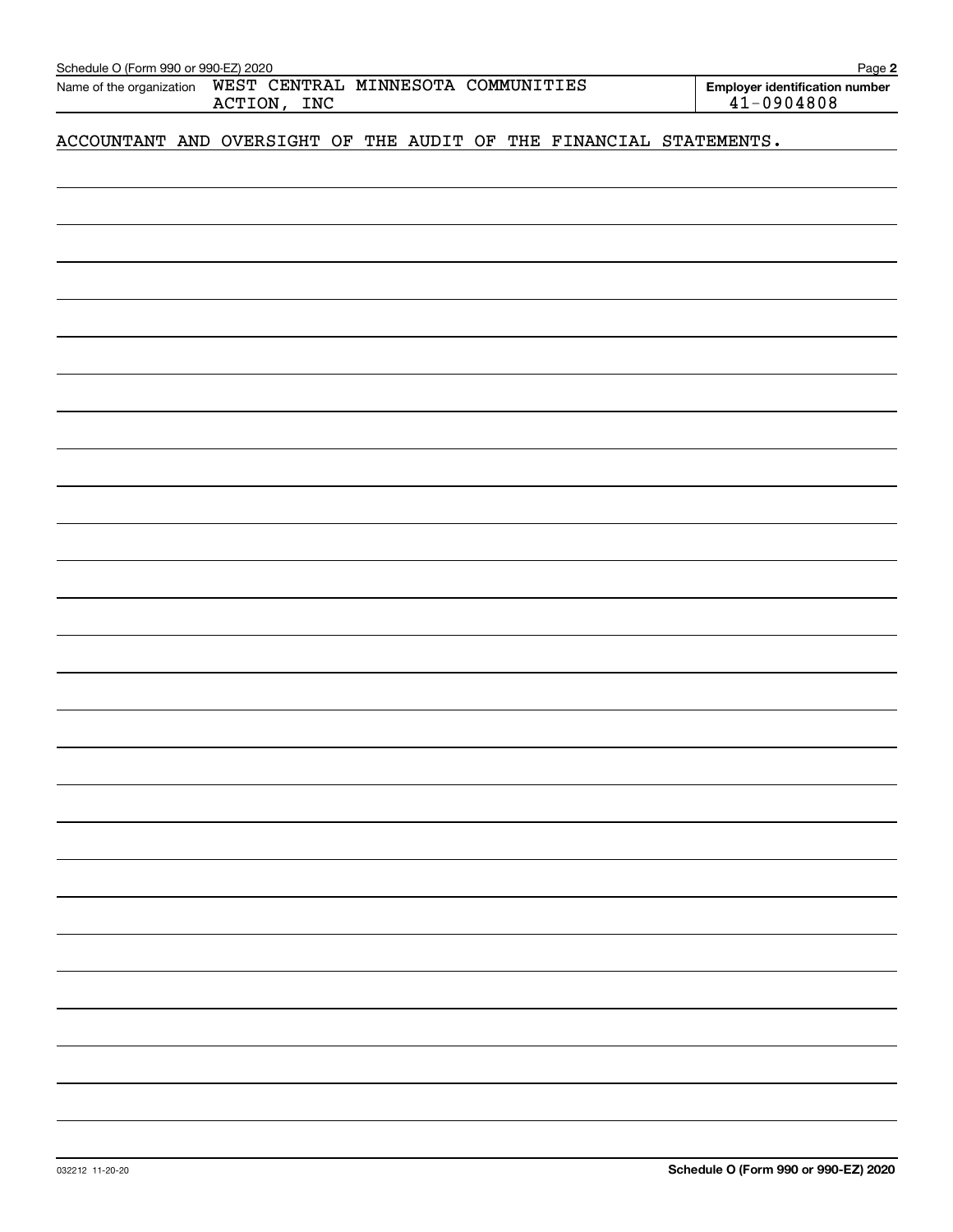| <b>Related Organizations and Unrelated Partnerships</b><br><b>SCHEDULE R</b><br>(Form 990)<br>▶ Complete if the organization answered "Yes" on Form 990, Part IV, line 33, 34, 35b, 36, or 37.<br>Attach to Form 990.<br>Department of the Treasury<br>► Go to www.irs.gov/Form990 for instructions and the latest information.<br>Internal Revenue Service |                                                                                                                           |                                    |                                                     |                     |                           |                                                                       |  |  |
|-------------------------------------------------------------------------------------------------------------------------------------------------------------------------------------------------------------------------------------------------------------------------------------------------------------------------------------------------------------|---------------------------------------------------------------------------------------------------------------------------|------------------------------------|-----------------------------------------------------|---------------------|---------------------------|-----------------------------------------------------------------------|--|--|
| Name of the organization                                                                                                                                                                                                                                                                                                                                    | ACTION, INC                                                                                                               | WEST CENTRAL MINNESOTA COMMUNITIES |                                                     |                     |                           | Inspection<br><b>Employer identification number</b><br>$41 - 0904808$ |  |  |
| Part I                                                                                                                                                                                                                                                                                                                                                      | <b>Identification of Disregarded Entities.</b> Complete if the organization answered "Yes" on Form 990, Part IV, line 33. |                                    |                                                     |                     |                           |                                                                       |  |  |
| (a)<br>Name, address, and EIN (if applicable)<br>of disregarded entity                                                                                                                                                                                                                                                                                      |                                                                                                                           | (b)<br>Primary activity            | (c)<br>Legal domicile (state or<br>foreign country) | (d)<br>Total income | (e)<br>End-of-year assets | (f)<br>Direct controlling<br>entity                                   |  |  |
| 411 INDUSTRIAL PARK BLVD                                                                                                                                                                                                                                                                                                                                    | PHOENIX APARTMENTS LLC - 47-5253411                                                                                       |                                    |                                                     |                     |                           | WEST CENTRAL MINNESOTA                                                |  |  |

APARTMENT LEASING MINNESOTA 1 7,229.

MINNESOTA

**Identification of Related Tax-Exempt Organizations.** Complete if the organization answered "Yes" on Form 990, Part IV, line 34, because it had one or more related tax-exempt **Part II** organizations during the tax year.

| (a)<br>Name, address, and EIN<br>of related organization | (b)<br>Primary activity | (c)<br>Legal domicile (state or<br>foreign country) | (d)<br><b>Exempt Code</b><br>section | (e)<br>Public charity<br>status (if section | (f)<br>Direct controlling<br>entity | $(g)$<br>Section 512(b)(13) | controlled<br>entity? |
|----------------------------------------------------------|-------------------------|-----------------------------------------------------|--------------------------------------|---------------------------------------------|-------------------------------------|-----------------------------|-----------------------|
|                                                          |                         |                                                     |                                      | 501(c)(3)                                   |                                     | Yes                         | No                    |
|                                                          |                         |                                                     |                                      |                                             |                                     |                             |                       |
|                                                          |                         |                                                     |                                      |                                             |                                     |                             |                       |
|                                                          |                         |                                                     |                                      |                                             |                                     |                             |                       |
|                                                          |                         |                                                     |                                      |                                             |                                     |                             |                       |

**For Paperwork Reduction Act Notice, see the Instructions for Form 990. Schedule R (Form 990) 2020**

385, 322. COMMUNITIES ACTION

ELBOW LAKE, MN 56531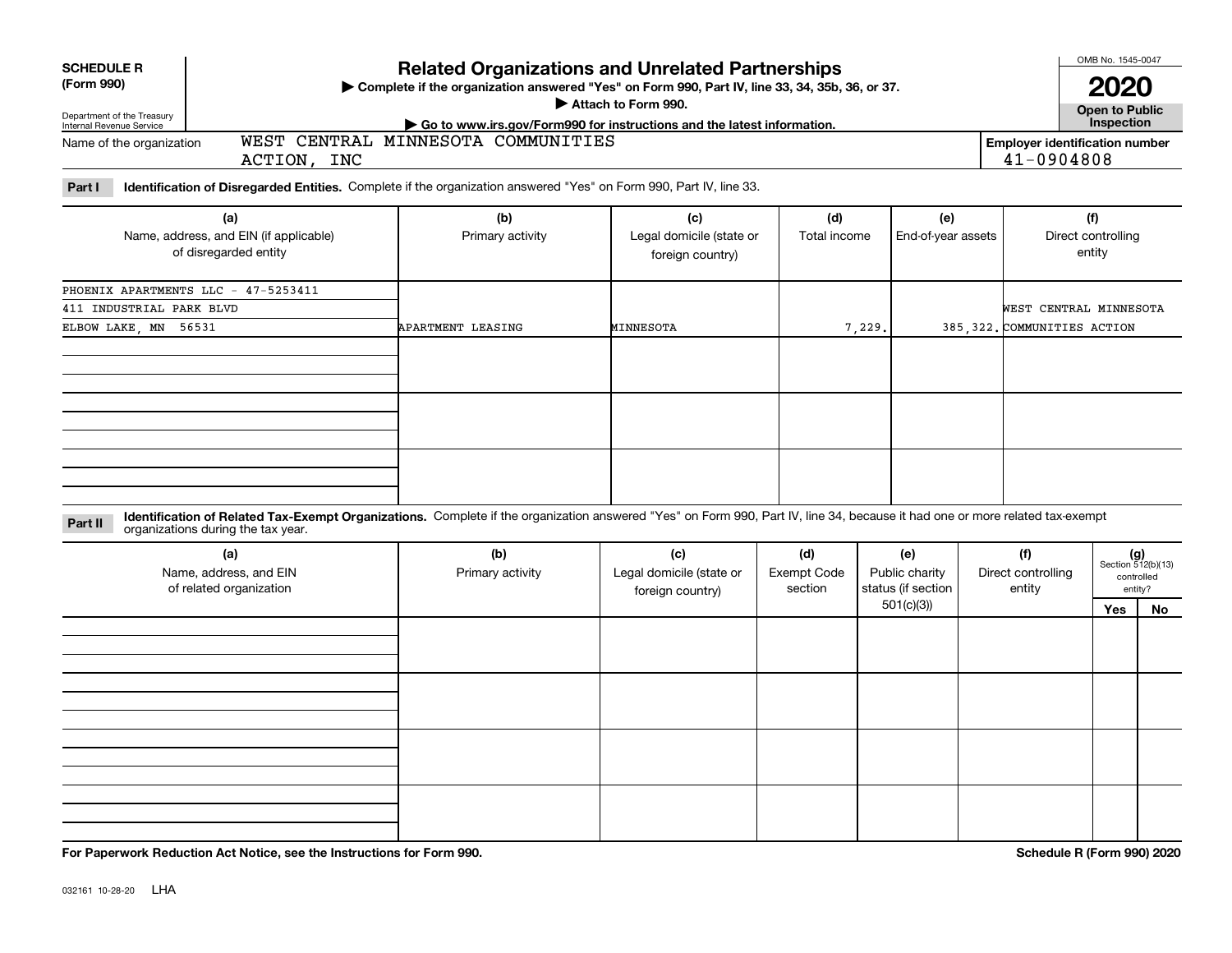Schedule R (Form 990) 2020 Page ACTION, INC

### **2**

**Identification of Related Organizations Taxable as a Partnership.** Complete if the organization answered "Yes" on Form 990, Part IV, line 34, because it had one or more related **Part III** organizations treated as a partnership during the tax year.

| (a)                                               | (b)              | (c)                  | (d)                          | (e)                                                                 | (f)                      | (g)                     |                  | (h)          | (i)                                       | (j) | (k)                                                       |
|---------------------------------------------------|------------------|----------------------|------------------------------|---------------------------------------------------------------------|--------------------------|-------------------------|------------------|--------------|-------------------------------------------|-----|-----------------------------------------------------------|
| Name, address, and EIN<br>of related organization | Primary activity | Legal<br>domicile    | Direct controlling<br>entity | Predominant income                                                  | Share of total<br>income | Share of<br>end-of-year | Disproportionate |              | Code V-UBI<br>amount in box               |     | General or Percentage<br>managing<br>partner?<br>partner? |
|                                                   |                  | (state or<br>foreign |                              |                                                                     |                          | assets                  |                  | allocations? |                                           |     |                                                           |
|                                                   |                  | country)             |                              | related, unrelated,<br>excluded from tax under<br>sections 512-514) |                          |                         | Yes $ $          | No           | 20 of Schedule<br>K-1 (Form 1065) Yes No. |     |                                                           |
|                                                   |                  |                      |                              |                                                                     |                          |                         |                  |              |                                           |     |                                                           |
|                                                   |                  |                      |                              |                                                                     |                          |                         |                  |              |                                           |     |                                                           |
|                                                   |                  |                      |                              |                                                                     |                          |                         |                  |              |                                           |     |                                                           |
|                                                   |                  |                      |                              |                                                                     |                          |                         |                  |              |                                           |     |                                                           |
|                                                   |                  |                      |                              |                                                                     |                          |                         |                  |              |                                           |     |                                                           |
|                                                   |                  |                      |                              |                                                                     |                          |                         |                  |              |                                           |     |                                                           |
|                                                   |                  |                      |                              |                                                                     |                          |                         |                  |              |                                           |     |                                                           |
|                                                   |                  |                      |                              |                                                                     |                          |                         |                  |              |                                           |     |                                                           |
|                                                   |                  |                      |                              |                                                                     |                          |                         |                  |              |                                           |     |                                                           |
|                                                   |                  |                      |                              |                                                                     |                          |                         |                  |              |                                           |     |                                                           |
|                                                   |                  |                      |                              |                                                                     |                          |                         |                  |              |                                           |     |                                                           |
|                                                   |                  |                      |                              |                                                                     |                          |                         |                  |              |                                           |     |                                                           |
|                                                   |                  |                      |                              |                                                                     |                          |                         |                  |              |                                           |     |                                                           |
|                                                   |                  |                      |                              |                                                                     |                          |                         |                  |              |                                           |     |                                                           |
|                                                   |                  |                      |                              |                                                                     |                          |                         |                  |              |                                           |     |                                                           |
|                                                   |                  |                      |                              |                                                                     |                          |                         |                  |              |                                           |     |                                                           |
|                                                   |                  |                      |                              |                                                                     |                          |                         |                  |              |                                           |     |                                                           |

**Identification of Related Organizations Taxable as a Corporation or Trust.** Complete if the organization answered "Yes" on Form 990, Part IV, line 34, because it had one or more related **Part IV** organizations treated as a corporation or trust during the tax year.

| (a)<br>Name, address, and EIN<br>of related organization | (b)<br>Primary activity | (c)<br>Legal domicile<br>(state or<br>foreign | (d)<br>Direct controlling<br>entity | (e)<br>Type of entity<br>(C corp, S corp,<br>or trust) | (f)<br>Share of total<br>income | (g)<br>Share of<br>end-of-year<br>assets | (h)<br>Percentage<br>ownership | $\begin{array}{c} \textbf{(i)}\\ \text{Section}\\ 512 \text{(b)} \text{(13)}\\ \text{controlled}\\ \text{entity?} \end{array}$ |
|----------------------------------------------------------|-------------------------|-----------------------------------------------|-------------------------------------|--------------------------------------------------------|---------------------------------|------------------------------------------|--------------------------------|--------------------------------------------------------------------------------------------------------------------------------|
|                                                          |                         | country)                                      |                                     |                                                        |                                 |                                          |                                | Yes No                                                                                                                         |
|                                                          |                         |                                               |                                     |                                                        |                                 |                                          |                                |                                                                                                                                |
|                                                          |                         |                                               |                                     |                                                        |                                 |                                          |                                |                                                                                                                                |
|                                                          |                         |                                               |                                     |                                                        |                                 |                                          |                                |                                                                                                                                |
|                                                          |                         |                                               |                                     |                                                        |                                 |                                          |                                |                                                                                                                                |
|                                                          |                         |                                               |                                     |                                                        |                                 |                                          |                                |                                                                                                                                |
|                                                          |                         |                                               |                                     |                                                        |                                 |                                          |                                |                                                                                                                                |
|                                                          |                         |                                               |                                     |                                                        |                                 |                                          |                                |                                                                                                                                |
|                                                          |                         |                                               |                                     |                                                        |                                 |                                          |                                |                                                                                                                                |
|                                                          |                         |                                               |                                     |                                                        |                                 |                                          |                                |                                                                                                                                |
|                                                          |                         |                                               |                                     |                                                        |                                 |                                          |                                |                                                                                                                                |
|                                                          |                         |                                               |                                     |                                                        |                                 |                                          |                                |                                                                                                                                |
|                                                          |                         |                                               |                                     |                                                        |                                 |                                          |                                |                                                                                                                                |
|                                                          |                         |                                               |                                     |                                                        |                                 |                                          |                                |                                                                                                                                |
|                                                          |                         |                                               |                                     |                                                        |                                 |                                          |                                |                                                                                                                                |
|                                                          |                         |                                               |                                     |                                                        |                                 |                                          |                                |                                                                                                                                |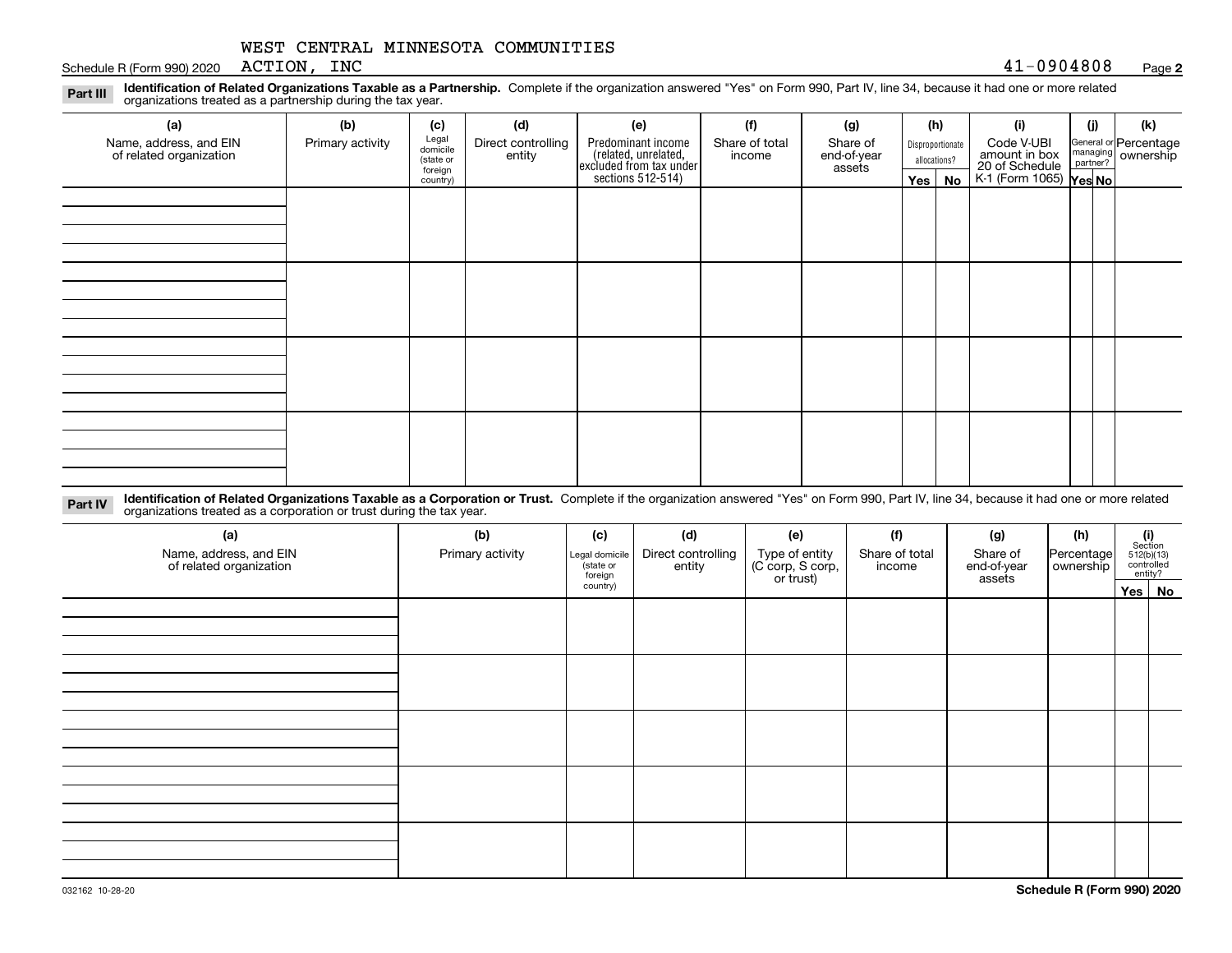| ACTION<br>INC<br>. .<br>0904808<br>$\mathbf{r}$<br>(Form 990) 2020<br>Schedule R | Paɑe |
|----------------------------------------------------------------------------------|------|
|----------------------------------------------------------------------------------|------|

|  | Part V Transactions With Related Organizations. Complete if the organization answered "Yes" on Form 990, Part IV, line 34, 35b, or 36 |  |  |
|--|---------------------------------------------------------------------------------------------------------------------------------------|--|--|
|--|---------------------------------------------------------------------------------------------------------------------------------------|--|--|

| Note: Complete line 1 if any entity is listed in Parts II, III, or IV of this schedule. |                                                                                                                                                                                                                                |                |  |  |
|-----------------------------------------------------------------------------------------|--------------------------------------------------------------------------------------------------------------------------------------------------------------------------------------------------------------------------------|----------------|--|--|
|                                                                                         | During the tax year, did the organization engage in any of the following transactions with one or more related organizations listed in Parts II-IV?                                                                            |                |  |  |
|                                                                                         |                                                                                                                                                                                                                                | 1a             |  |  |
|                                                                                         | <b>b</b> Gift, grant, or capital contribution to related organization(s)                                                                                                                                                       | 1 <sub>b</sub> |  |  |
|                                                                                         | c Gift, grant, or capital contribution from related organization(s) CONCORDIAL CONSERVITY OF Gift, grant, or capital contribution from related organization(s)                                                                 | 1 <sub>c</sub> |  |  |
|                                                                                         | <b>d</b> Loans or loan quarantees to or for related organization(s)                                                                                                                                                            | 1d             |  |  |
|                                                                                         |                                                                                                                                                                                                                                | 1e             |  |  |
|                                                                                         |                                                                                                                                                                                                                                |                |  |  |
|                                                                                         | f Dividends from related organization(s) manufactured contains and contained and contained contained and contained and contained and contained and contained and contained and contained and contained and contained and conta | 1f             |  |  |
|                                                                                         | g Sale of assets to related organization(s) www.assettion.com/www.assettion.com/www.assettion.com/www.assettion.com/www.assettion.com/www.assettion.com/www.assettion.com/www.assettion.com/www.assettion.com/www.assettion.co | 1a             |  |  |
|                                                                                         | h Purchase of assets from related organization(s) www.assettion.com/www.assettion.com/www.assettion.com/www.assettion.com/www.assettion.com/www.assettion.com/www.assettion.com/www.assettion.com/www.assettion.com/www.assett | 1 <sub>h</sub> |  |  |
|                                                                                         |                                                                                                                                                                                                                                | 11             |  |  |
|                                                                                         | Lease of facilities, equipment, or other assets to related organization(s) [11] manufactured manufactured manufactured manufactured manufactured manufactured manufactured manufactured manufactured manufactured manufactured | 1j             |  |  |
|                                                                                         |                                                                                                                                                                                                                                |                |  |  |
|                                                                                         |                                                                                                                                                                                                                                | 1k             |  |  |
|                                                                                         | Performance of services or membership or fundraising solicitations for related organization(s) manufaction manufactured content and the services or membership or fundraising solicitations for related organization(s) manufa | 11             |  |  |
|                                                                                         | m Performance of services or membership or fundraising solicitations by related organization(s)                                                                                                                                | 1m             |  |  |
|                                                                                         |                                                                                                                                                                                                                                | 1n             |  |  |
|                                                                                         | <b>o</b> Sharing of paid employees with related organization(s)                                                                                                                                                                | 10             |  |  |
|                                                                                         |                                                                                                                                                                                                                                |                |  |  |
|                                                                                         | p Reimbursement paid to related organization(s) for expenses [11111] and the content of the content of the content of the content of the content of the content of the content of the content of the content of the content of | 1p             |  |  |
|                                                                                         |                                                                                                                                                                                                                                | 1q             |  |  |
|                                                                                         |                                                                                                                                                                                                                                |                |  |  |
|                                                                                         | r Other transfer of cash or property to related organization(s)                                                                                                                                                                | 1r             |  |  |
|                                                                                         |                                                                                                                                                                                                                                | 1s             |  |  |
|                                                                                         | 2 If the answer to any of the above is "Yes," see the instructions for information on who must complete this line, including covered relationships and transaction thresholds.                                                 |                |  |  |

**2**

|     | (a)<br>Name of related organization | (b)<br>Transaction<br>type (a-s) | (c)<br>Amount involved | (d)<br>Method of determining amount involved |
|-----|-------------------------------------|----------------------------------|------------------------|----------------------------------------------|
| (1) |                                     |                                  |                        |                                              |
| (2) |                                     |                                  |                        |                                              |
| (3) |                                     |                                  |                        |                                              |
| (4) |                                     |                                  |                        |                                              |
| (5) |                                     |                                  |                        |                                              |
| (6) |                                     |                                  |                        |                                              |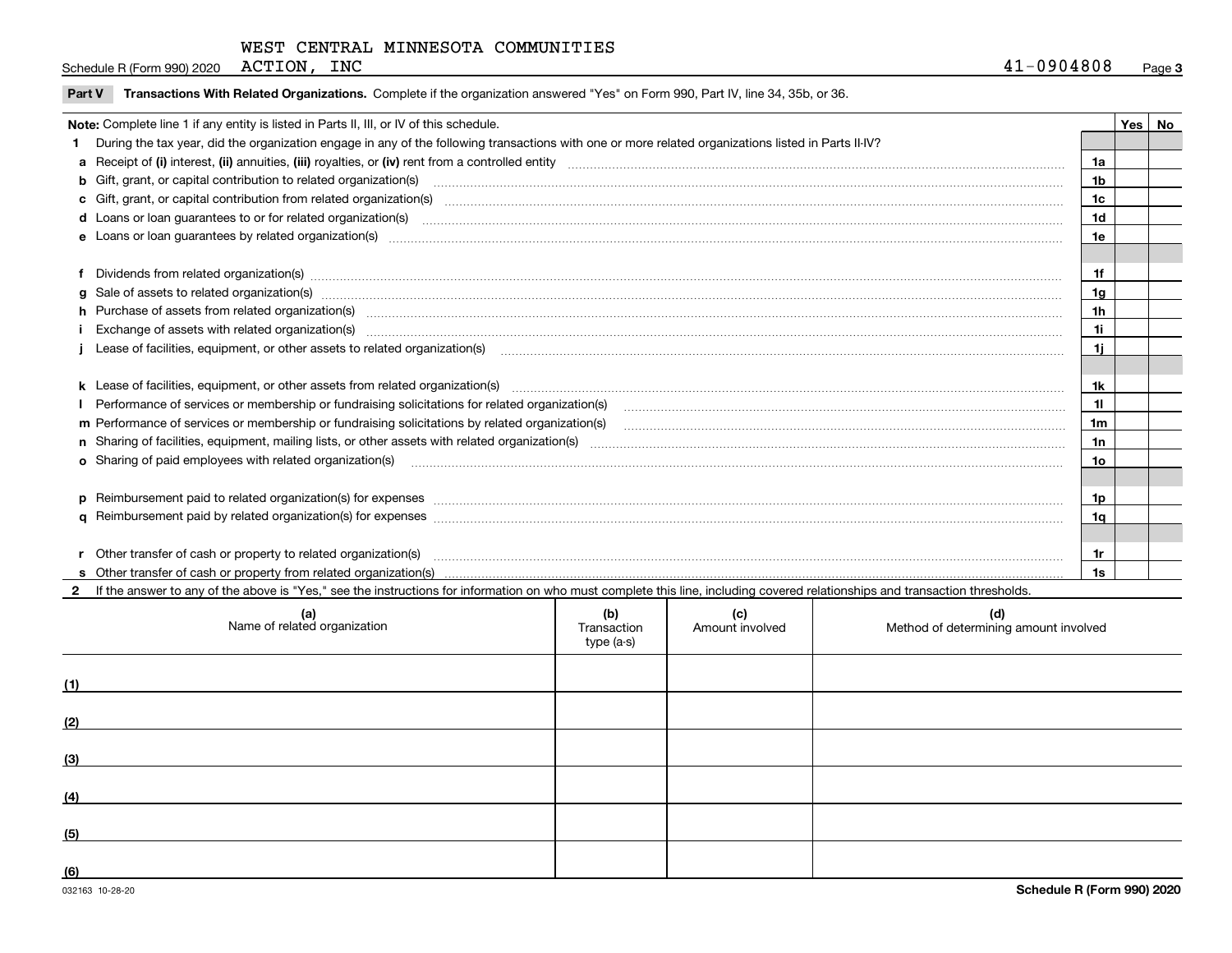Schedule R (Form 990) 2020 Page ACTION, INC 41-0904808

### **Part VI Unrelated Organizations Taxable as a Partnership. Complete if the organization answered "Yes" on Form 990, Part IV, line 37.**

Provide the following information for each entity taxed as a partnership through which the organization conducted more than five percent of its activities (measured by total assets or gross revenue) that was not a related organization. See instructions regarding exclusion for certain investment partnerships.

| that was not a related erganization. See includitions regarding excludion for contain invectment partnerompe.<br>(a) | (b)              | (c)               | (d)                                                                                        |                                                                                                                  | (f)      | (g)         | (h)                              |  | (i)                                                                                          | (i)    | (k) |
|----------------------------------------------------------------------------------------------------------------------|------------------|-------------------|--------------------------------------------------------------------------------------------|------------------------------------------------------------------------------------------------------------------|----------|-------------|----------------------------------|--|----------------------------------------------------------------------------------------------|--------|-----|
| Name, address, and EIN                                                                                               | Primary activity | Legal domicile    |                                                                                            | $\begin{array}{c} \textbf{(e)}\\ \text{Are all} \\ \text{partners sec.}\\ 501(c)(3)\\ \text{orgs.?} \end{array}$ | Share of | Share of    |                                  |  |                                                                                              |        |     |
| of entity                                                                                                            |                  | (state or foreign | Predominant income<br>(related, unrelated,<br>excluded from tax under<br>sections 512-514) |                                                                                                                  | total    | end-of-year | Disproportionate<br>allocations? |  | Code V-UBI<br>amount in box 20 managing<br>of Schedule K-1 partner?<br>(Form 1065)<br>ves No |        |     |
|                                                                                                                      |                  | country)          |                                                                                            |                                                                                                                  | income   | assets      |                                  |  |                                                                                              |        |     |
|                                                                                                                      |                  |                   |                                                                                            | Yes No                                                                                                           |          |             | Yes No                           |  |                                                                                              | Yes No |     |
|                                                                                                                      |                  |                   |                                                                                            |                                                                                                                  |          |             |                                  |  |                                                                                              |        |     |
|                                                                                                                      |                  |                   |                                                                                            |                                                                                                                  |          |             |                                  |  |                                                                                              |        |     |
|                                                                                                                      |                  |                   |                                                                                            |                                                                                                                  |          |             |                                  |  |                                                                                              |        |     |
|                                                                                                                      |                  |                   |                                                                                            |                                                                                                                  |          |             |                                  |  |                                                                                              |        |     |
|                                                                                                                      |                  |                   |                                                                                            |                                                                                                                  |          |             |                                  |  |                                                                                              |        |     |
|                                                                                                                      |                  |                   |                                                                                            |                                                                                                                  |          |             |                                  |  |                                                                                              |        |     |
|                                                                                                                      |                  |                   |                                                                                            |                                                                                                                  |          |             |                                  |  |                                                                                              |        |     |
|                                                                                                                      |                  |                   |                                                                                            |                                                                                                                  |          |             |                                  |  |                                                                                              |        |     |
|                                                                                                                      |                  |                   |                                                                                            |                                                                                                                  |          |             |                                  |  |                                                                                              |        |     |
|                                                                                                                      |                  |                   |                                                                                            |                                                                                                                  |          |             |                                  |  |                                                                                              |        |     |
|                                                                                                                      |                  |                   |                                                                                            |                                                                                                                  |          |             |                                  |  |                                                                                              |        |     |
|                                                                                                                      |                  |                   |                                                                                            |                                                                                                                  |          |             |                                  |  |                                                                                              |        |     |
|                                                                                                                      |                  |                   |                                                                                            |                                                                                                                  |          |             |                                  |  |                                                                                              |        |     |
|                                                                                                                      |                  |                   |                                                                                            |                                                                                                                  |          |             |                                  |  |                                                                                              |        |     |
|                                                                                                                      |                  |                   |                                                                                            |                                                                                                                  |          |             |                                  |  |                                                                                              |        |     |
|                                                                                                                      |                  |                   |                                                                                            |                                                                                                                  |          |             |                                  |  |                                                                                              |        |     |
|                                                                                                                      |                  |                   |                                                                                            |                                                                                                                  |          |             |                                  |  |                                                                                              |        |     |
|                                                                                                                      |                  |                   |                                                                                            |                                                                                                                  |          |             |                                  |  |                                                                                              |        |     |
|                                                                                                                      |                  |                   |                                                                                            |                                                                                                                  |          |             |                                  |  |                                                                                              |        |     |
|                                                                                                                      |                  |                   |                                                                                            |                                                                                                                  |          |             |                                  |  |                                                                                              |        |     |
|                                                                                                                      |                  |                   |                                                                                            |                                                                                                                  |          |             |                                  |  |                                                                                              |        |     |
|                                                                                                                      |                  |                   |                                                                                            |                                                                                                                  |          |             |                                  |  |                                                                                              |        |     |
|                                                                                                                      |                  |                   |                                                                                            |                                                                                                                  |          |             |                                  |  |                                                                                              |        |     |
|                                                                                                                      |                  |                   |                                                                                            |                                                                                                                  |          |             |                                  |  |                                                                                              |        |     |
|                                                                                                                      |                  |                   |                                                                                            |                                                                                                                  |          |             |                                  |  |                                                                                              |        |     |
|                                                                                                                      |                  |                   |                                                                                            |                                                                                                                  |          |             |                                  |  |                                                                                              |        |     |
|                                                                                                                      |                  |                   |                                                                                            |                                                                                                                  |          |             |                                  |  |                                                                                              |        |     |
|                                                                                                                      |                  |                   |                                                                                            |                                                                                                                  |          |             |                                  |  |                                                                                              |        |     |
|                                                                                                                      |                  |                   |                                                                                            |                                                                                                                  |          |             |                                  |  |                                                                                              |        |     |
|                                                                                                                      |                  |                   |                                                                                            |                                                                                                                  |          |             |                                  |  |                                                                                              |        |     |
|                                                                                                                      |                  |                   |                                                                                            |                                                                                                                  |          |             |                                  |  |                                                                                              |        |     |
|                                                                                                                      |                  |                   |                                                                                            |                                                                                                                  |          |             |                                  |  |                                                                                              |        |     |
|                                                                                                                      |                  |                   |                                                                                            |                                                                                                                  |          |             |                                  |  |                                                                                              |        |     |
|                                                                                                                      |                  |                   |                                                                                            |                                                                                                                  |          |             |                                  |  |                                                                                              |        |     |

**Schedule R (Form 990) 2020**